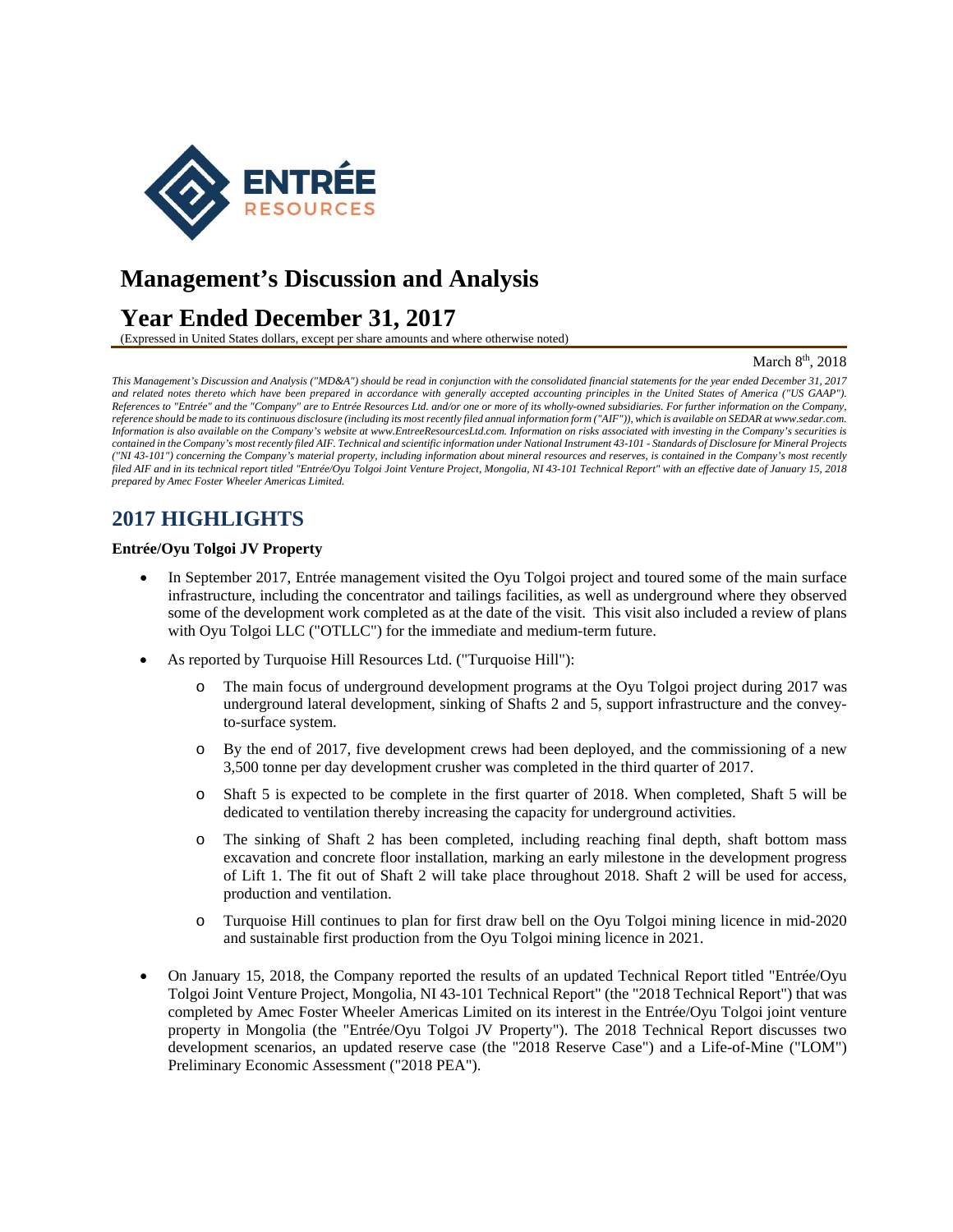- o The 2018 Reserve Case is based only on mineral reserves attributable to the Entrée/Oyu Tolgoi joint venture (the "Entrée/Oyu Tolgoi JV") from Lift 1 of the Hugo North Extension (also referred to as "HNE") underground block cave.
- o The 2018 PEA is an alternative development scenario completed at a conceptual level that assesses the inclusion of mineral resources from Hugo North Extension Lift 2 and Heruga into an overall mine plan with mineral resources from Hugo North Extension Lift 1. The 2018 PEA includes Indicated and Inferred resources from Hugo North Extension Lifts 1 and 2, and Inferred resources from Heruga.
- o Life-of-mine ("LOM") financial highlights attributable to Entrée from the 2018 Reserve Case and the 2018 PEA include:

|                                |       | <b>2018 Reserve Case</b> |                         | 2018 PEA $(1)(2)$      |
|--------------------------------|-------|--------------------------|-------------------------|------------------------|
|                                |       | <b>HNE Lift 1</b>        | HNE Lift $1 +$ Lift $2$ | HNE Lift $1+2+$ Heruga |
| <b>LOM</b> cash flow           | \$M   |                          |                         |                        |
| Before-tax                     |       | \$382                    | \$2,132                 | \$2,078                |
| After-tax<br>$\bullet$         |       | \$291                    | \$1,595                 | \$1,522                |
| Net present value              | \$M   |                          |                         |                        |
| 5%                             |       | \$157                    | \$505                   | \$512                  |
| 8%                             |       | \$111                    | \$277                   | \$278                  |
| Mine life (3)                  | Years | 14                       | 33                      | $77*$                  |
| Metal recovered <sup>(4)</sup> |       |                          |                         |                        |
| Copper<br>٠                    | Mlb   | 1,115                    | 5,679                   | 10,497                 |
| Gold                           | Koz   | 514                      | 2,637                   | 9,367                  |
| Silver                         | Koz   | 3,651                    | 20,442                  | 45,378                 |

*Notes:* 

*1. Long term metal prices used in the net present value (*"*NPV*") *economic analyses are: copper \$3.00/lb, gold \$1,300/oz and silver \$19.00/oz.* 

*2. The economic analysis in the 2018 PEA does not have as high a level of certainty as the 2018 Reserve Case. The 2018 PEA is preliminary in nature and includes Inferred mineral resources that are considered too speculative geologically to have the economic considerations applied*  to them that would enable them to be categorized as mineral reserves, and there is no certainty that the 2018 PEA will be realized. Mineral *resources are not mineral reserves and do not have demonstrated economic viability.* 

*3. \*The 2018 PEA covers a period from 2021 to 2097 (77 years), but there is an 11 year period (2054-2064) with no mining from the Entrée/Oyu Tolgoi JV Property when other mineralization from the Oyu Tolgoi mining licence is being mined and processed.* 

*4. Entrée has a 20% attributable interest in the recovered metal.* 

o The 2018 PEA demonstrates that Entrée's interest is multi-generational, with potential to deliver over \$2.1 billion dollars in undiscounted pre-tax cash flows just from Hugo North Extension Lifts 1 and 2 over the first 33 years of production. Post-tax, this equates to a net present value at 8% of \$277 million. The 2018 PEA also brings resources from Heruga into the mine plan, but these are not scheduled to be mined until much later in the life of the Oyu Tolgoi project. Although the Heruga deposit provides considerable flexibility for future mine planning and development options, additional technical work is needed to establish the mineral resources and costs with greater certainty and to enable investors to better understand the true value of the Heruga deposit.

### **Corporate**

- In January 2017, the Company closed a non-brokered private placement of 18,529,484 units of the Company at a price of C\$0.41 per unit for gross proceeds of approximately C\$7.6 million. Each unit consisted of one common share and one-half of one transferable common share purchase warrant that entitled the holder to purchase one additional common share of the Company for a period of five years following the date of issuance.
- On May 9, 2017, the Company completed its strategic reorganization of Entrée's business (the "Arrangement"). Entrée's U.S. based assets, the Ann Mason Project and Lordsburg property, were transferred to a newly incorporated company, Mason Resources Corp. ("Mason Resources") (TSX:MNR and OTCQB:MSSNF) and Entrée shareholders exchanged their old Entrée shares for shares of two separate and focused, well-capitalized, debt-free TSX-listed companies, each with a high quality advanced project. The reorganization provides new and existing shareholders with optionality as to investment strategy and risk profile.
- On May 9, 2017, the Company changed its name from Entrée Gold Inc. to Entrée Resources Ltd.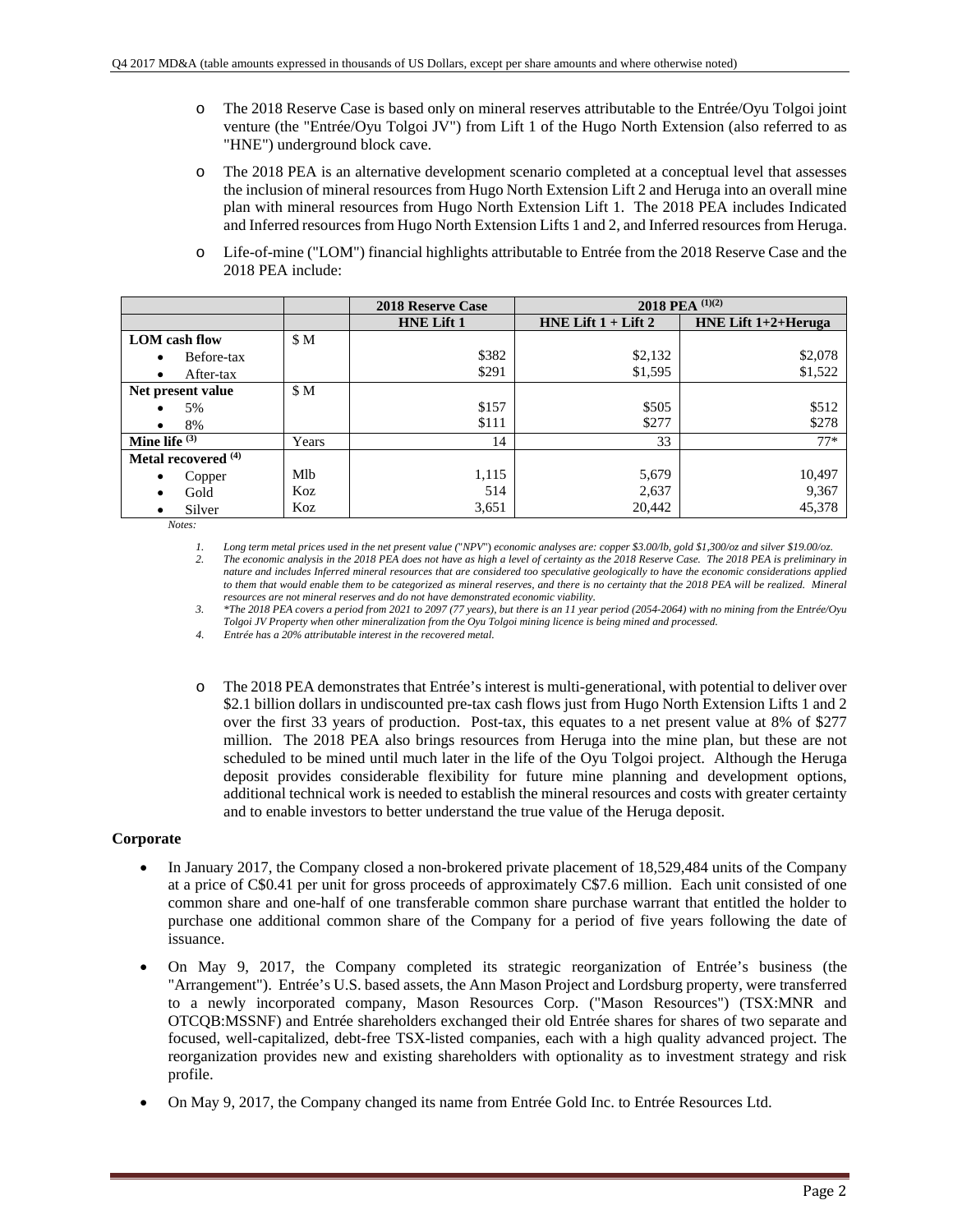- On May 9, 2017, the Company entered into an Administrative Services Agreement with Mason Resources, pursuant to which Entrée provides office space, furnishings and equipment, communications facilities and personnel necessary for Mason Resources to fulfill its basic day-to-day head office and executive responsibilities on a pro-rata cost-recovery basis.
- Q4 2017 net loss from continuing operations was \$1.1 million as compared to Q4 2016 (\$0.5 million). For the full 2017 year, net loss from continuing operations was \$3.0 million, which is a reduction of 6% compared to 2016 (\$3.2 million).
- As at December 31, 2017, cash on hand was \$7.1 million and there was a working capital balance of \$7.2 million.

# **OVERVIEW OF BUSINESS**

Entrée is a mineral resource company with interests in development and exploration properties in Mongolia, Peru and Australia.

The Company's principal asset is its interest in the Entrée/Oyu Tolgoi JV Property – a carried 20% or 30% interest (depending on the depth of mineralization) in two of the Oyu Tolgoi project deposits, as well as a large underexplored, highly prospective land package located in the South Gobi region of Mongolia. Entrée's joint venture partner, OTLLC, holds the remaining 80%/70% interest.

The Oyu Tolgoi project, upon completion of the underground mine development, will become one of the world's largest new copper-gold mines. The project includes two separate land holdings: the Oyu Tolgoi mining licence, which is held by OTLLC (66% Turquoise Hill and 34% the Government of Mongolia), and the Entrée/Oyu Tolgoi JV Property, which is a partnership between Entrée and OTLLC. The Entrée/Oyu Tolgoi JV Property comprises the eastern portion of the Shivee Tolgoi mining licence, and all of the Javhlant mining licence. The Shivee Tolgoi and Javhlant mining licences are held by Entrée. The terms of the Entrée/Oyu Tolgoi JV state that Entrée has a right to receive 20% of all mineralization extracted from deeper than 560 metres below surface and 30% of all mineralization extracted from above 560 metres depth.

The Entrée/Oyu Tolgoi JV Property includes the Hugo North Extension copper-gold deposit and the majority of the Heruga copper-gold-molybdenum deposit. The resources at Hugo North Extension include a Probable reserve, which is part of the first lift ("Lift 1") of the Oyu Tolgoi underground block cave mining operation. Lift 1 is currently in development by project operator Rio Tinto International Holdings Ltd. ("Rio Tinto"), with first development production from the Entrée/Oyu Tolgoi JV Property expected in 2021. When completed, Oyu Tolgoi is expected to become the world's third largest copper mine.

In addition to the Hugo North Extension copper-gold deposit, the Entrée/Oyu Tolgoi JV Property includes approximately 94% of the resource tonnes outlined at the Heruga copper-gold-molybdenum deposit, and a large exploration land package, which together form a significant component of the overall Oyu Tolgoi project.

The first two phases of the Oyu Tolgoi project are fully financed, with the Oyut open pit mine on the Oyu Tolgoi mining licence (Phase 1) currently in production and construction of Lift 1 of the Hugo North/Hugo North Extension underground block cave (Phase 2) currently in progress.

The Company also has the following assets:

- Blue Rose JV a 56.53% interest in the Blue Rose joint venture ("Blue Rose JV") on minerals other than iron ore on exploration licence EL 6006 in the Olary Region of South Australia. The Blue Rose JV partners also have certain rights and royalties with respect to iron ore outlined or extracted from the area covered by EL 6006.
- Cañariaco Project Royalty a 0.5% net smelter returns royalty on Candente Copper Corp.'s Cañariaco copper porphyry project in Peru ("Cañariaco Royalty").

The Company's corporate headquarters are located in Vancouver, British Columbia, Canada. Field operations are conducted out of local offices in Mongolia.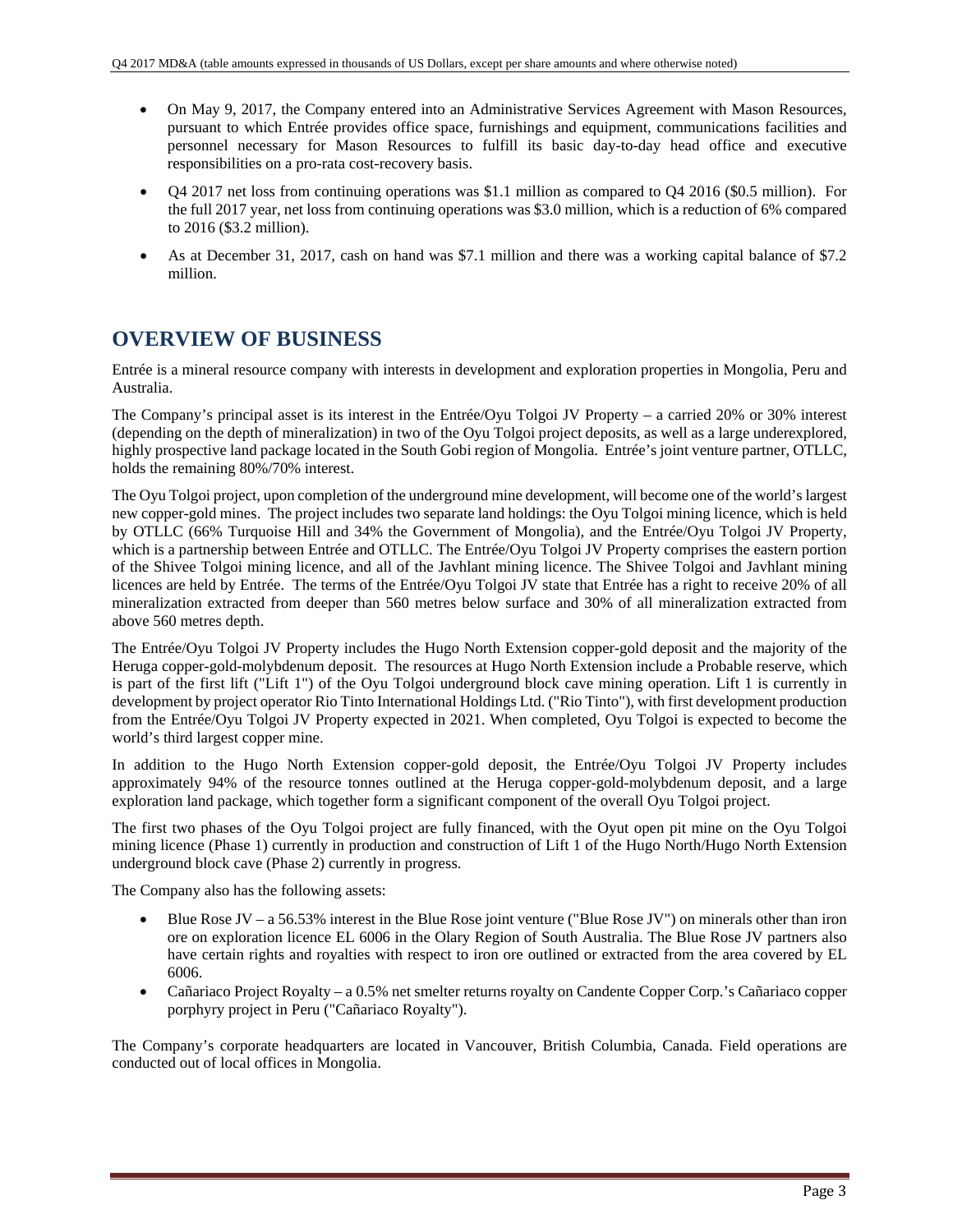Trading of the Company's common shares commenced on the NYSE American effective July 18, 2005, under the trading symbol "EGI". On April 24, 2006, the Company's common shares began trading on the Toronto Stock Exchange ("TSX") and discontinued trading on the TSX Venture Exchange. The trading symbol remained "ETG".

# **OUTLOOK AND STRATEGY**

## **Entrée/Oyu Tolgoi JV Property**

With the completion and filing of the 2018 Technical Report, the Company is now focused on:

- Assessing opportunities to crystallize value ahead of production from the Entrée/Oyu Tolgoi JV Property.
- Streamlining Entrée's joint venture interest.
- Educating the market about the risk profile associated with Entrée's interest in the Entrée/Oyu Tolgoi JV Property.
- Working with Entrée's joint venture partners to advance any exploration opportunities on the Entrée/Oyu Tolgoi JV Property that may exist, including several near surface targets that have been identified.

## **Corporate**

With the completion of the restructuring in May 2017 and the filing of the 2018 Technical Report in January 2018, the Company's focus will be to maximize investor awareness on the results of the 2018 Technical Report and what this report means to the Company and all stakeholders, both current and potential.

Corporate costs, which include Mongolian site management, marketing and compliance costs, are estimated between \$1.2 million and \$1.5 million for the 2018 year.

# **ENTRÉE/OYU TOLGOI JV PROPERTY AND SHIVEE WEST PROPERTY – MONGOLIA**

### **2018 Technical Report Highlights**

On January 15, 2018, the Company announced the results of the 2018 Technical Report completed on its interest in the Entrée/Oyu Tolgoi JV Property. The 2018 Technical Report discusses two development scenarios, the 2018 Reserve Case and the 2018 PEA. The 2018 Reserve Case is based only on mineral reserves attributable to the Entrée/Oyu Tolgoi JV from Lift 1 of the Hugo North Extension underground block cave.

The 2018 PEA is an alternative development scenario completed at a conceptual level that assesses the inclusion of Hugo North Extension Lift 2 and Heruga into an overall mine plan with Hugo North Extension Lift 1. The 2018 PEA includes Indicated and Inferred resources from Hugo North Extension Lifts 1 and 2, and Inferred resources from Heruga. Significant development and capital decisions will be required for the eventual development of Hugo North Extension Lift 2 and Heruga once production commences at Hugo North Extension Lift 1.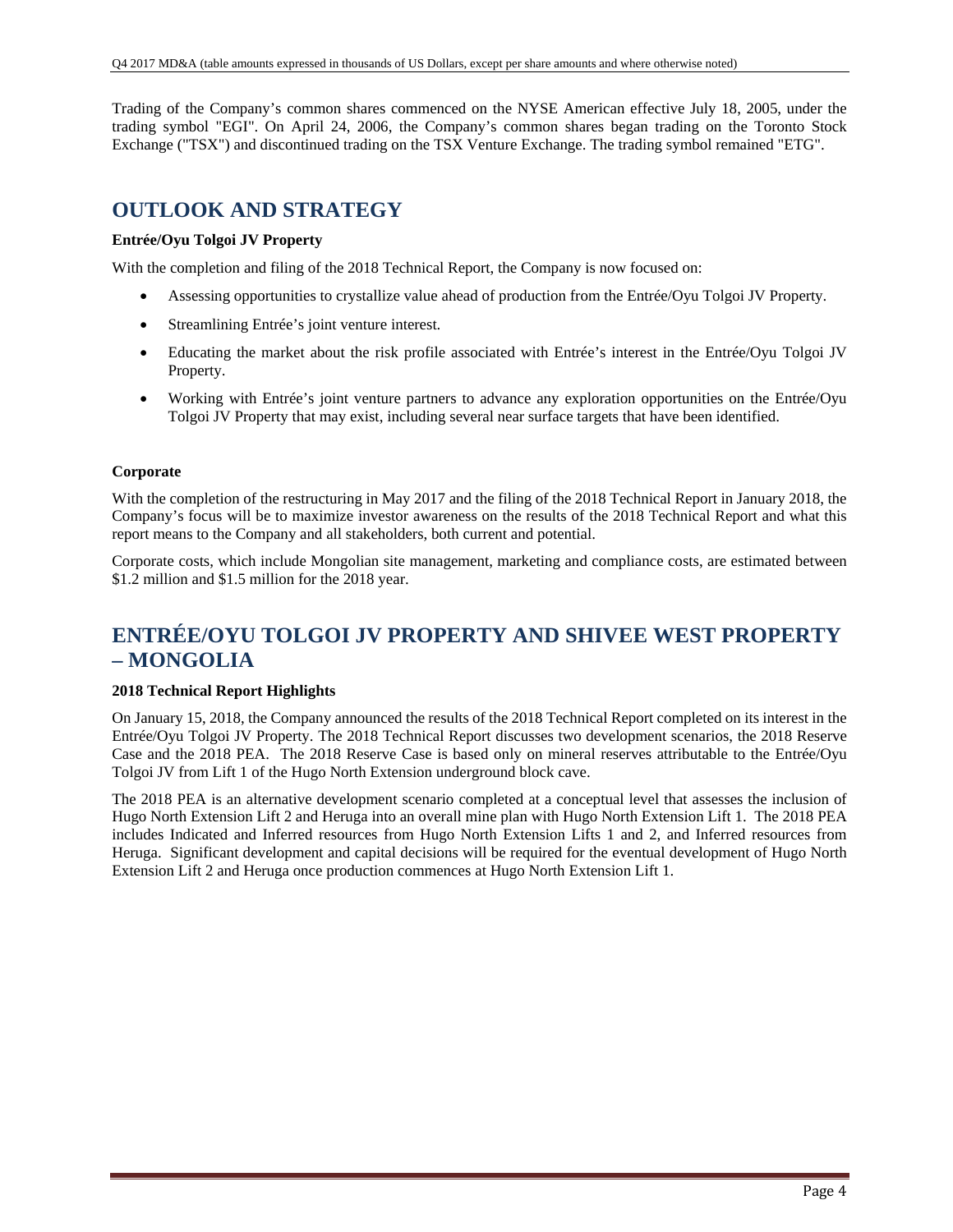LOM highlights of the production and financial results from the 2018 Reserve Case and the 2018 PEA are summarized as follows:

| Entrée/Oyu Tolgoi JV Property                | <b>Units</b> | 2018 Reserve Case                                                            | <b>2018 PEA</b>                                                    |
|----------------------------------------------|--------------|------------------------------------------------------------------------------|--------------------------------------------------------------------|
| Probable Reserve Feed                        |              | 35 Mt @ 1.59% Cu,<br>$0.55$ g/t Au, $3.72$ g/t Ag<br>$(1.93\% \text{ CuEq})$ |                                                                    |
| <b>Indicated Resource Feed</b>               |              | $---$                                                                        | 113 Mt @ 1.42% Cu,<br>0.50 g/t Au, 3.63 g/t Ag (1.73%<br>$CuEq$ )  |
| <b>Inferred Resource Feed</b>                |              | ----                                                                         | 708 Mt @ 0.53% Cu,<br>0.44 g/t Au, 1.79 g/t Ag<br>$(0.82 \%$ CuEq) |
| Copper Recovered                             | Mlb          | 1,115                                                                        | 10,497                                                             |
| <b>Gold Recovered</b>                        | koz          | 514                                                                          | 9,367                                                              |
| <b>Silver Recovered</b>                      | koz          | 3,651                                                                        | 45,378                                                             |
| <b>Entrée Attributable Financial Results</b> |              |                                                                              |                                                                    |
| LOM Cash Flow, pre-tax                       | \$M          | 382                                                                          | 2,078                                                              |
| NPV5%, after-tax                             | \$M          | 157                                                                          | 512                                                                |
| NPV8%, after-tax                             | \$M          | 111                                                                          | 278                                                                |
| NPV10%, after-tax                            | \$M          | 89                                                                           | 192                                                                |

*Notes:* 

*1. Long term metal prices used in the NPV economic analyses are: copper \$3.00/lb, gold \$1,300.00/oz and silver \$19.00/oz.* 

*2. Mineral reserves and mineral resources are reported on a 100% basis.* 

*3. Entrée has a 20% interest in the above processed material and recovered metal.* 

*4. The mineral reserves in the 2018 Reserve Case are not additive to the mineral resources in the 2018 PEA.* 

*5. Copper equivalent ("CuEq") is calculated as shown in the footnotes to the Mineral Resources Table below.* 

The economic analysis in the 2018 PEA does not have as high a level of certainty as the 2018 Reserve Case. The 2018 PEA is preliminary in nature and includes Inferred mineral resources that are considered too speculative geologically to have the economic considerations applied to them that would enable them to be categorized as mineral reserves, and there is no certainty that the 2018 PEA will be realized. Mineral resources are not mineral reserves and do not have demonstrated economic viability.

In both development options (2018 Reserve Case and 2018 PEA) the Company is only reporting the production and cash flows attributable to the Entrée/Oyu Tolgoi JV Property, not production and cash flows for other mineral deposits located on the Oyu Tolgoi mining licence owned 100% by OTLLC. Note the production and cash flows from these two development options are not additive.

Both the 2018 Reserve Case and the 2018 PEA are based on information reported within the 2016 Oyu Tolgoi Feasibility Study ("OTFS16"), completed by OTLLC on the Oyu Tolgoi project (refer to Turquoise Hill's press release dated October 21, 2016). OTFS16 discusses the mine plan for Lift 1 of the Hugo North (including Hugo North Extension) underground block cave on both the Oyu Tolgoi mining licence and the Entrée/Oyu Tolgoi JV Property. Rio Tinto is managing the construction and eventual operation of Lift 1 as well as any future development of deposits included in the 2018 PEA.

Below are some of the key financial assumptions and outputs from the two alternative cases, the 2018 Reserve Case and the 2018 PEA. All figures shown for both cases are reported on a 100% Entrée/Oyu Tolgoi JV basis, unless otherwise noted, where it is for Entrée's 20% attributable interest. Both cases assume long term metal prices of \$3.00/lb copper, \$1,300.00/oz gold and \$19.00/oz silver.

Key items per the 2018 Reserve Case outputs are as follows:

- Entrée/Oyu Tolgoi JV Property development production from Hugo North Extension Lift 1 starts in 2021 with initial block cave production starting in 2026.
- 14-year mine life (5-years development production and 9-years block cave production).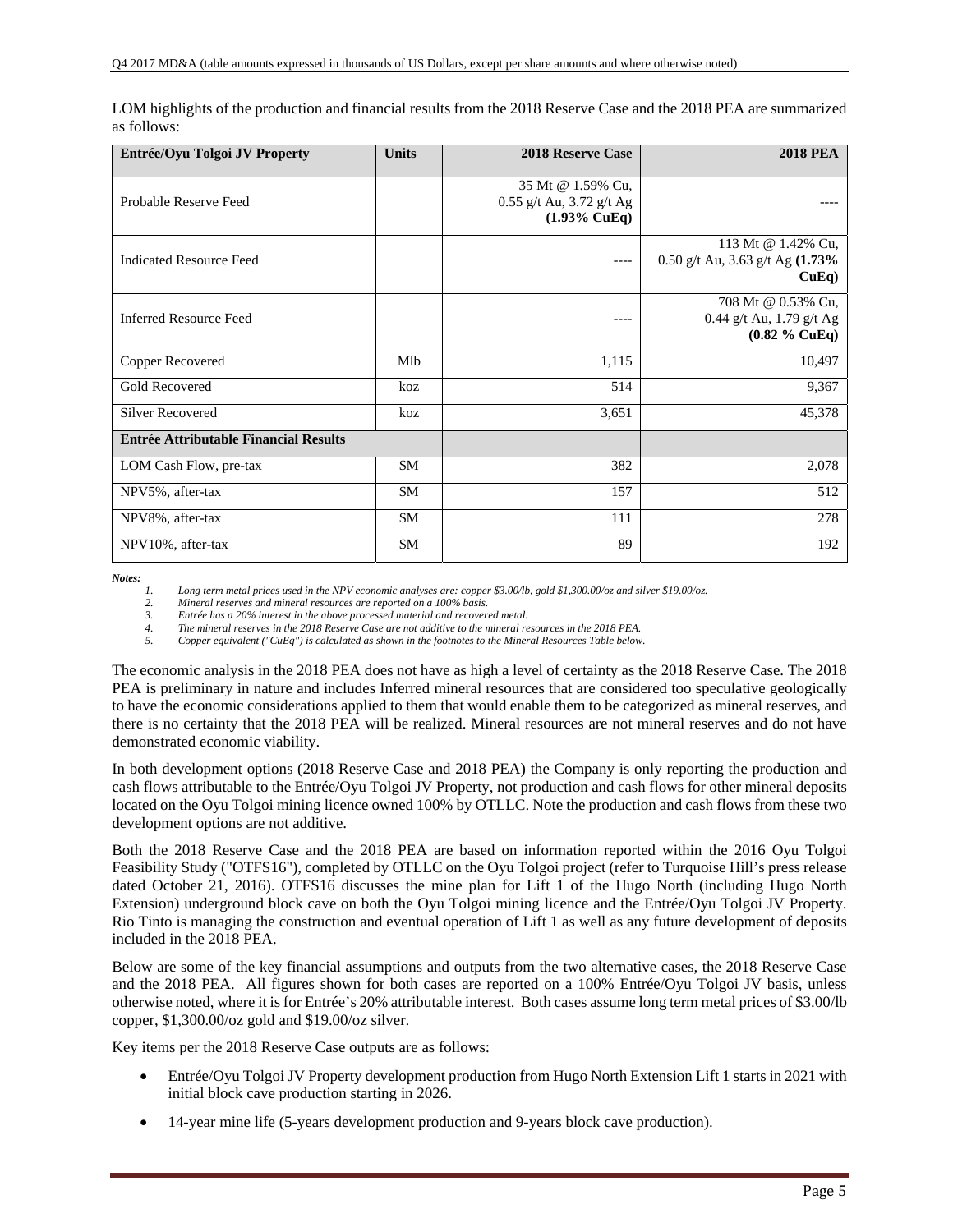- Maximum production rate of approximately 24,000 tonnes per day ("tpd"), which is blended with production from OTLLC's Oyut open pit deposit and Hugo North deposit to reach an average mill throughput of approximately 110,000 tpd.
- Total direct development and sustaining capital expenditures of approximately \$262 million (\$52 million attributable to Entrée).
- Entrée LOM average cash cost \$1.25/lb payable copper.
- Entrée LOM average cash costs after credits ("C1") \$0.56/lb payable copper.
- Entrée LOM average all-in sustaining costs ("AISC") \$1.03/lb payable copper.

Key items per the 2018 PEA outputs are as follows:

- Mineralization mined from the Entrée/Oyu Tolgoi JV Property is blended with production from other deposits on the Oyu Tolgoi mining licence to reach a mill throughput of 110,000 tpd.
- Development schedule assumes for Entrée/Oyu Tolgoi JV Property:
	- 2021 start of Lift 1 development production and in 2026 initial Lift 1 block cave production
	- 2028 Lift 2 development production and in 2035 initial Lift 2 block cave production
	- 2065 Heruga development production and in 2069 initial block cave production
- Total direct development and sustaining capital expenditures of approximately \$8,637 million (\$1,727 million attributable to Entrée).
- Entrée LOM average cash cost \$1.97/lb payable copper.
- Entrée LOM average C1 \$0.68/lb payable copper.
- Entrée LOM average AISC \$1.83/lb payable copper.

The 2018 PEA and the 2018 Reserve Case are not mutually exclusive; if the 2018 Reserve Case is developed and brought into production, the mineralization from Hugo North Extension Lift 2 and Heruga is not sterilized or reduced in tonnage or grades. Heruga could be a completely standalone underground operation, independent of other Oyu Tolgoi project underground development, and provides considerable flexibility for mine planning and development. Although molybdenum is present in the Heruga deposit, the 2018 PEA does not include the construction of a molybdenum circuit for its recovery, but it could be added in the future if economic conditions for molybdenum improve. As noted in the Turquoise Hill Resources press release dated October 21, 2016, there are also potential opportunities for increasing the underground mining rate (and mill throughput), which would require further development and sustaining capital and different operating costs, however it would likely result in Lift 2 and Heruga mineralization being mined earlier in the overall Oyu Tolgoi mine plan and potentially improved economics for Entrée.

The 2018 Technical Report has been filed on SEDAR and is available for review under the Company's profile on SEDAR (www.sedar.com) or on www.EntreeResourcesLtd.com.

### **Summary and Location of Project**

The Entrée/Oyu Tolgoi JV Project (shown on Figure 1) comprises the Entrée/Oyu Tolgoi Property and the Shivee West Property (see "Shivee West Property Summary" below). The Entrée/Oyu Tolgoi JV Project completely surrounds OTLLC's Oyu Tolgoi mining licence and forms a significant portion of the overall Oyu Tolgoi project area. Figure 1 also shows the main mineral deposits that form the Oyu Tolgoi trend of porphyry deposits and several priority exploration targets, including Castle Rock and Southwest IP.

The Entrée/Oyu Tolgoi JV Project is located within the Aimag (province) of Ömnögovi in the South Gobi region of Mongolia, about 570 kilometres ("km") south of the capital city of Ulaanbaatar and 80 km north of the border with China.

The Entrée/Oyu Tolgoi JV Property comprises the eastern portion of the Shivee Tolgoi mining licence and all of the Javhlant mining licence, and hosts:

The Hugo North Extension copper-gold porphyry deposit (Lift 1 and Lift 2):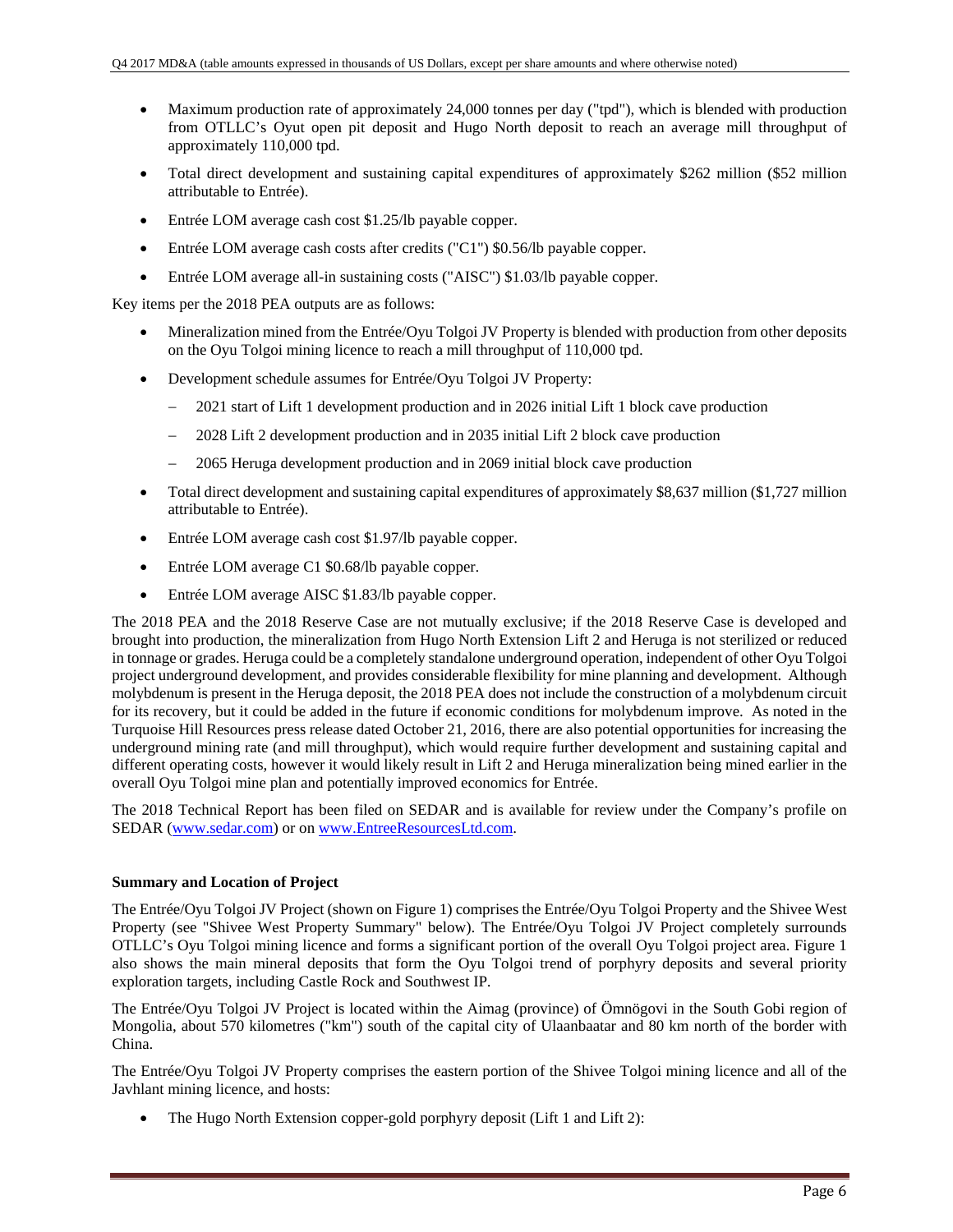- Lift 1 is the upper portion of the Hugo North Extension copper-gold porphyry deposit and forms the basis of the 2018 Reserve Case. It is the northern portion of the Hugo North Lift 1 underground block cave mine plan that is currently in development on the Oyu Tolgoi mining licence. Starting in approximately 2021, the development will cross north onto the Entrée/Oyu Tolgoi JV Property. Hugo North Extension Lift 1 Probable reserves include 35 million tonnes ("Mt") grading 1.59% copper, 0.55 grams per tonne ("g/t") gold, and 3.72 g/t silver. Lift 1 mineral resources are also included in the alternative development scenario, as part of the mine plan for the 2018 PEA.
- Lift 2 is immediately below Lift 1 and is the next potential phase of underground mining, once Lift 1 mining is complete. Lift 2 is currently included as part of the alternative, 2018 PEA mine plan. Hugo North Extension Lift 2 resources included in the 2018 PEA mine plan are: 78 Mt (Indicated), grading 1.34% copper, 0.48 g/t gold, and 3.59 g/t silver; plus 88.4 Mt (Inferred), grading 1.34% copper, 0.48 g/t gold, and 3.59 g/t silver.
- The Heruga copper-gold-molybdenum porphyry deposit is at the south end of the Oyu Tolgoi trend of porphyry deposits. Approximately 94% of the Heruga deposit occurs on the Entrée/Oyu Tolgoi JV Property. The 2018 PEA includes Heruga as the final deposit to be mined, as two separate block caves, one to the south with a slightly deeper block cave to the north. The portion of the Heruga mineral resources that occur on the Entrée/Oyu Tolgoi JV Property and are part of the alternative, 2018 PEA mine plan include 620 Mt (Inferred) grading 0.42% copper, 0.43 g/t gold, and 1.53 g/t silver.
- A large prospective land package.

Entrée has a 20% or 30% (depending on the depth of mineralization) participating interest in the Entrée/Oyu Tolgoi JV with OTLLC holding the remaining 80% (or 70%) interest. OTLLC has a 100% interest in other Oyu Tolgoi project areas, including the Oyut open pit, which is currently in production, and the Hugo North and Hugo South deposits on the Oyu Tolgoi mining licence.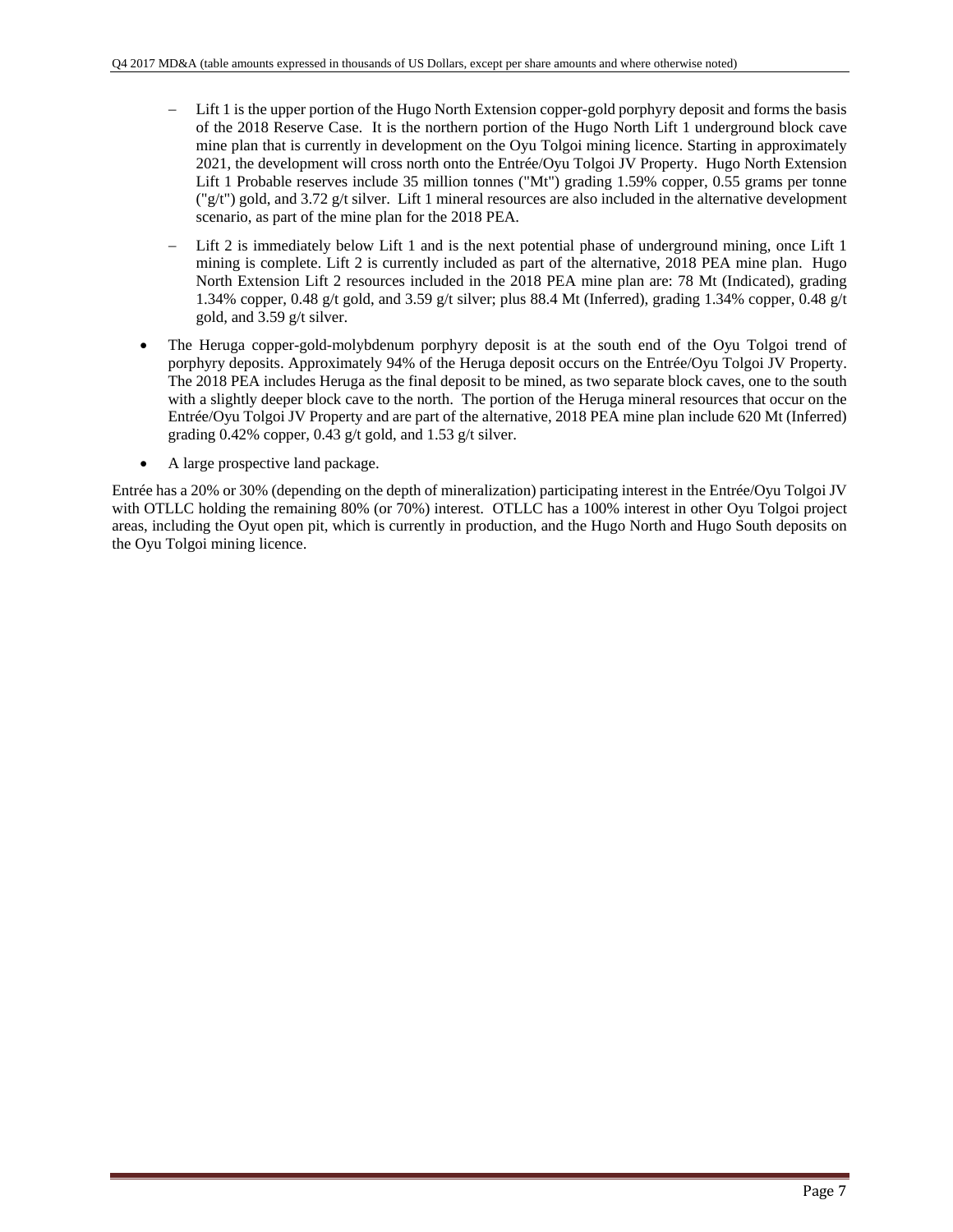

**Figure 1 – Entrée/Oyu Tolgoi JV Project** 

*Notes:* 

*1. \*The Shivee West Property is subject to a License Fees Agreement between Entrée and OTLLC and may ultimately be included in the Entrée/Oyu Tolgoi JV Property.* 

*2. \*\* Outline of mineralization projected to surface.* 

*3. Entrée has a 20% participating interest in the Hugo North Extension and Heruga resources and reserves.* 

Figure 2 shows a north-south oriented, west-looking cross section through the 12.4 km-long trend of porphyry deposits that comprise the Oyu Tolgoi project. The Entrée/Oyu Tolgoi JV Property is to the right (north) and left (south) of the central portion, the Oyu Tolgoi mining licence, held 100% by OTLLC. The deposits that are included in the mine plans for the two alternative cases, the 2018 Reserve Case and the 2018 PEA, are shown on Figure 2.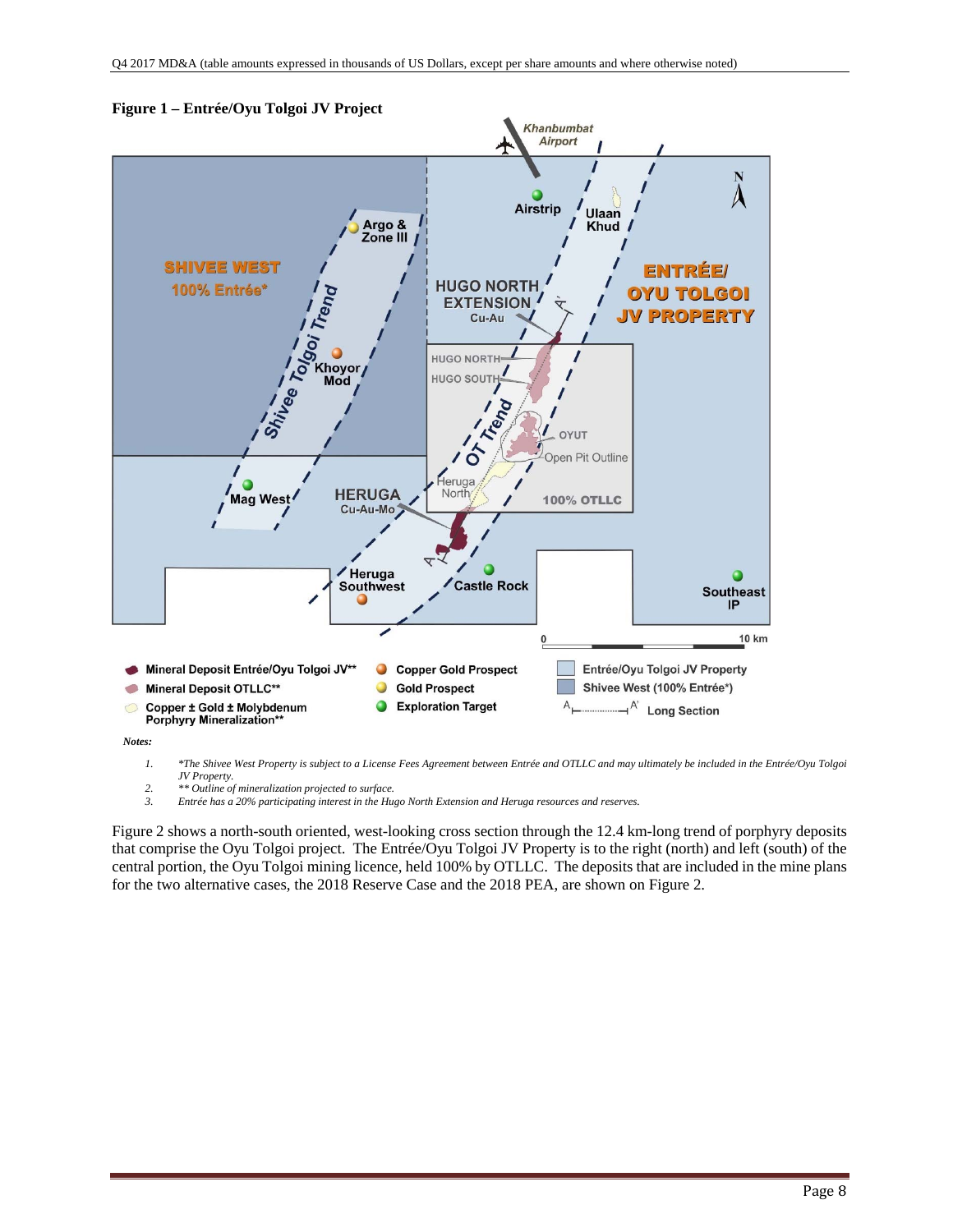

**Figure 2 – Cross Section Through the Oyu Tolgoi Trend of Porphyry Deposits** 

The 2018 Technical Report forms the basis for the scientific and technical information in this MD&A regarding the Entrée/Oyu Tolgoi JV Project. Portions of the information are based on assumptions, qualifications and procedures which are not fully described herein. Reference should be made to the Company's AIF and to the full text of the 2018 Technical Report, which are available on the Company's website (www.EntreeResourcesLtd.com)or on SEDAR (www.sedar.com).

### **Capital and Operating Costs**

Under the terms of the Entrée/Oyu Tolgoi JV, OTLLC is responsible for 80% of all costs incurred on the Entrée/Oyu Tolgoi JV Property for the benefit of the Entrée/Oyu Tolgoi JV, including capital expenditures, and Entrée is responsible for the remaining 20%. In accordance with the terms of the Entrée/Oyu Tolgoi joint venture agreement ("Entrée/Oyu Tolgoi JVA), Entrée has elected to have OTLLC debt finance Entrée's share of costs for approved programs and budgets, with interest accruing at OTLLC's actual cost of capital or prime +2%, whichever is less, at the date of the advance. Debt repayment may be made in whole or in part from (and only from) 90% of monthly available cash flow arising from the sale of Entrée's share of products. Available cash flow means all net proceeds of sale of Entrée's share of products in a month less Entrée's share of costs of Entrée/Oyu Tolgoi JV activities for the month that are operating costs under Canadian generally-accepted accounting principles.

The following is a description of how Entrée recognizes its share of Oyu Tolgoi project capital costs, specifically, the timing of recognition under the terms of the Entrée/Oyu Tolgoi JVA and generally accepted accounting principles.

Under the terms of the Entrée/Oyu Tolgoi JVA, any mill, smelter and other processing facilities and related infrastructure will be owned exclusively by OTLLC and not by Entrée. Mill feed from the Entrée/Oyu Tolgoi JV Property will be transported to the concentrator and processed at cost (using industry standards for calculation of cost including an amortization of capital costs). Underground infrastructure on the Oyu Tolgoi mining licence is also owned exclusively by OTLLC, although the Entrée/Oyu Tolgoi JV will eventually share usage once underground development crosses onto the Entrée/Oyu Tolgoi JV Property. As a result of this, Entrée recognizes those capital costs incurred by OTLLC on the Oyu Tolgoi mining licence as an amortization charge for capital costs that will be calculated in accordance with Canadian generally accepted accounting principles determined yearly based on the estimated tonnes of concentrate produced for Entrée's account during that year relative to the estimated total life-of-mine concentrate to be produced (for processing facilities and related infrastructure), or the estimated total life-of-mine tonnes to be milled from the relevant deposit(s) (in the case of underground infrastructure). The charge is made to Entrée's operating account when the Entrée/Oyu Tolgoi JV mine production is actually milled.

For direct capital cost expenditures on the Entrée/Oyu Tolgoi JV Property, Entrée will recognize its proportionate share of costs at the time of actual expenditure.

The capital and operating costs in the 2018 Reserve Case are based on estimates prepared for OTFS16. The capital and operating costs in the 2018 PEA are based on data provided by OTLLC.

A summary of the Entrée/Oyu Tolgoi JV capital expenditures, including direct development and sustaining capital, and amortization charges for capital costs incurred by OTLLC on the Oyu Tolgoi mining licence for both the 2018 Reserve Case and the 2018 PEA is as follows: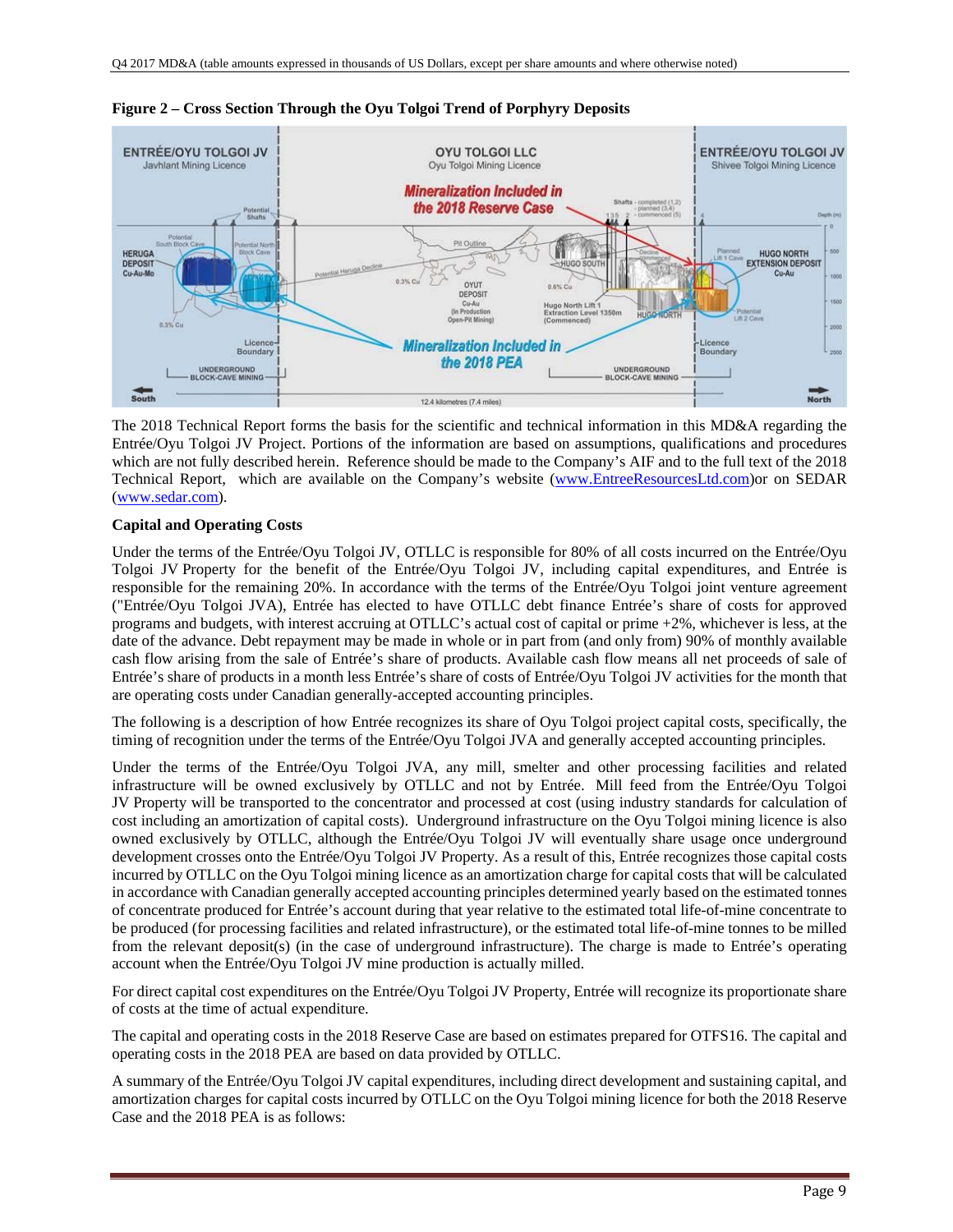|                                                       |      | <b>2018 Reserve Case</b>       |                                   | <b>2018 PEA</b>                |                                   |  |
|-------------------------------------------------------|------|--------------------------------|-----------------------------------|--------------------------------|-----------------------------------|--|
| <b>Description</b>                                    | Unit | Entrée/Ovu<br><b>Tolgoi JV</b> | Entrée 20%<br><b>Attributable</b> | Entrée/Ovu<br><b>Tolgoi JV</b> | Entrée 20%<br><b>Attributable</b> |  |
| Entrée/Oyu Tolgoi JV Property Direct                  |      |                                |                                   |                                |                                   |  |
| Development & Sustaining Capital <sup>(1)(2)(3)</sup> | \$Μ  | 261.7                          | 52.3                              | 8.637.3                        | 1.727.4                           |  |
| Amortization Charges for Capital Costs                |      |                                |                                   |                                |                                   |  |
| Incurred by $\text{OTLLC}^{(4)(5)}$                   | \$M  | 395.7                          | 79.1                              | 1.846.7                        | 369.3                             |  |

*Notes:* 

*1. Capital costs are inclusive of indirect costs, Mongolian custom duties and VAT and contingency.* 

*2. For the purposes of the 2018 Technical Report, it has been assumed that all underground infrastructure for Heruga will be constructed on the Entrée/Oyu Tolgoi JV Property.* 

*3. HNE means Hugo North Extension.* 

*4. The amortization charges for capital items incurred by OTLLC are for both surface and underground capital items required for both the 2018 Reserve Case and the 2018 PEA. The 2018 PEA assumes that the same capital items, with additional modifications would be used to produce from Hugo North Extension Lift 2. Under the 2018 PEA, the total amount of the amortization charges for these capital items is allocated over a larger resource base, therefore, the total amortization charges to the Entrée/Oyu Tolgoi JV for the specific capital items is lower than the 2018 Reserve Case.* 

*5. OTLLC capital costs are inclusive of indirect costs, Mongolian custom duties and VAT and contingency.* 

The average LOM operating costs for the Entrée/Oyu Tolgoi JV Property 2018 Reserve Case and the 2018 PEA (including amortization charges for capital costs incurred by OTLLC on the Oyu Tolgoi mining licence) are shown as follows:

| <b>Description</b>                                                       | Unit           | 2018 Reserve Case | <b>2018 PEA</b> |
|--------------------------------------------------------------------------|----------------|-------------------|-----------------|
| Mining                                                                   | \$/t processed | 6.19              | 5.67            |
| Processing                                                               | \$/t processed | 8.41              | 9.37            |
| Infrastructure and Other Operating                                       | \$/t processed | 2.04              | 2.04            |
| Amortized Mining, Process and Tailings Costs                             | \$/t processed | 10.47             | $1.68^{1,2}$    |
| Total Refining & Transportation Costs                                    | \$/t processed | 8.66              | 3.75            |
| <b>Total Operating Expenditure</b>                                       | \$/t processed | 35.76             | 22.51           |
| Administration Charge (2% during development; 2.5%<br>during production) | \$/t processed | 1.32              | 0.84            |
| <b>Total</b>                                                             | \$/t processed | 37.08             | 23.35           |

*Notes:* 

*1. Mining amortized cost are significantly reduced for the 2018 PEA because the Lift 1 costs are being divided by the total resource tonnage for presentation purposes; nonetheless, within the financial model Lift 1 costs are amortized against Lift 1 tonnage and captured during Lift 1 mining.* 

*2. Process amortized costs are significantly lower for the 2018 PEA because the concentrate expansion costs are amortized against the resource tonnage within the financial model including Lift 1, Lift 2, and Heruga.* 

*3. Figures have been rounded as required by reporting guidelines, and may result in apparent summation differences.* 

Cash costs are those costs relating to the direct operating costs of the mine site, including mining, concentration, tailings, operational support costs, infrastructure, smelting and refining and administration fees. Total cash costs after credits (C1 costs) are the cash costs less the revenue from the gold and silver by-products. The all-in sustaining cost (AISC) is calculated according to World Gold Council guidance. It is the C1 costs plus mineral royalty and capital costs. AISC costs exclude income tax and financing charges. The breakdown of the mine cash costs for the Entrée/Oyu Tolgoi JV Property 2018 Reserve Case and the 2018 PEA are shown as follows: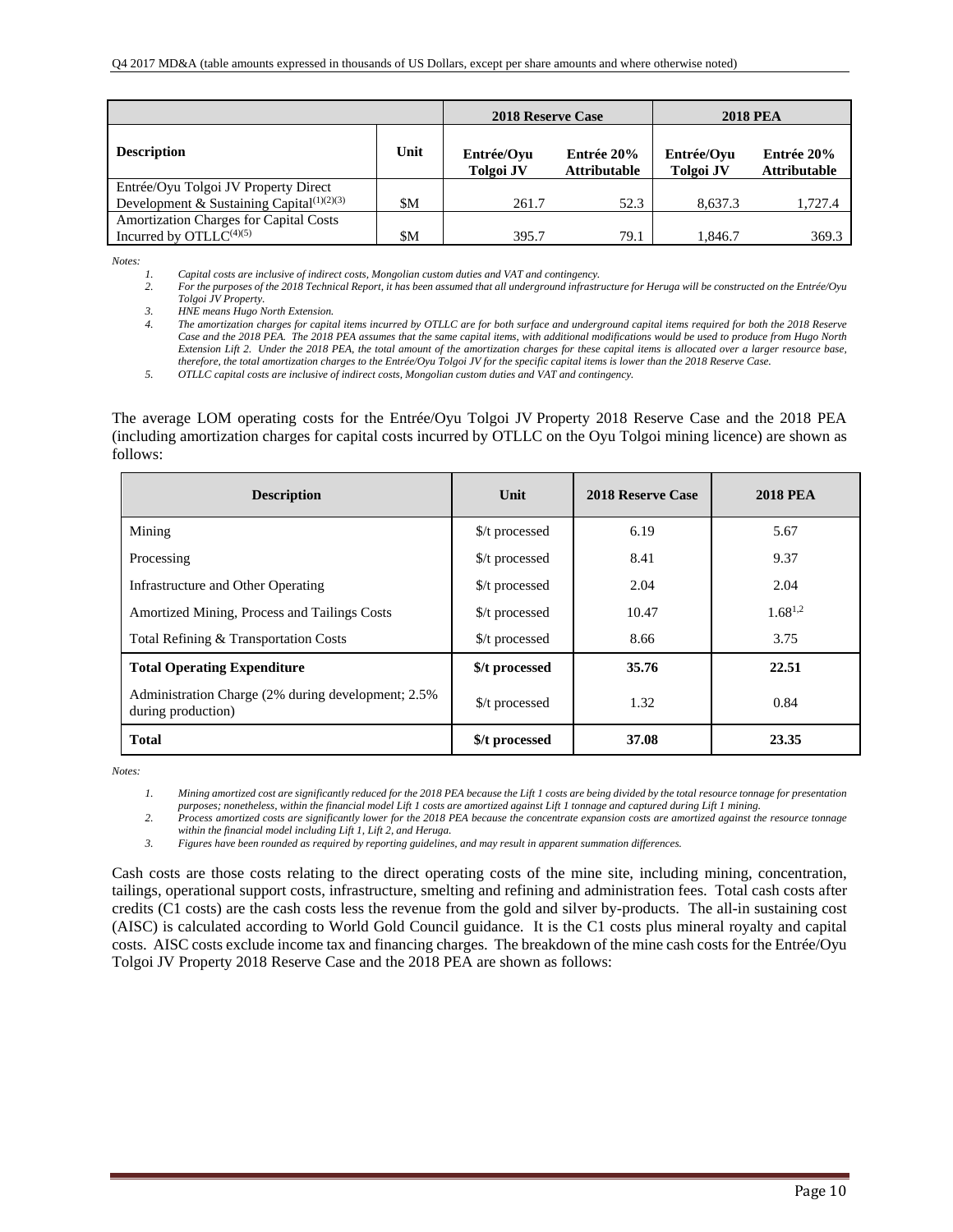| <b>Description</b>                                        | Unit                 | <b>LOM</b> Average<br><b>2018 Reserve Case</b> | <b>LOM</b> Average<br><b>2018 PEA</b> |
|-----------------------------------------------------------|----------------------|------------------------------------------------|---------------------------------------|
| Mine Site Cash Cost                                       | \$/lb Payable Copper | 0.95                                           | 1.66                                  |
| TC/RC, Royalties & Transport                              | \$/lb Payable Copper | 0.29                                           | 0.32                                  |
| <b>Total Cash Costs Before Credits</b>                    | \$/lb Payable Copper | 1.25                                           | 1.97                                  |
| Gold Credits                                              | \$/lb Payable Copper | 0.62                                           | 1.22                                  |
| <b>Silver Credits</b>                                     | \$/lb Payable Copper | 0.06                                           | 0.08                                  |
| <b>Total Cash Costs After Credits (C1)</b>                | \$/lb Payable Copper | 0.56                                           | 0.68                                  |
| <b>Total All-in Sustaining Costs After Credits (AISC)</b> | \$/lb Payable Copper | 1.03                                           | 1.83                                  |

*Notes:* 

*1. Figures have been rounded as required by reporting guidelines, and may result in apparent summation differences.* 

The cash flows in the 2018 Reserve Case and 2018 PEA are based on data provided by OTLLC, including mining schedules and annual capital and operating cost estimates, as well as Entrée's interpretation of the commercial terms applicable to the Entrée/Oyu Tolgoi JV, and certain assumptions regarding taxes and royalties. The cash flows have not been reviewed or endorsed by OTLLC. There can be no assurance that OTLLC or its shareholders will not interpret certain terms or conditions, or attempt to renegotiate some or all of the material terms governing the joint venture relationship, in a manner which could have an adverse effect on Entrée's future cash flow and financial condition.

The cash flows also assume that Entrée will ultimately have the benefit of the standard royalty rate of 5% of sales value, payable by OTLLC under the Oyu Tolgoi Investment Agreement. Unless and until Entrée finalizes agreements with the Government of Mongolia or other Oyu Tolgoi stakeholders, there can be no assurance that Entrée will be entitled to all the benefits of the Oyu Tolgoi Investment Agreement, including with respect to taxes and royalties. If Entrée is not entitled to all the benefits of the Oyu Tolgoi Investment Agreement, it could have an adverse effect on Entrée's future cash flow and financial condition. For example, Entrée could be subject to a surtax royalty, which came into effect in Mongolia on January 1, 2011. To become entitled to the benefits of the Oyu Tolgoi Investment Agreement, Entrée may be required to negotiate and enter into a mutually acceptable agreement with the Government of Mongolia or other Oyu Tolgoi stakeholders, with respect to Entrée's direct or indirect participating interest in the Entrée/Oyu Tolgoi JV or the application of a special royalty (not to exceed 5%) to Entrée's share of the Entrée/Oyu Tolgoi JV Property mineralization or otherwise.

#### **Mineral Resources and Mineral Reserves – Entrée/Oyu Tolgoi JV Property**

The Entrée/Oyu Tolgoi JV Property mineral resource estimate for the Hugo North Extension deposit has an effective date of January 15, 2018. The mineral resource model and the mineral resource estimate have not changed since March 28, 2014, the effective date of the previous mineral resource estimate reported by Entrée.

The Entrée/Oyu Tolgoi JV mineral resource estimate for the Heruga deposit has an effective date of January 15, 2018. The mineral resource model and the mineral resource estimate have not changed since March 30, 2010, the effective date of the previous mineral resource estimate reported by Entrée.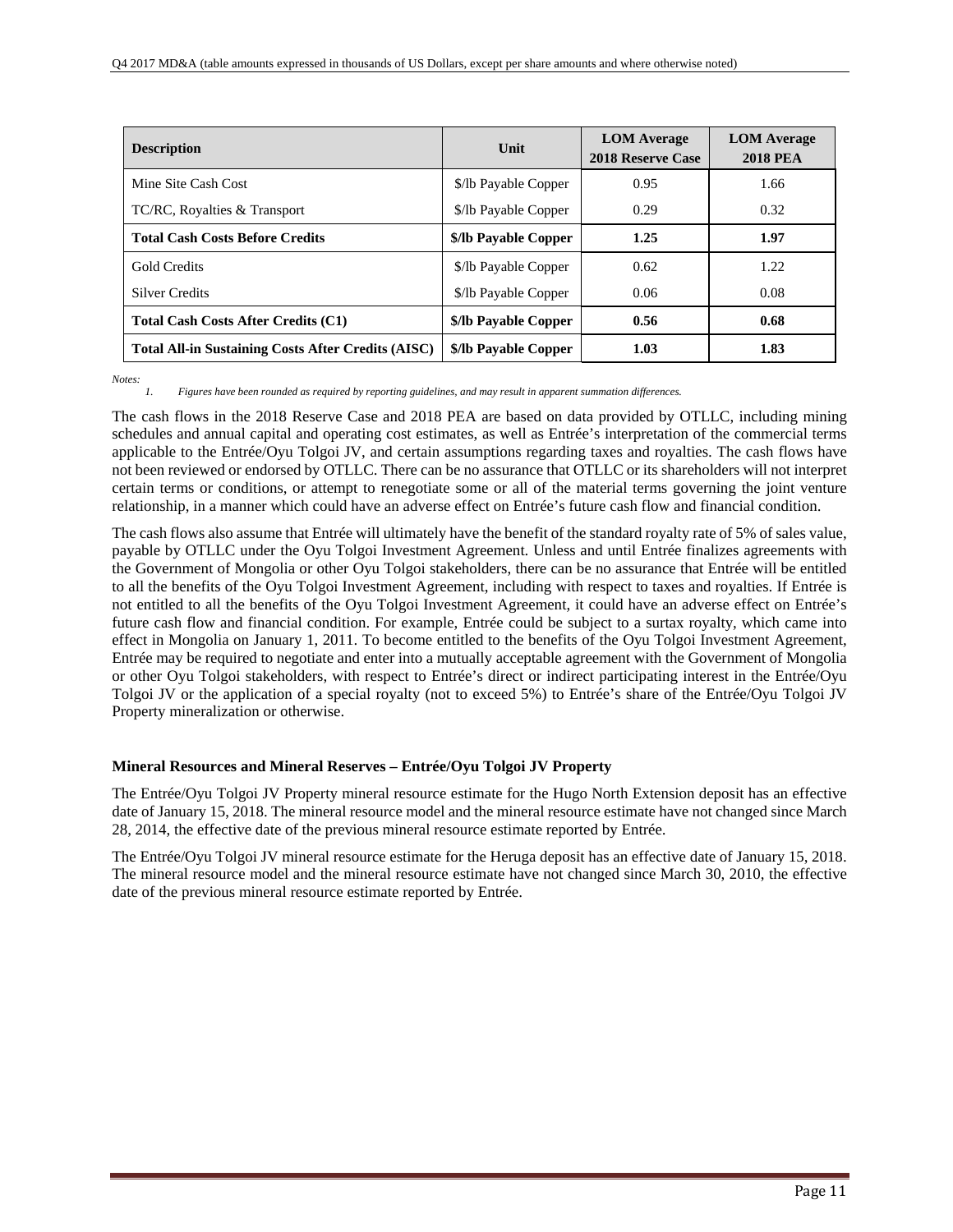| Entrée/Oyu Tolgoi JV Property- Mineral Resources |                                            |        |       |       |       |        |        |                        |        |       |
|--------------------------------------------------|--------------------------------------------|--------|-------|-------|-------|--------|--------|------------------------|--------|-------|
|                                                  | Tonnage                                    | Cu     | Au    | Ag    | Mo    | CuEq   |        | <b>Contained Metal</b> |        |       |
| Classification                                   | (Mt)                                       | $(\%)$ | (g/t) | (g/t) | (ppm) | $(\%)$ | Cu     | Au                     | Ag     | Mo    |
|                                                  |                                            |        |       |       |       |        | (Mlb)  | (Koz)                  | (Koz)  | (Mlb) |
|                                                  | Hugo North Extension (>0.37% CuEq Cut-Off) |        |       |       |       |        |        |                        |        |       |
| Indicated                                        | 122                                        | 1.68   | 0.57  | 4.21  |       | 2.03   | 4.515  | 2,200                  | 16,500 |       |
| Inferred                                         | 174                                        | 1.00   | 0.35  | 2.73  |       | 1.21   | 3,828  | 2,000                  | 15,200 |       |
| Heruga $(>0.37\%$ CuEq Cut-Off)                  |                                            |        |       |       |       |        |        |                        |        |       |
| Inferred                                         | 1,700                                      | 0.39   | 0.37  | 1.39  | 113.2 | 0.64   | 14,604 | 20.410                 | 75,932 | 424   |

The mineral resource estimate for the Entrée/Oyu Tolgoi JV Property is as follows:

*Notes:* 

*1. Mineral resources have an effective date of January 15, 2018. Mr Peter Oshust, P. Geo, an Amec Foster Wheeler employee, is the Qualified Person responsible for the mineral resource estimate.* 

*2. Mineral resources are reported inclusive of the mineral resources converted to mineral reserves. Mineral resources that are not mineral reserves do not have demonstrated economic viability.* 

- *3. Mineral resources are constrained within three-dimensional shapes and above a CuEq grade. The CuEq formula was developed in 2016, and is CuEq16*   $= Cu + ((Au*AuRev) + (Ag*AgRev) + (Mo*MoRev)) \div CuRev;$  where  $CuRev = (3.01*22.0462);$   $AuRev = (1250/31.103477*RecAu);$   $AgRev =$ *(20.37/31.103477\*RecAg); MoRev = (11.90\*0.00220462\*RecMo); RecAu = Au recovery/Cu recovery; RecAg = Ag recovery/Cu recovery; RecMo = Mo*  recovery/Cu recovery. Differential metallurgical recoveries were taken into account when calculating the copper equivalency formula. The metallurgical *recovery relationships are complex and relate both to grade and Cu:S ratios. The assumed metal prices are \$3.01/lb for copper, \$1,250.00/oz for gold, \$20.37/oz for silver, and \$11.90/lb for molybdenum. Molybdenum grades are only considered high enough to support potential construction of a molybdenum recovery circuit at Heruga, and hence the recoveries of molybdenum are zeroed out for Hugo North Extension. A NSR of \$15.34/t would be required to cover costs of \$8.00/t for mining, \$5.53/t for processing, and \$1.81/t for G&A. This translates to a CuEq break-even underground cut-off grade of approximately 0.37% CuEq for Hugo North Extension mineralization.*
- *4. Considerations for reasonable prospects for eventual economic extraction for Hugo North included an underground resource-constraining shape that was prepared on vertical sections using economic criteria that would pay for primary and secondary development, block-cave mining, ventilation, tramming, hoisting, processing, and general and administrative ("G&A") costs. A primary and secondary development cost of \$8.00/t and a mining, process, and G&A cost of \$12.45/t were used to delineate the constraining shape cut-off. Inferred resources at Heruga have been constrained using a CuEq cut-off of 0.37%.*

*5. Mineral resources are stated as in situ with no consideration for planned or unplanned external mining dilution. The contained copper, gold, and silver estimates in the mineral resource table have not been adjusted for metallurgical recoveries.* 

*6. Mineral resources are reported on a 100% basis. OTLLC has a participating interest of 80%, and Entrée has a participating interest of 20%. Notwithstanding the foregoing, in respect of products extracted from the Entrée/Oyu Tolgoi JV Property pursuant to mining carried out at depths from surface to 560 metres below surface, the participating interest of OTLLC is 70% and the participating interest of Entrée is 30%.* 

7. *Figures have been rounded as required by reporting guidelines, and may result in apparent summation differences.*

#### **Entrée/Oyu Tolgoi Mineral Reserves**

Entrée/Oyu Tolgoi JV Property mineral reserves are contained within the Hugo North Extension Lift 1 block cave mining plan. The mine design work on Hugo North Lift 1, including the Hugo North Extension, was prepared by OTLLC. The mineral reserve estimate is based on what is deemed minable when considering factors such as the footprint cut-off grade, the draw column shut-off grade, maximum height of draw, consideration of planned dilution and internal waste rock.

The mineral reserve estimate only considers mineral resources in the Indicated category and engineering that has been carried out to a feasibility level or better to state the underground mineral reserve. There is no Measured mineral resource currently estimated within the Hugo North Extension deposit. Copper and gold grades for the Inferred mineral resources within the block cave shell were set to zero and such material was assumed to be dilution. The block cave shell was defined by a \$17.00/t NSR. Future mine planning studies may examine lower shut-offs.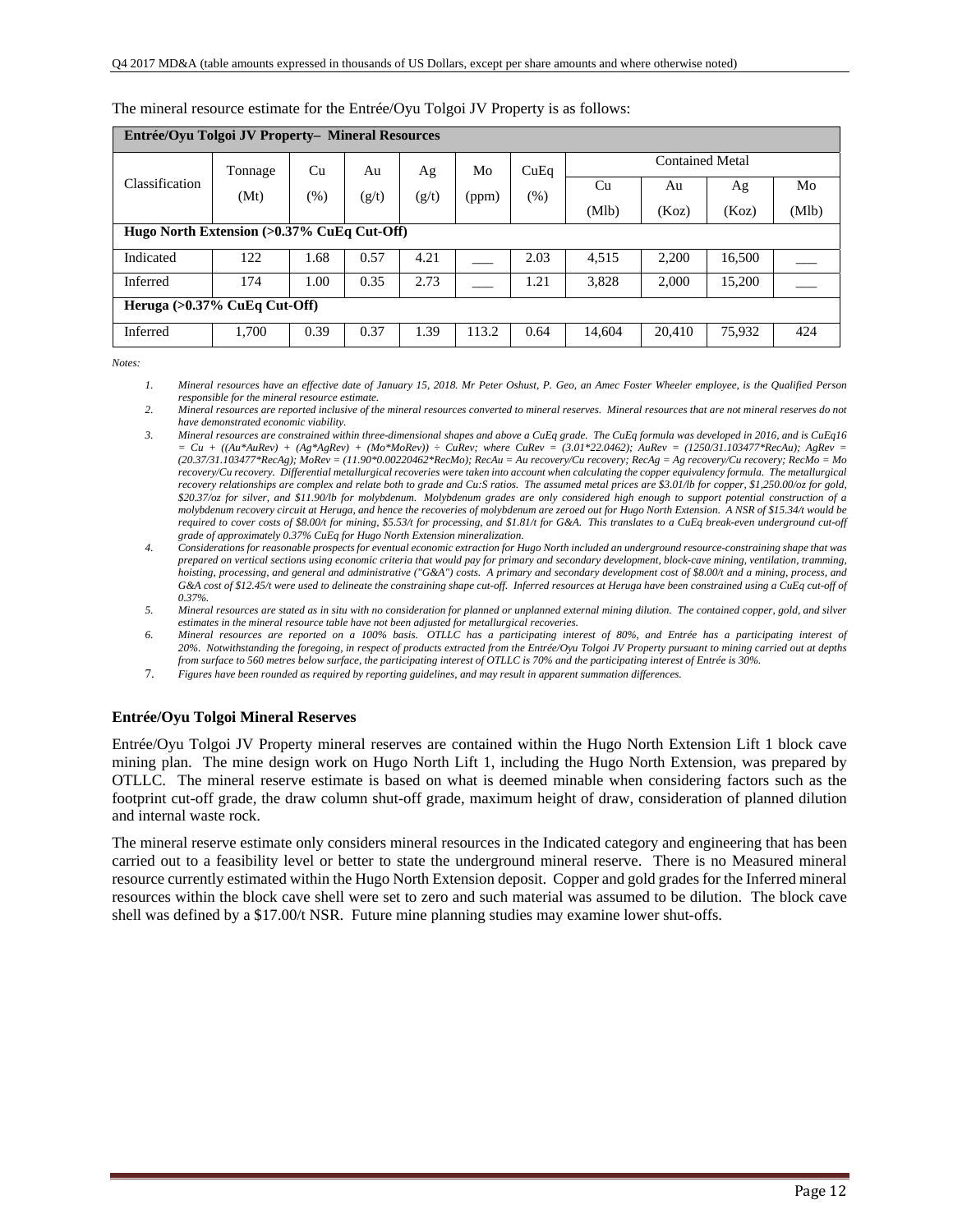The mineral reserve estimate for the Entrée/Oyu Tolgoi JV Property is as follows:

| Entrée/Oyu Tolgoi JV Property – Mineral Reserve |         |                 |        |       |       |          |                 |         |  |
|-------------------------------------------------|---------|-----------------|--------|-------|-------|----------|-----------------|---------|--|
| <b>Hugo North Extension Lift 1</b>              |         |                 |        |       |       |          |                 |         |  |
| Classification                                  | Tonnage | <b>NSR</b>      | Cu     | Au    | Ag    |          | Recovered Metal |         |  |
|                                                 | (Mt)    | $(\frac{f}{f})$ | $(\%)$ | (g/t) | (g/t) | Cu (Mlb) | Au (Koz)        | Ag(Koz) |  |
| Probable                                        | 35      | 100.57          | . . 59 | 0.55  | 3.72  | 1.121    | 519             | 3,591   |  |

*Notes:* 

*1. Mineral reserves have an effective date of January 15, 2018. Mr Ian Loomis, P. E., an Amec Foster Wheeler employee, is the Qualified Person responsible for the mineral reserve estimate.* 

*2. For the underground block cave, all mineral resources within the shell has been converted to mineral reserves. This includes low-grade Indicated mineral resources and Inferred mineral resource assigned zero grade that is treated as dilution.* 

*3. A footprint cut-off NSR of \$46.00/t and column height shut-off NSR of \$17/t were used to define the footprint and column heights. An average dilution entry point of 60% of the column height was used.* 

*4. The NSR was calculated with assumptions for smelter refining and treatment charges, deductions and payment terms, concentrate transport, metallurgical recoveries, and royalties using base data template 31. Metallurgical assumptions in the NSR include recoveries of 90.6% for Cu, 82.3% for Au, and 87.3% for Ag.* 

*5. Mineral reserves are reported on a 100% basis. OTLLC has a participating interest of 80%, and Entrée has a participating interest of 20%. Notwithstanding the foregoing, in respect of products extracted from the Entrée/Oyu Tolgoi JV Property pursuant to mining carried out at depths from surface to 560 metres below surface, the participating interest of OTLLC is 70% and the participating interest of Entrée is 30%.* 

*6. Figures have been rounded as required by reporting guidelines, and may result in apparent summation differences.* 

#### **Exploration Potential**

Rio Tinto undertakes all exploration work on the Entrée/Oyu Tolgoi JV Property on behalf of joint venture manager OTLLC, through various agreements among OTLLC, Rio Tinto and Turquoise Hill. Exploration during 2016 on the Entrée/Oyu Tolgoi JV Property has outlined several near-surface porphyry prospects, the most significant being at Castle Rock and Southeast IP (refer to Figure 1). At the Castle Rock Prospect, a polymetallic (Mo-As-Sb-Te index) soil anomaly covers an area of about 1.5 km by 2.0 km and occurs coincident with a strong, near-surface induced polarization ("IP") anomaly. At the Southeast IP prospect an extensive area of 60 to 511 part per million ("ppm") copper soil anomalies, covering about 3 km by 3 km has been outlined, coincident with a strong IP anomaly. Further exploration, including drilling is budgeted for both these prospects in 2018. The areas to the north of Hugo North Extension and to the south of Heruga have been under-explored and remain strong targets for future exploration.

A complete description and the Company's related history of the Entrée/Oyu Tolgoi JV is available in the Company's AIF dated March 8, 2018, available for review on SEDAR at www.sedar.com. For additional information regarding the assumptions, qualifications and procedures associated with the scientific and technical information regarding the Entrée/Oyu Tolgoi JV Property, reference should be made to the full text of the 2018 Technical Report which is available for review on SEDAR.

As at December 31, 2017 Rio Tinto beneficially owned 30,366,129 common shares (including 13,799,333 common shares held by Turquoise Hill), or 17.5% of the outstanding shares of the Company.

#### **Shivee West Property Summary**

The Shivee West Property comprises the northwest portion of the Entrée/Oyu Tolgoi JV Project, and adjoins the Entrée/Oyu Tolgoi JV Property and OTLLC's Oyu Tolgoi mining licence.

To date, no economic zones of precious or base metals mineralization have been outlined on the Shivee West Property. However, zones of gold and copper mineralization have previously been identified at Zone III/Argo Zone and Khoyor Mod. There has been no drilling on the ground since 2011, and no exploration work has been completed since 2012. In 2015, in light of the ongoing requirement to pay approximately \$350,000 annually in licence fees for the Shivee West Property and a determination that no further exploration work would likely be undertaken in the near future, Entrée began to examine options to reduce expenditures in Mongolia. These options included further reducing the area of the mining licence, looking for a purchaser or partner for the Shivee West Property, and rolling the ground into the Entrée/Oyu Tolgoi JV. Management determined that it was in the best interests of Entrée to roll the Shivee West Property into the Entrée/Oyu Tolgoi JV, and Entrée entered into a License Fees Agreement with OTLLC on October 1, 2015. The License Fees Agreement provides the parties will use their best efforts to amend the Entrée/Oyu Tolgoi JVA to include the Shivee West Property in the definition of Entrée/Oyu Tolgoi JV Property. Entrée determined that rolling the Shivee West Property into the Entrée/Oyu Tolgoi JV would provide the joint venture partners with continued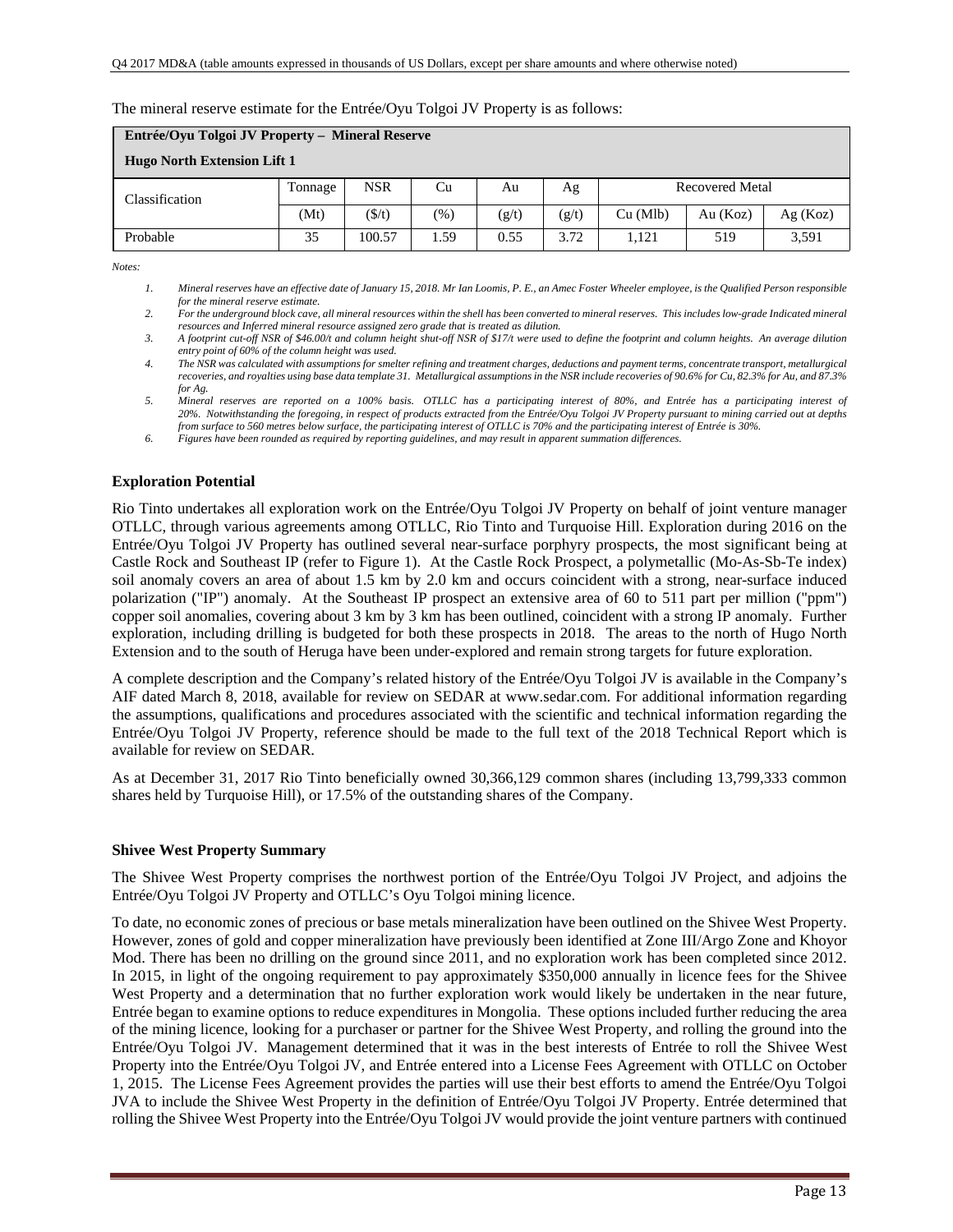security of tenure; Entrée shareholders would continue to benefit from any exploration or development that the Entrée/Oyu Tolgoi JV management committee approves on the Shivee West Property; and Entrée would no longer have to pay licence fees, as the parties agreed that the licence fees would be for the account of each joint venture participant in proportion to their respective interests, with OTLLC contributing Entrée's 20% share charging interest at prime plus 2%. To date, no amended Entrée/Oyu Tolgoi JVA has been entered into and Entrée retains a 100% interest in the Shivee West Property.

### **2017 Review**

Exploration and development of the Entrée/Oyu Tolgoi JV Property is under the control of Rio Tinto on behalf of manager OTLLC.

As reported by Turquoise Hill:

- The main focus of underground development programs at the Oyu Tolgoi project during 2017 was underground lateral development, sinking of Shafts 2 and 5, support infrastructure and the convey-to-surface system.
- By the end of 2017, five development crews had been deployed, and the commissioning of a new 3,500 tonne per day development crusher was completed in the third quarter of 2017.
- Shaft 5 is expected to be complete in the first quarter of 2018. When completed, Shaft 5 will be dedicated to ventilation thereby increasing the capacity for underground activities.
- The sinking of Shaft 2 has been completed, including reaching final depth, shaft bottom mass excavation and concrete floor installation, marking an early milestone in the development progress of Lift 1. The fit out of Shaft 2 will take place throughout 2018. Shaft 2 will be used for access, production and ventilation.
- Turquoise Hill continues to plan for first draw bell on the Oyu Tolgoi mining licence in mid-2020 and sustainable first production from the Oyu Tolgoi mining licence in 2021.

For the three months ended December 31, 2017, Entrée expenses related to Mongolian operations were \$0.2 million compared to \$0.1 million for the same period of 2016. For the full year ended December 31, 2017, expenses related to Mongolia operations were \$0.4 million compared to \$0.4 million for the 2016 year. In 2017, these costs represented consulting costs related to technical report preparation and in-country administration. In 2016, the expenses were comparable and related to similar expenditure items and also included camp closure costs.

## **BLUE ROSE JV – AUSTRALIA**

#### **Summary**

The Blue Rose silver-iron-gold-copper property is located in the Olary Region of South Australia, 300 kilometres northeast of Adelaide and 130 kilometres west-southwest of Broken Hill. Entrée (operator) has a 56.53% interest in a joint venture to explore for minerals (other than iron ore) on the property, with Giralia Resources Pty Ltd., now a subsidiary of Atlas Iron Limited, retaining a 43.47% interest (Blue Rose JV). The property consists of one exploration licence, EL6006, totalling 257 square kilometres, expiring on July 18, 2019.

The Braemar Iron Formation is the host rock to magnetite mineralization on both EL6006 and Magnetite Mines Limited's Razorback Iron project, located immediately west of EL6006. Aeromagnetic anomalies coincident with the outcropping and sub-cropping magnetite units extend from Razorback into EL6006. The mineralization within the Braemar Iron Formation forms a simple dipping tabular body with only minor faulting, folding and intrusives. Grades, thickness, dip, and outcropping geometry remain very consistent over kilometres of strike. While the bedded magnetite has the highest iron content, the tillitic unit is diluted by the inclusion of lithic fragments, such as iron-poor granite and metasedimentary dropstones.

On April 18, 2017, the Blue Rose JV partners entered into a Deed of Consent, Sale and Variation (the "Deed") with Lodestone Equities Limited and Fe Mines Limited (formerly Braemar Iron Pty Ltd) ("FML"). FML has certain rights in respect of the exploration for, and development of, iron ore on EL6006 pursuant to a prior agreement.

In accordance with the Deed, the Blue Rose JV partners transferred title to EL6006 and assigned their native title agreements to FML, and agreed to vary a payment required to be made to the Blue Rose JV partners under the prior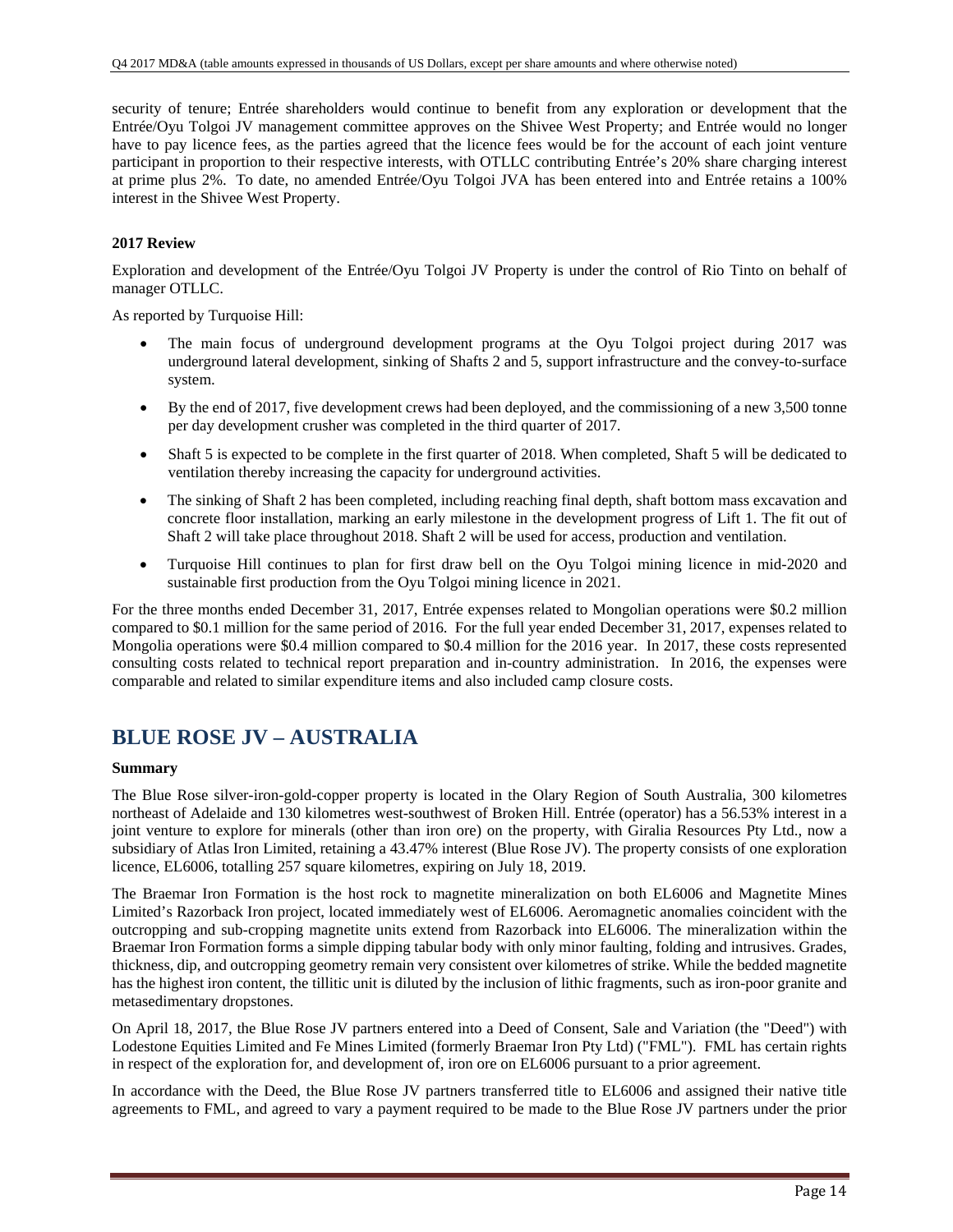agreement. FML paid to the Blue Rose JV partners an aggregate A\$100,000 at completion, and granted to them (a) the right to receive an additional payment(s) upon completion of an initial or subsequent iron ore resource estimate on EL6006, to a maximum of A\$2 million in aggregate; and (b) a royalty equal to 0.65% of the free on board value of iron ore product extracted and recovered from EL6006. Under the Deed, an additional A\$285,000 must also be paid to the Blue Rose JV partners upon the commencement of Commercial Production (as such term is defined in the Deed).

The Blue Rose JV partners retain their existing rights to explore for, develop and mine all minerals other than iron ore on EL6006.

On May 23, 2017, the Blue Rose JV partners entered into an agreement with Hamelin Gully Pty Ltd, for the sale of data and information relating to ground surrendered by the Blue Rose JV partners and subsequently acquired by Hamelin Gully. The purchase price for the data and information was A\$150,000. The transaction closed on July 11, 2017.

### **2017 Review**

Expenditures in 2017 were minimal and related to administrative costs in Australia.

# **CAÑARIACO PROJECT ROYALTY – PERU**

#### **Summary**

In July 2015, the Company entered into an agreement with Candente Copper Corp. (TSX:DNT) ("Candente") to acquire a 0.5% NSR royalty on Candente's 100% owned Cañariaco project in Peru for a purchase price of \$500,000.

The Cañariaco project includes the Cañariaco Norte copper-gold-silver porphyry deposit, as well as the adjacent Cañariaco Sur and Quebrada Verde copper porphyry prospects, located within the western Cordillera of the Peruvian Andes in the Department of Lambayeque, Northern Peru.

There was no activity or expenditures related to this royalty in 2017.

## **SUMMARY OF CONSOLIDATED FINANCIAL OPERATING RESULTS**

### **Plan of arrangement and discontinued operations**

On May 9, 2017, the Company completed a plan of arrangement under Section 288 of the *Business Corporations Act* (British Columbia) pursuant to which Entrée transferred its wholly owned subsidiaries that directly or indirectly hold the Ann Mason Project in Nevada and the Lordsburg property in New Mexico including \$8,843,232 in cash and cash equivalents to a newly incorporated company, Mason Resources in exchange for 77,804,786 common shares of Mason Resources ("Mason Common Shares"). Mason Resources commenced trading on the TSX on May 12, 2017 under the symbol "MNR" and on the OTCQB Venture Market on November 9, 2017 under the symbol "MSSNF".

As part of the Arrangement, Entrée then distributed 77,805,786 Mason Common Shares to Entrée shareholders by way of a share exchange, pursuant to which each existing share of Entrée was exchanged for one "new" share of Entrée and 0.45 of a Mason Common Share. Optionholders and warrantholders of Entrée received replacement options and warrants of Entrée and options and warrants of Mason Resources which were proportionate to, and reflective of the terms of, their existing options and warrants of Entrée.

The assets and liabilities that were transferred to Mason Resources were classified as discontinued operations and classified on the balance sheet as assets / liabilities held for spin-off ("Spin-off"). The discontinued operations include three entities transferred to Mason Resources pursuant to the Arrangement: Mason U.S. Holdings Inc. (formerly Entrée U.S. Holdings Inc.); Mason Resources (US) Inc. (formerly Entrée Gold (US) Inc.); and M.I.M. (U.S.A.) Inc. (collectively the "US Subsidiaries"). The Spin-off distribution was accounted for at the carrying amount, without gain or loss, and resulted in a reduction of stockholders' (deficiency) equity of \$44.2 million.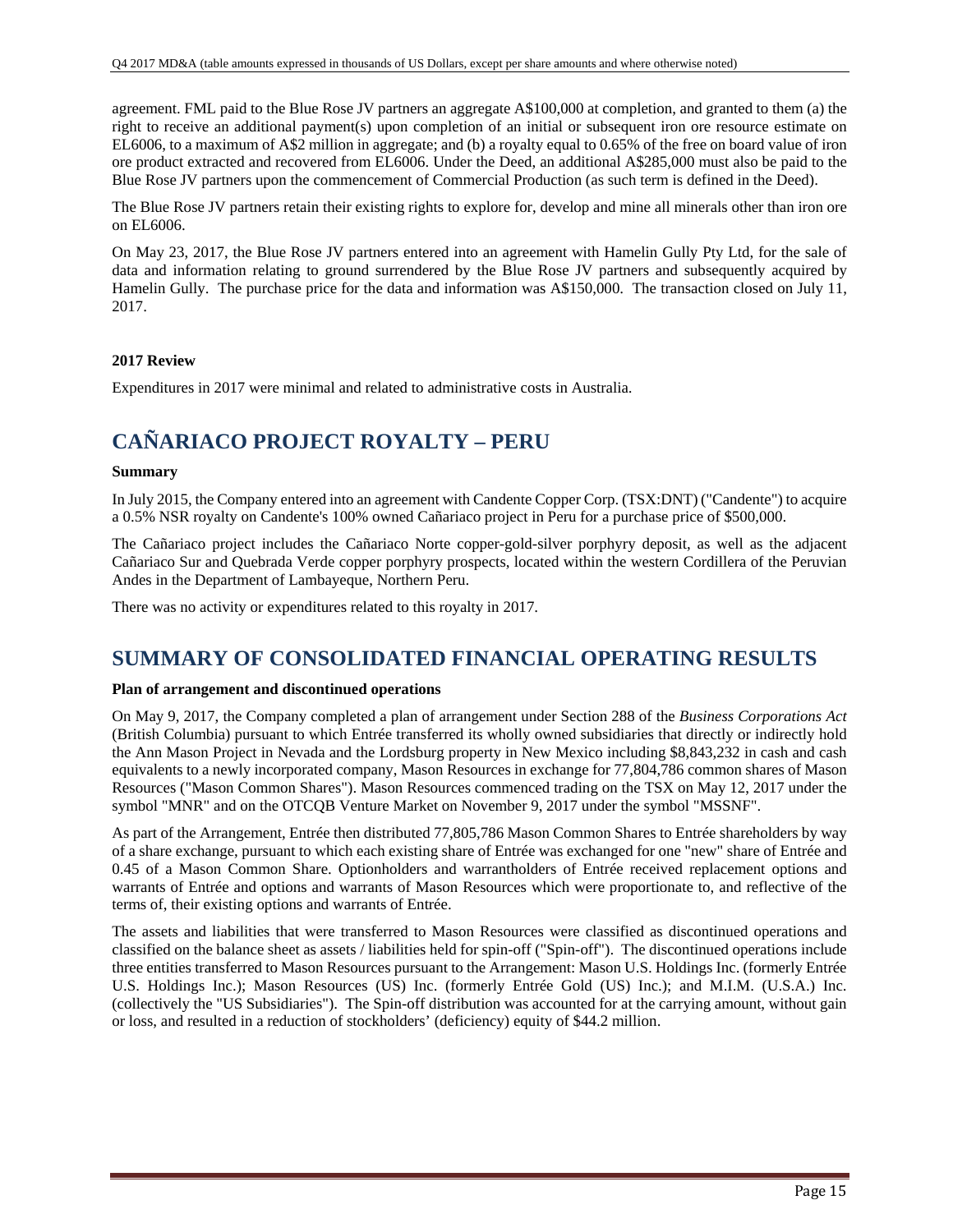The closing of the Arrangement resulted in the following Spin-off assets and liabilities being distributed to Mason Resources on May 9, 2017:

|                                          | May 9, 2017  | December 31, 2016 |
|------------------------------------------|--------------|-------------------|
| <b>Current assets</b>                    |              |                   |
| Cash                                     | \$<br>8,843  | \$<br>129         |
| Receivables and prepaids                 | 137          | 219               |
|                                          | 8,980        | 348               |
| Long-term assets                         |              |                   |
| Equipment                                | 25           | 25                |
| Mineral property interest                | 37,699       | 38,379            |
| Reclamation deposits and other           | 481          | 481               |
|                                          | 38,205       | 38,885            |
| <b>Current liabilities</b>               |              |                   |
| Accounts payable and accrued liabilities | (34)         | (230)             |
| <b>Long-term liabilities</b>             |              |                   |
| Deferred income taxes                    | (2,937)      | (3,015)           |
| <b>Net assets</b>                        | \$<br>44,214 | \$<br>35,988      |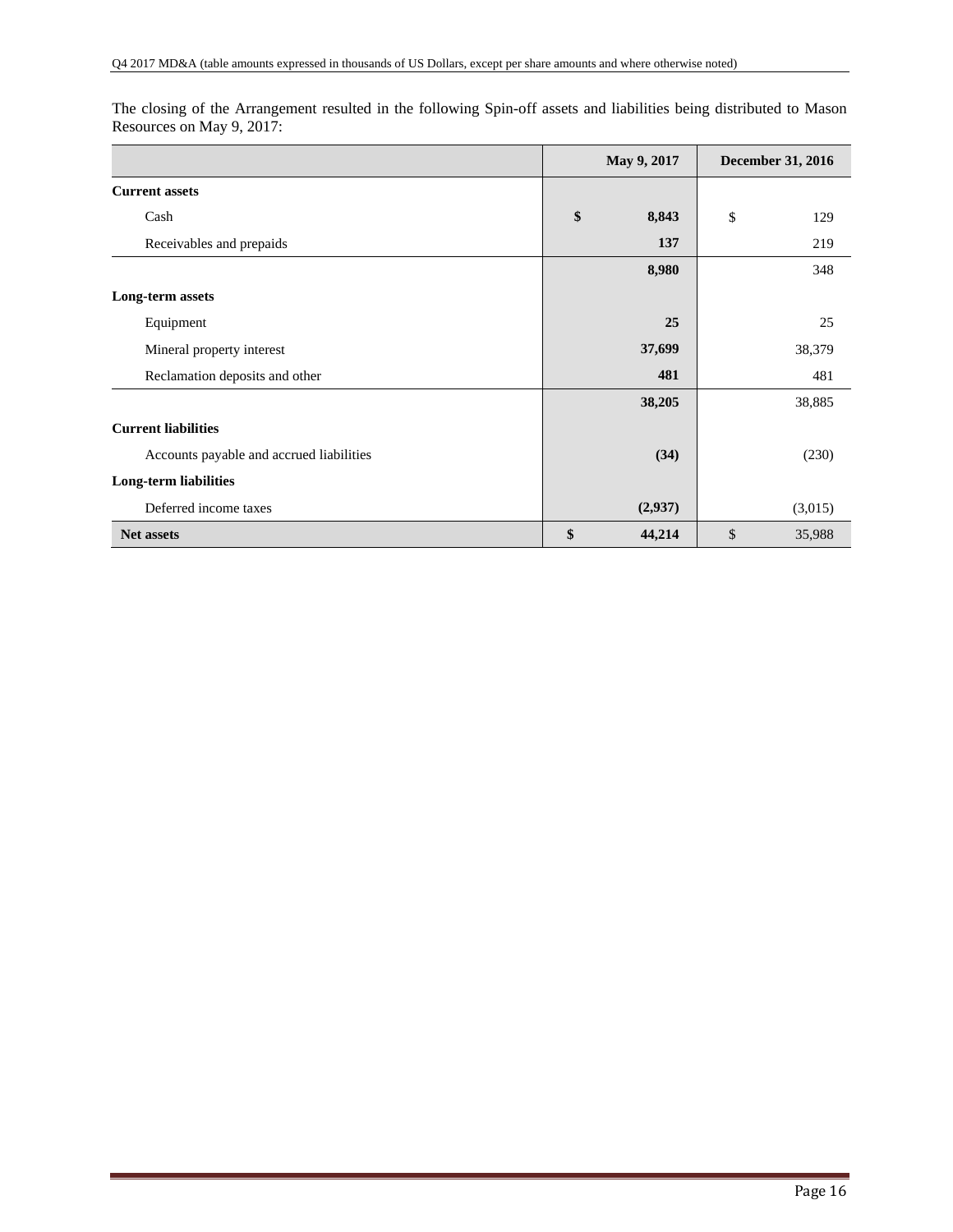## **Operating Results**

The Company's operating results for the three years ended December 31 were:

|                                         | 2017         |               | 2016   | 2015         |
|-----------------------------------------|--------------|---------------|--------|--------------|
| Expenses                                |              |               |        |              |
| Exploration                             | \$<br>332    | $\mathcal{S}$ | 489    | \$<br>1,637  |
| General and administration              | 2,334        |               | 2,489  | 4,690        |
| Restructuring costs                     | 211          |               |        |              |
| Depreciation                            | 20           |               | 16     | 21           |
| Other                                   | 192          |               |        |              |
| Operating loss                          | 3,089        |               | 2,994  | 6,348        |
| Foreign exchange (gain) loss            | (380)        |               | 343    | (2,919)      |
| Interest expense, net                   | 171          |               | 177    | 412          |
| Loss from equity investee               | 215          |               | 237    | 119          |
| Operating loss before income taxes      | 3,095        |               | 3,751  | 3,960        |
| Income tax (recovery) expense           | (72)         |               | (553)  | 160          |
| Net loss from continuing operations     | 3,023        |               | 3,198  | 4,120        |
| Net loss from discontinued operations   | 176          |               | 1,465  | 3,711        |
| Net loss                                | \$<br>3,199  | \$            | 4,663  | \$<br>7,831  |
| Foreign currency translation adjustment | 2,481        |               | (717)  | 4,928        |
| Net loss and comprehensive loss         | \$<br>5,680  | \$            | 3,946  | \$<br>12,759 |
| Net loss per common share               |              |               |        |              |
| Basic/diluted-continuing operations     | \$<br>(0.02) | \$            | (0.02) | \$<br>(0.03) |
| Basic/diluted - discontinued operations | \$<br>(0.00) | \$            | (0.01) | \$<br>(0.02) |
| <b>Total</b> assets                     | \$<br>8,257  | \$            | 53,280 | \$<br>61,662 |
| Total non-current liabilities           | \$<br>32,499 | \$            | 33,336 | \$<br>39,316 |

During the year ended December 31, 2017, the Company's net loss from continuing operations was \$3.0 million compared to \$3.2 million and \$4.1 million for the comparative periods of 2016 and 2015, respectively.

Exploration costs in 2017 included expenditures of \$0.1 million for administration costs for Mongolia, and \$0.2 million in holding costs on all other properties. In the comparative 2016 period, the Company incurred exploration expenditures of \$0.4 million for Mongolia administration and \$0.2 million in holding costs for all other properties. In the comparative period of 2015, exploration costs were higher due to costs for Mongolia camp closures and employee severances.

Overall, general and administration expenditures in 2017 was comparable to the same period in 2016 and 50% lower than the comparative 2015 period due to the reduction in corporate personnel and overhead costs in 2015.

Other expenses include expenditures of \$0.2 million for an updated technical report for the Entrée/Oyo Tolgoi JV Property.

The resulting foreign exchange gain of \$0.4 million in 2017 was primarily the result of movements between the C\$ and US\$ as the Company holds its cash in both currencies.

Interest expense (net) was primarily related to the loan payable to OTLLC pursuant to the Entrée/Oyu Tolgoi JVA and is subject to a variable interest rate.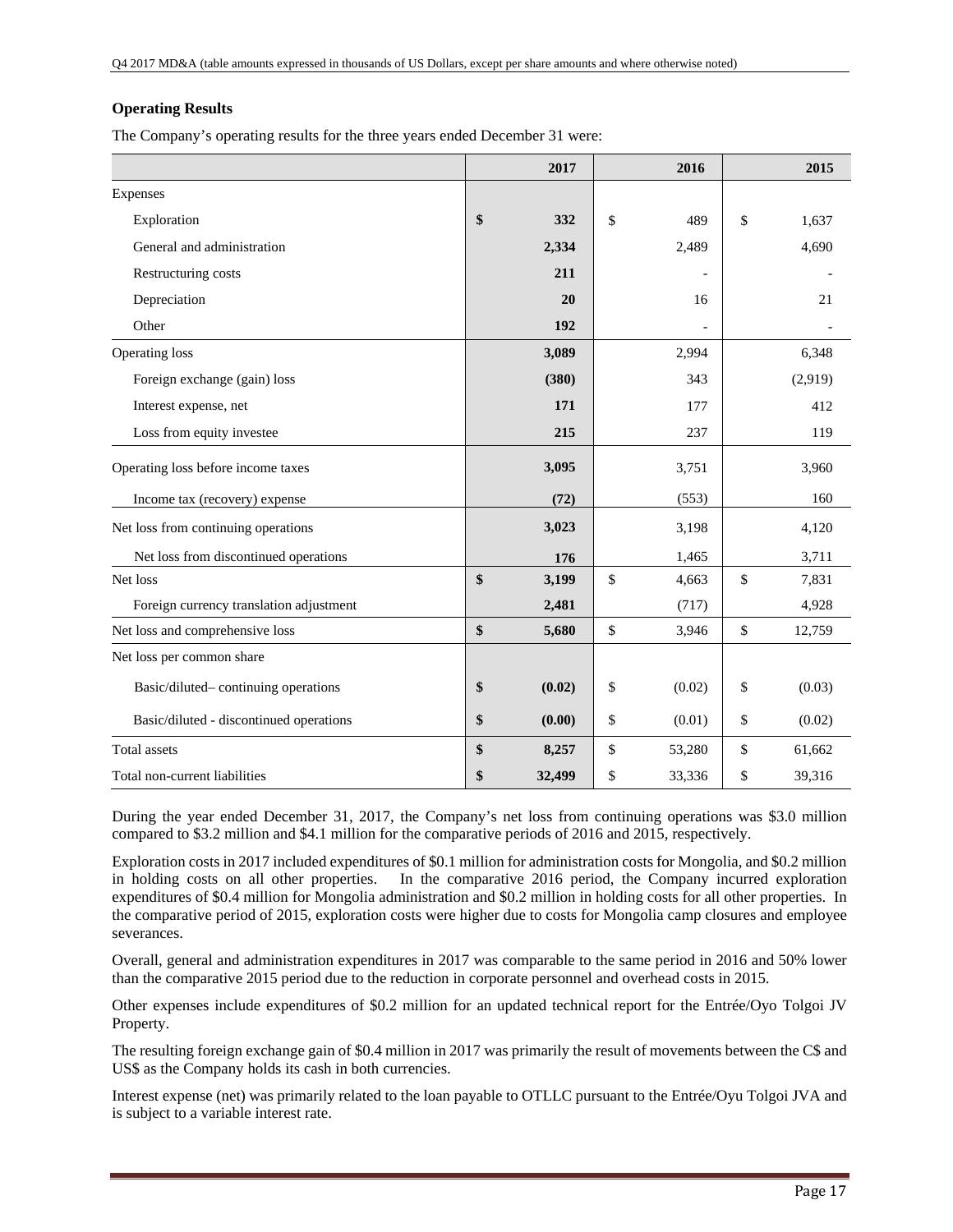The loss from equity investee was related to the Entrée/Oyu Tolgoi JV Property and was consistent with the same period in 2016 and 81% higher than the comparative 2015 period due to a reclassification in 2015.

Net loss from discontinued operations was due to the Arrangement that was completed during Q2 2017 and the amount was related to exploration costs of the assets that were spun-out to Mason Resources.

The total assets as at December 31, 2017 are substantially lower than the comparative periods due to the completion of the restructuring and resulting roll out of the assets into Mason Resources. The non-current liabilities as at December 31, 2017 is comparable to the balance at December 31, 2016 but is lower than at December 31, 2015 due to a reduction of the deferred revenue balance to Sandstorm Gold Ltd. ("Sandstorm") during 2016.

|                                                           | Q4 17                    | Q3 17                    | Q <sub>2</sub> 17      | Q1 17                    | Q4 16               | Q3 16     | Q <sub>2</sub> 16        | Q1 16     |
|-----------------------------------------------------------|--------------------------|--------------------------|------------------------|--------------------------|---------------------|-----------|--------------------------|-----------|
| Exploration                                               | $\mathcal{S}$<br>95      | \$<br>74                 | $\mathcal{S}$<br>94    | $\mathcal{S}$<br>69      | $\mathcal{S}$<br>70 | \$<br>50  | $\mathcal{S}$<br>142     | \$<br>227 |
| General and administrative                                | 911                      | 293                      | 628                    | 905                      | 937                 | 524       | 476                      | 552       |
| Depreciation                                              | 6                        | 7                        | $\overline{4}$         | 3                        | $\overline{4}$      | 4         | $\overline{4}$           | 4         |
| Operating loss                                            | 1,012                    | 374                      | 726                    | 977                      | 1,011               | 578       | 622                      | 783       |
| Foreign exchange (gain) loss                              | 26                       | (349)                    | (100)                  | 43                       | (54)                | (39)      | $\overline{4}$           | 432       |
| Interest expense, net                                     | 49                       | 49                       | 38                     | 35                       | 48                  | 45        | 43                       | 41        |
| Loss from equity investee                                 | 57                       | 55                       | 55                     | 48                       | 68                  | 62        | 60                       | 47        |
| Income tax recovery                                       | $\overline{\phantom{a}}$ | $\overline{\phantom{a}}$ | (72)                   | $\overline{\phantom{a}}$ | (553)               | ٠         | $\overline{\phantom{a}}$ |           |
| Net loss from continuing.<br>operations                   | \$1,144                  | \$<br>129                | \$<br>647              | \$<br>1,103              | \$<br>520           | \$<br>646 | \$<br>729                | \$1,303   |
| Net loss from discontinued<br>operations                  | $\overline{\phantom{a}}$ | $\overline{\phantom{a}}$ | 23                     | 153                      | \$<br>448           | \$<br>363 | \$<br>325                | \$<br>329 |
| Net loss                                                  | \$1,144                  | \$<br>129                | \$<br>670              | \$<br>1,256              | \$<br>968           | \$1,009   | \$1,054                  | \$1,632   |
| Basic/diluted loss per share –<br>continuing operations   | \$ (0.01)                | \$ (0.00)                | \$<br>(0.00)           | \$<br>(0.01)             | \$<br>(0.00)        | \$ (0.00) | \$ (0.00)                | \$ (0.01) |
| Basic/diluted loss per share -<br>discontinued operations | \$ (0.00)                | \$ (0.00)                | $\mathbb{S}$<br>(0.00) | \$<br>(0.00)             | \$<br>(0.00)        | \$ (0.00) | \$ (0.00)                | \$ (0.00) |

| Quarterly Financial Data - 2 year historic trend |  |  |
|--------------------------------------------------|--|--|
|                                                  |  |  |

Exploration costs have been consistent since Q3 2016 after the Company placed all non-material properties on care and maintenance.

General and administrative costs have trended lower since Q1 2016 due to reduction of overhead expenditures with the exception of the period from Q4 2016 to Q2 2017 which incurred one-time costs associated with the strategic reorganization initiatives. In Q4 2017, general and administrative costs include stock-based compensation of \$0.4 million and expenditures relating to an updated technical report for the Entrée/Oyu Tolgoi JV Property of \$0.2 million.

Interest expense is primarily due to accrued interest on the OTLLC loan payable, partially offset by interest income earned on invested cash. Interest expense remains consistent quarter on quarter.

The loss from equity investee was related to the Entrée/Oyu Tolgoi JV Property and remains consistent quarter on quarter.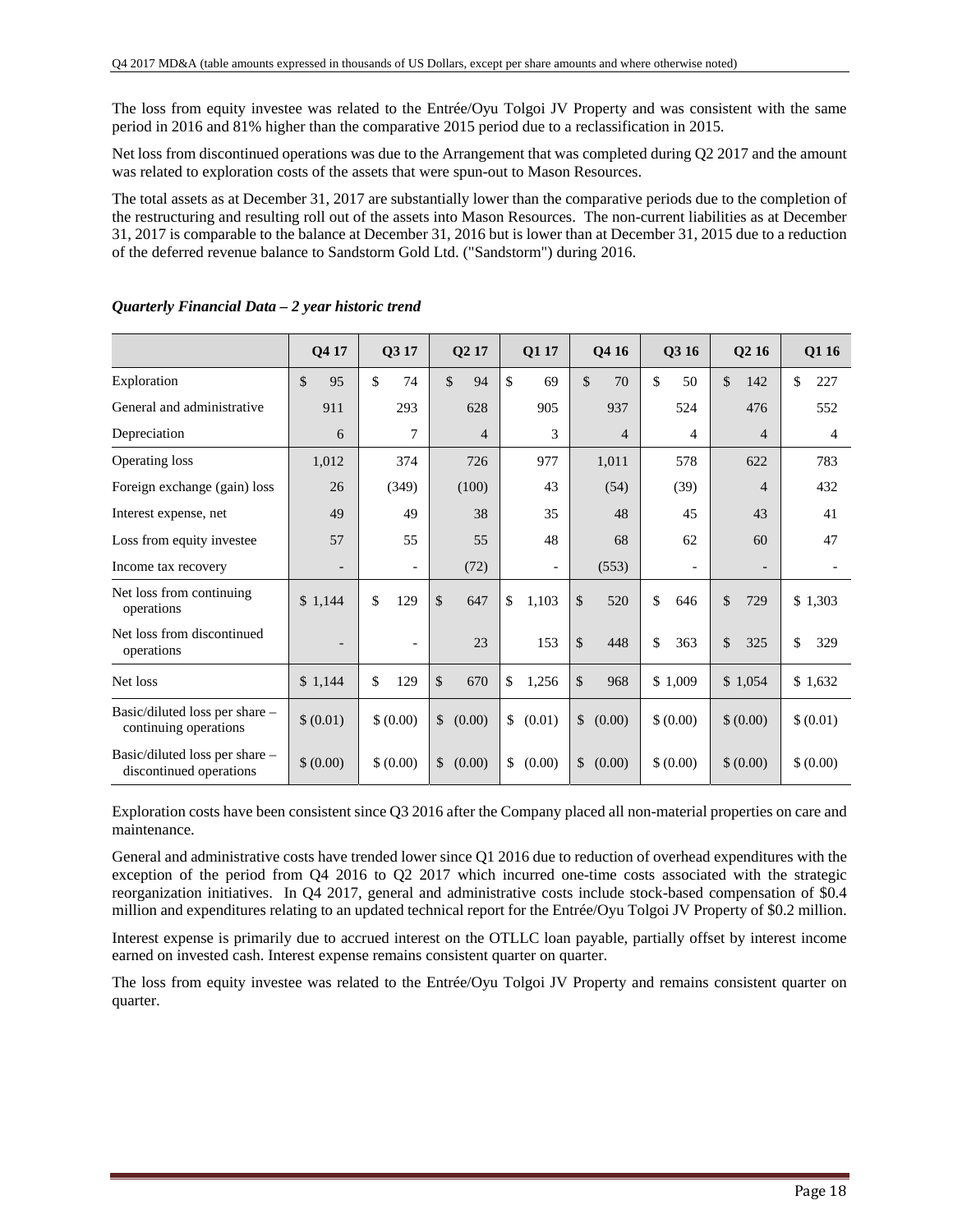# **LIQUIDITY AND CAPITAL RESOURCES**

|                                                    | 2017          | 2016          | 2015          |
|----------------------------------------------------|---------------|---------------|---------------|
| Cash used in operating activities                  |               |               |               |
| - Before changes in non-cash working capital items | \$<br>(3,144) | \$<br>(2,403) | \$<br>(6,320) |
| - After changes in non-cash working capital items  | (2,996)       | (10,206)      | (9,821)       |
| Cash flows from financing activities               | 5,237         | 612           | 41            |
| Cash flows (used in) from investing activities     | (8,943)       | 34            | (516)         |
| Net cash outflows                                  | (6,702)       | (9,560)       | (10,296)      |
| Effect of exchange rate changes on cash            | 508           | 165           | (435)         |
| Cash balance                                       | \$<br>7,068   | \$<br>13,262  | \$<br>22,657  |

Cash flows after changes in non-cash working capital items was 71% and 69% lower than the comparative years of 2016 and 2015, respectively, due to the \$5.5 million cash refund to Sandstorm in 2016 and reductions in overhead expenditures since 2015.

Cash flows from financing activities included \$5.2 million received from the non-brokered private placement which closed in January 2017 and stock option proceeds.

Cash flows used in investing activities included the transfer of \$8.8 million to Mason Resources on May 1, 2017 as a capital contribution in connection with the Arrangement.

The Company is an exploration stage company and has not generated positive cash flow from its operations. As a result, the Company has been dependent on equity and production-based financings for additional funding. Working capital on hand at December 31, 2017 was approximately \$7.2 million with a cash balance of approximately \$7.1 million. Management believes it has adequate financial resources to satisfy its obligations over the next 12 month period and up to the time when the Company expects the Entrée/Oyu Tolgoi JV Property will commence production. The Company does not currently anticipate the need for additional funding during this time.

### **Loan Payable to Oyu Tolgoi LLC**

Under the terms of the Entrée/Oyu Tolgoi JVA, OTLLC will contribute funds to approved joint venture programs and budgets on the Company's behalf. Interest on each loan advance shall accrue at an annual rate equal to OTLLC's actual cost of capital or the prime rate of the Royal Bank of Canada, plus two percent (2%) per annum, whichever is less, as at the date of the advance. The loan will be repayable by the Company monthly from ninety percent (90%) of the Company's share of available cash flow from the Entrée/Oyu Tolgoi JV. In the absence of available cash flow, the loan will not be repayable. The loan is not expected to be repaid within one year.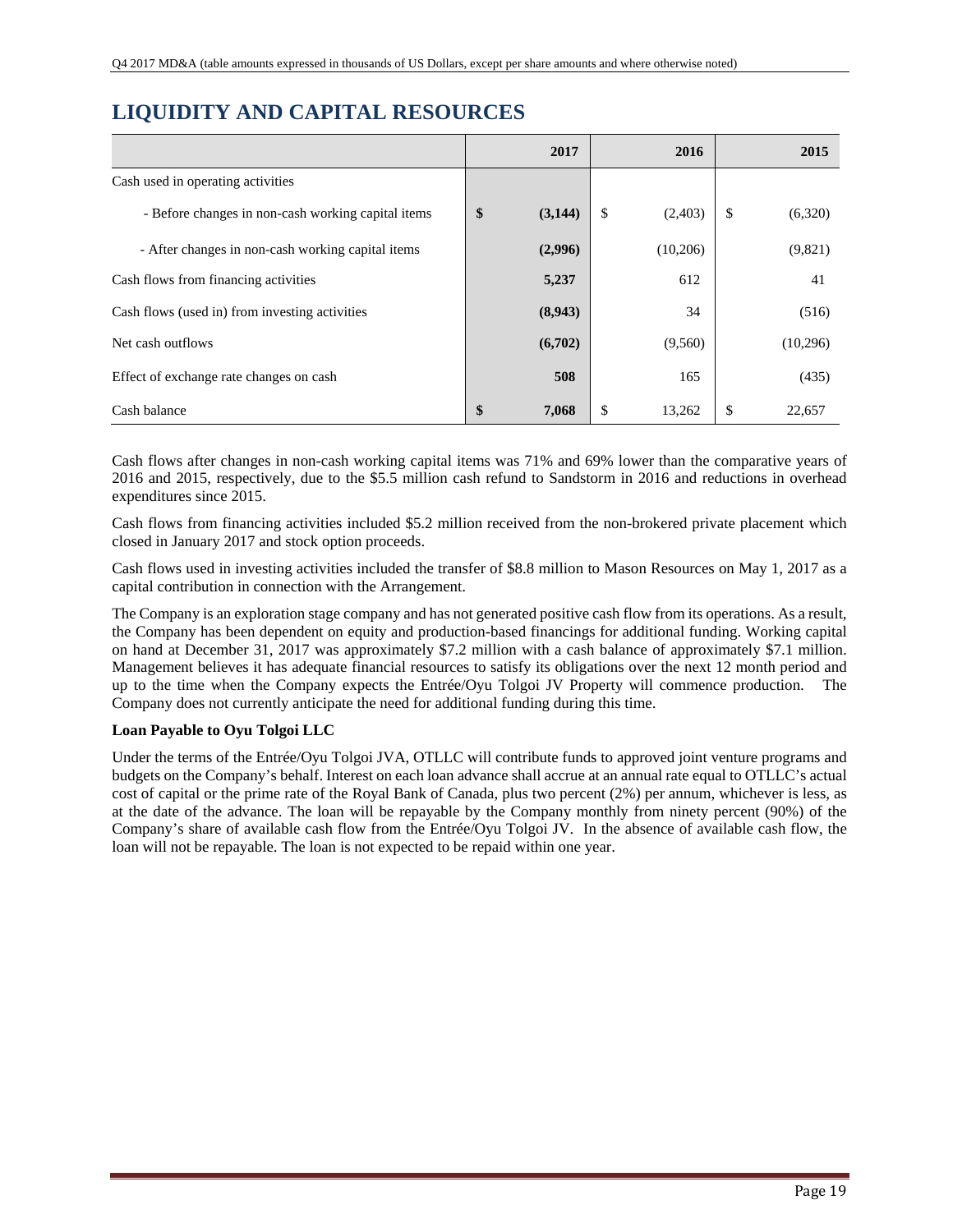## **Contractual Obligations**

As at December 31, 2017, the Company had the following contractual obligations outstanding:

|                   | <b>Total</b> | Less than 1 year | $1 - 3$ vears |     | 3-5 years   More than 5 years |  |  |
|-------------------|--------------|------------------|---------------|-----|-------------------------------|--|--|
| Lease commitments | 573          |                  |               | 235 | 224                           |  |  |

## **STOCKHOLDERS' DEFICIENCY**

The Company's authorized share capital consists of unlimited common shares without par value.

On May 9, 2017, the Company completed the spin-out of its Ann Mason Project and Lordsburg property (the "US Projects") into Mason Resources through the Arrangement. As part of the Arrangement, Entrée shareholders received Mason Common Shares by way of a share exchange, pursuant to which each existing share of Entrée was exchanged for one "new" share of Entrée and 0.45 of a Mason Common Share. Optionholders and warrantholders of Entrée received replacement options and warrants of Entrée and options and warrants of Mason Resources which were proportionate to, and reflective of the terms of, their existing options and warrants of Entrée. As a result of the completed Arrangement, stockholders' (deficiency) equity was reduced by \$44.2 million.

At December 31, 2017, the Company had 173,573,572 shares issued and outstanding and at March 8, 2018, the Company had 174,103,280 shares issued and outstanding.

On January 11 and 13, 2017, the Company closed a non-brokered private placement in two tranches issuing a total of 18,529,484 units at a price of C\$0.41 per unit for aggregate gross proceeds of C\$7.6 million. Each unit consisted of one common share of the Company and one-half of one transferable common share purchase warrant. Each whole warrant entitled the holder to acquire one additional common share of the Company at a price of C\$0.65 per share for a period of 5 years. No commissions or finders' fees were payable in connection with the private placement.

As part of the Arrangement, warrantholders of the Company received Mason Resources common share purchase warrants ("Mason Warrants") which were proportionate to, and reflective of the terms of, their existing warrants of the Company. In exchange for each existing warrant, the holder was issued one replacement common share purchase warrant of the Company (a "Replacement Warrant") and 0.45 of a Mason Warrant. On May 23, 2017, warrantholders of the Company received an aggregate 4,169,119 Mason Warrants each with an exercise price of C\$0.23, and 9,264,735 Replacement Warrants each with an exercise price of C\$0.55. The exercise prices assigned to the Replacement Warrants and the Mason Warrants reflect the allocation of the original exercise price of the existing warrants between the Replacement Warrants and the Mason Warrants issued, based on the relative market value of Mason and the Company following completion of the Arrangement.

### **Share Purchase Warrants**

At December 31, 2017 and at the date of this MD&A, the following share purchase warrants were outstanding:

| Number of share purchase<br>warrants $(000's)$ | <b>Pre-Arrangement exercise</b><br>price per share C\$ | <b>Post-Arrangement</b><br>adjusted exercise price per<br>share C\$ | <b>Expiry date</b> |
|------------------------------------------------|--------------------------------------------------------|---------------------------------------------------------------------|--------------------|
| 8,655                                          | 0.65                                                   | 0.55                                                                | January 10, 2022   |
| 610                                            | 0.65                                                   | 0.55                                                                | January 12, 2022   |

### **Stock Option Plan**

The Company has adopted a stock option plan (the "Plan") to grant options to directors, officers, employees and consultants. Under the Plan, the Company may grant options to acquire up to 10% of the issued and outstanding shares of the Company. Options granted can have a term of up to ten years and an exercise price typically not less than the Company's closing stock price on the TSX on the last trading day before the date of grant. Vesting is determined at the discretion of Entrée's Board of Directors (the "Board").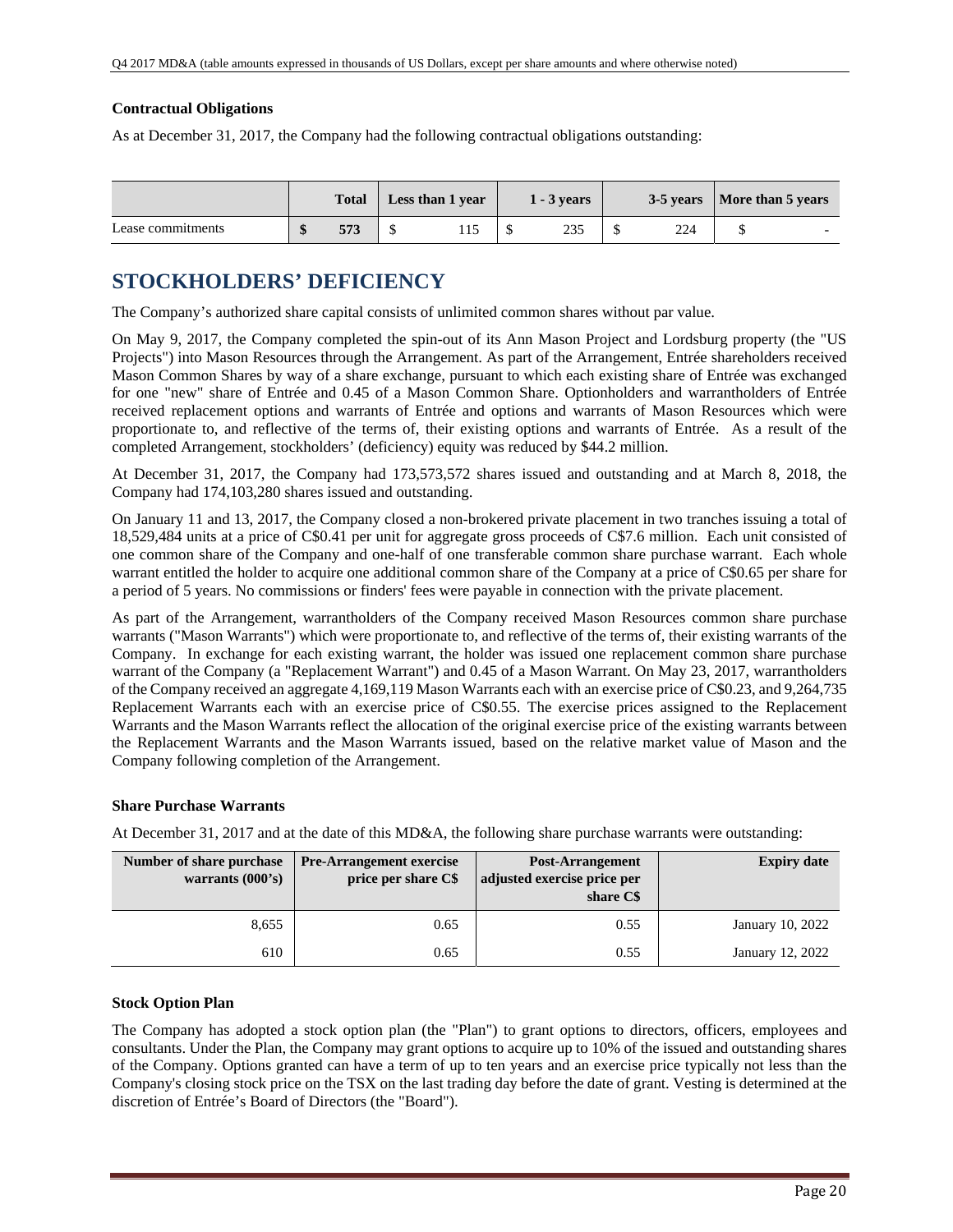Under the Plan, an option holder may elect to terminate an option, in whole or in part and, in lieu of receiving shares to which the terminated option relates (the "Designated Shares"), receive the number of shares, disregarding fractions, which, when multiplied by the weighted average trading price of the shares on the TSX during the five trading days immediately preceding the day of termination (the "Fair Value" per share) of the Designated Shares, has a total dollar value equal to the number of Designated Shares multiplied by the difference between the Fair Value and the exercise price per share of the Designated Shares.

As part of the Arrangement, optionholders of the Company received Mason incentive stock options ("Mason Options") which were proportionate to, and reflective of the terms of, their existing incentive stock options of the Company. In exchange for each existing incentive stock option, the holder was issued one fully vested replacement option to purchase a Common Share of the Company (a "Replacement Option") and 0.45 of a fully vested Mason Option. On May 23, 2017, Mason awarded a total of 3,708,000 Mason Options to the Company's optionholders in accordance with its Stock Option Plan, which was approved by the Company's shareholders at the Annual and Special Meeting of Securityholders held to approve the Arrangement. The Mason Options were awarded with exercise prices ranging from C\$0.07 per share to C\$0.27 per share and expiry dates ranging from September 2017 to November 2021. On May 23, 2017, the Company's optionholders also received an aggregate 8,240,000 Replacement Options with exercise prices ranging from C\$0.18 per share to C\$0.61 per share and expiry dates ranging from September 2017 to November 2021. The exercise prices assigned to the Replacement Options and the Mason Options reflect the allocation of the original exercise price of the existing options between the Replacement Options and the Mason Options issued, based on the relative market value of Mason and the Company following completion of the Arrangement.

As at December 31, 2017, the Company had 9,175,000 stock options outstanding, of which 9,158,750 had vested and were exercisable. Subsequent to December 31, 2017, 1,590,000 stock options with an exercise price of C\$0.47 were exercised or terminated. An aggregate of 648,224 common shares were issued, and the Company received gross proceeds of C\$150,400 from the option exercises. 100,000 stock options with an exercise price of C\$0.63 were granted to a director.

| <b>Number of shares</b><br>$(000 \text{ s})$ | Vested $(000's)$ | Aggregate<br>intrinsic value C\$<br>(000's) | <b>Pre-Arrangement</b><br>exercise price per<br>share C\$ | Post-<br><b>Arrangement</b><br>adjusted exercise<br>price per share C\$ | <b>Expiry date</b> |
|----------------------------------------------|------------------|---------------------------------------------|-----------------------------------------------------------|-------------------------------------------------------------------------|--------------------|
| 1,265                                        | 1,265            | 280                                         | $0.30 - 0.56$                                             | $0.26 - 0.47$                                                           | $Mar - Dec 2018$   |
| 860                                          | 860              | 310                                         | 0.21                                                      | 0.18                                                                    | Dec 2019           |
| 1,320                                        | 1,320            | 329                                         | $0.33 - 0.38$                                             | $0.28 - 0.32$                                                           | July – Dec $2020$  |
| 2,240                                        | 2,240            | 406                                         | $0.39 - 0.42$                                             | $0.33 - 0.36$                                                           | $Mar - Nov 2021$   |
| 1,900                                        | 1,884            | 37                                          | n/a                                                       | $0.52 - 0.62$                                                           | $May - Oct 2022$   |
| 100                                          | 50               | $\overline{\phantom{a}}$                    | n/a                                                       | 0.63                                                                    | Feb 2023           |
| 7,685                                        | 7,619            | 1,362                                       |                                                           |                                                                         |                    |

The following is a summary of stock options outstanding as at the date of this report:

# **PLAN OF ARRANGEMENT**

On May 9, 2017, the Company completed the spin-out of its US Projects into Mason Resources through the Arrangement. The Mason Common Shares commenced trading on the TSX on May 12, 2017 under the symbol "MNR" and on the OTCQB Venture Market on November 9, 2017 under the symbol "MSSNF".

The Arrangement was designed to deliver greater value to shareholders by unlocking the value of the Ann Mason Project in Nevada while minimizing dilution to Entrée's flagship asset in Mongolia. Upon completion of the spin-out of Mason Resources, the Company focused on an updated Technical Report including a Preliminary Economic Assessment that assesses the inclusion of mineral resources from the Entrée/Oyu Tolgoi JV's Hugo North Extension Lift 2 and Heruga into an overall mine plan with mineral resources from Hugo North Extension Lift 1. The results of the 2018 Technical Report were released on January 15, 2018. In addition, the Company continues to assess other high quality, value accretive royalty and development opportunities, and to identify opportunities to streamline Entrée's joint venture interest or crystalize value ahead of production from the Entrée/Oyu Tolgoi JV Property.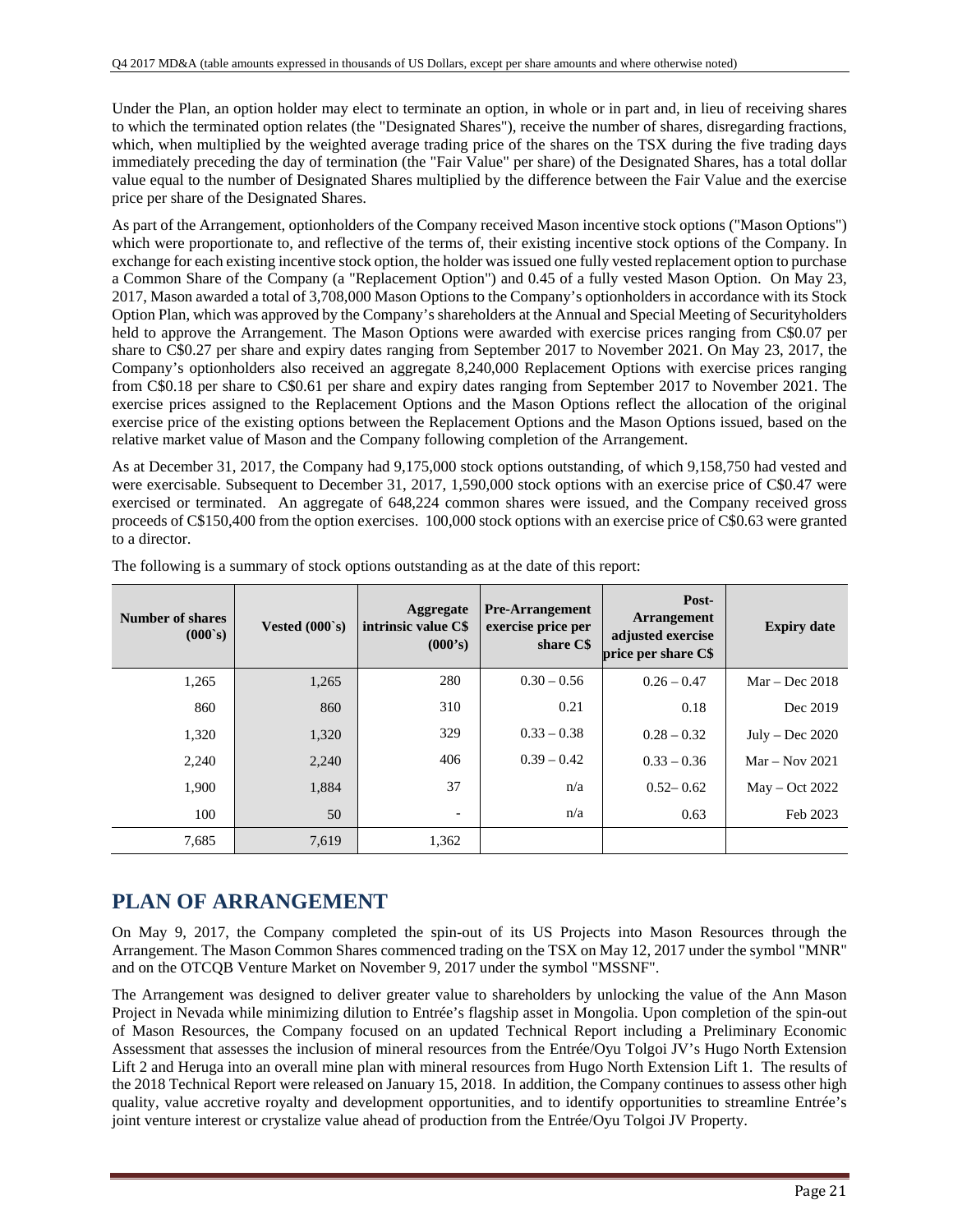# **AMENDED SANDSTORM AGREEMENT**

On February 14, 2013, the Company entered into an Equity Participation and Funding Agreement with Sandstorm (the "2013 Agreement"). Pursuant to the 2013 Agreement, Sandstorm provided an upfront refundable deposit (the "Deposit") of \$40 million to the Company. The Company will use future payments that it receives from its mineral property interests to purchase and deliver metal credits to Sandstorm, in amounts that are indexed to the Company's share of gold, silver and copper production from the currently defined Entrée/Oyu Tolgoi JV Property. Upon the delivery of metal credits, Sandstorm will also make the cash payment outlined below. In addition, the 2013 Agreement provided for a partial refund of the Deposit and a pro rata reduction in the number of metal credits deliverable to Sandstorm in the event of a partial expropriation of Entrée's economic interest, contractually or otherwise, in the Entrée/Oyu Tolgoi JV Property.

On February 23, 2016, the Company and Sandstorm entered into an Agreement to Amend the 2013 Agreement, whereby the Company refunded 17% of the Deposit (\$6.8 million) (the "Refund") in cash and shares thereby reducing the Deposit to \$33.2 million for a 17% reduction in the metal credits that the Company is required to deliver to Sandstorm. At closing on March 1, 2016, the parties entered into an Amended and Restated Equity Participation and Funding Agreement (the "Amended Sandstorm Agreement"). Under the terms of the Amended Sandstorm Agreement, the Company will purchase and deliver gold, silver and copper credits equivalent to:

- 28.1% of Entrée's share of gold and silver, and 2.1% of Entrée's share of copper, produced from the Shivee Tolgoi mining licence (excluding the Shivee West Property); and
- 21.3% of Entrée's share of gold and silver, and 2.1% of Entrée's share of copper, produced from the Javhlant mining licence.

Upon the delivery of metal credits, Sandstorm will make a cash payment to the Company equal to the lesser of the prevailing market price and \$220 per ounce of gold, \$5 per ounce of silver and \$0.50 per pound of copper (subject to inflation adjustments). After approximately 8.6 million ounces of gold, 40.3 million ounces of silver and 9.1 billion pounds of copper have been produced from the entire Entrée/Oyu Tolgoi JV Property (as currently defined) the cash payment will be increased to the lesser of the prevailing market price and \$500 per ounce of gold, \$10 per ounce of silver and \$1.10 per pound of copper (subject to inflation adjustments). To the extent that the prevailing market price is greater than the amount of the cash payment, the difference between the two will be credited against the Deposit (the net amount of the Deposit being the "Unearned Balance").

This arrangement does not require the delivery of actual metal, and the Company may use revenue from any of its assets to purchase the requisite amount of metal credits.

Under the Amended Sandstorm Agreement, Sandstorm has a right of first refusal, subject to certain exceptions, on future production-based funding agreements. The Amended Sandstorm Agreement also contains other customary terms and conditions, including representations, warranties, covenants and events of default. The initial term of the Amended Sandstorm Agreement is 50 years, subject to successive 10-year extensions at the discretion of Sandstorm.

In addition, the Amended Sandstorm Agreement provides that the Company will not be required to make any further refund of the Deposit if Entrée's economic interest is reduced by up to and including 17%. If there is a reduction of greater than 17% up to and including 34%, the Amended Sandstorm Agreement provides the Company with the ability to refund a corresponding portion of the Deposit in cash or common shares of the Company or any combination of the two at the Company's election, in which case there would be a further corresponding reduction in deliverable metal credits. If the Company elects to refund Sandstorm with common shares of the Company, the value of each common share shall be equal to the volume weighted average price ("VWAP") for the five (5) trading days immediately preceding the 90th day after the reduction in Entrée's economic interest. In no case will Sandstorm become a "control person" under the Amended Sandstorm Agreement. In the event an issuance of shares would cause Sandstorm to become a "control person", the maximum number of shares will be issued, and with respect to the value of the remaining shares, 50% will not be refunded (and there will not be a corresponding reduction in deliverable metal credits) and the remaining 50% will be refunded by the issuance of shares in tranches over time, such that the number of shares that Sandstorm holds does not reach or exceed 20%. All shares will be priced in the context of the market at the time they are issued.

In the event of a full expropriation, the remainder of the Unearned Balance after the foregoing refunds must be returned in cash.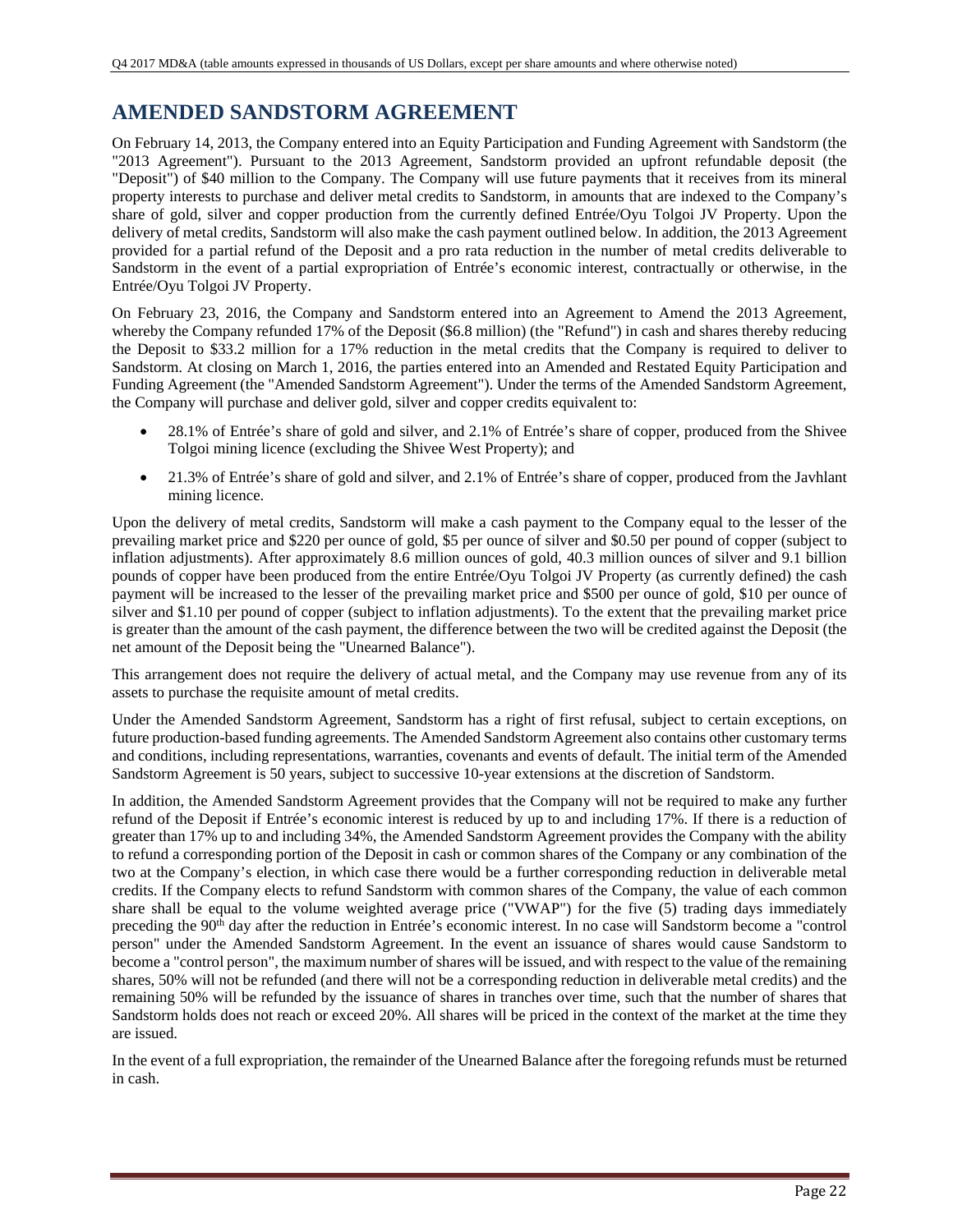The Amended Sandstorm Agreement does not impact Sandstorm's requirement to vote its shares as Entrée's Board specifies with respect to any potential acquisition of the Company, provided the potential acquirer agrees to execute and deliver to Sandstorm a deed of adherence to the Amended Sandstorm Agreement.

For accounting purposes, the Deposit is accounted for as deferred revenue on the balance sheet and the original Deposit was recorded at the historical amount of C\$40.0 million. As a result of the Amended Sandstorm Agreement, the deferred revenue amount was adjusted to reflect the \$6.8 million Refund which was recorded at the foreign exchange amount at the date of the Refund resulting in a net balance of C\$30.9 million. This amount is subject to foreign currency fluctuations upon conversion to US dollars at each reporting period.

The \$6.8 million Refund was paid with \$5.5 million in cash and the issuance of \$1.3 million of common shares of the Company. On March 1, 2016, the Company issued 5,128,604 common shares to Sandstorm at a price of C\$0.3496 per common share pursuant to the Agreement to Amend. The price was calculated using the VWAP of Entrée's shares on the TSX for the 15 trading days preceding February 23, 2016, the effective date of the Agreement to Amend.

As at December 31, 2017 Sandstorm owned 23,900,380 common shares, or 13.8% of the outstanding shares of the Company.

## **OTHER DISCLOSURES**

### *Off-Balance Sheet Arrangements*

Entrée has no off-balance sheet arrangements except for the contractual obligation noted above.

### *Financial Instruments*

The following table provides the fair value of each classification of financial instrument:

|                                          | 2017        | 2016         |
|------------------------------------------|-------------|--------------|
| Financial assets                         |             |              |
| Cash and cash equivalents                | \$<br>7,068 | \$<br>13,262 |
| Receivables                              | 263         | 37           |
| Reclamation deposits and other           | 12          | 9            |
| Total financial assets                   | \$<br>7,343 | \$<br>13,308 |
| <b>Financial liabilities</b>             |             |              |
| Accounts payable and accrued liabilities | \$<br>247   | \$<br>225    |
| Loans payable                            | 7,841       | 7,334        |
| Total financial liabilities              | \$<br>8,088 | \$<br>7,559  |

Fair value measurement is based on a fair value hierarchy, which requires an entity to maximize the use of observable inputs and minimize the use of unobservable inputs when measuring fair value. The standard describes three levels of inputs that may be used to measure fair value which are:

Level 1 — Quoted prices that are available in active markets for identical assets or liabilities.

Level 2 — Quoted prices in active markets for similar assets that are observable.

Level 3 — Unobservable inputs that are supported by little or no market activity and that are significant to the fair value of the assets or liabilities.

At December 31, 2017, the Company had Level 1 financial instruments, consisting of cash and cash equivalents, with a fair value of \$7.1 million.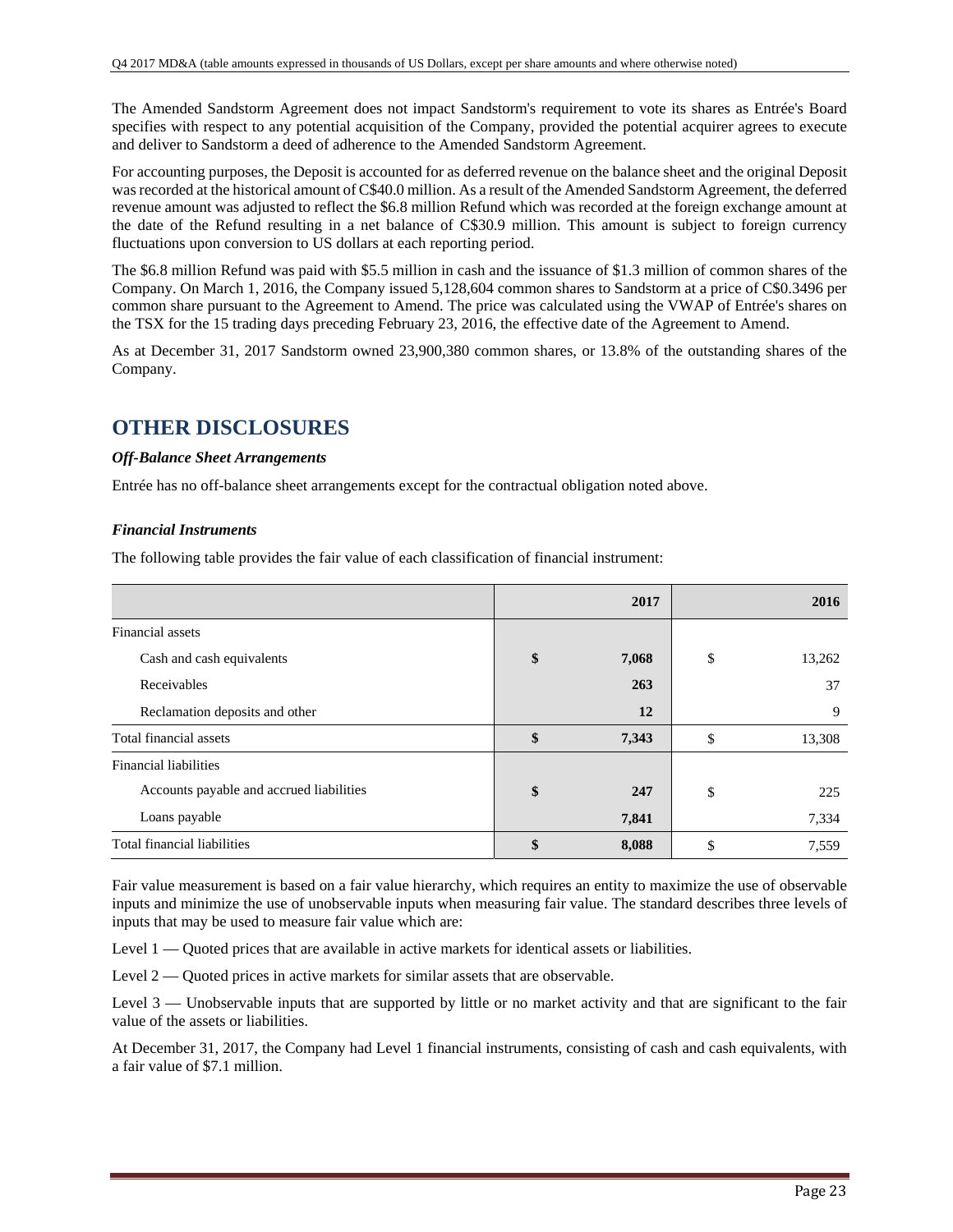## **INTERNATIONAL FINANCIAL REPORTING STANDARDS**

The Company is a "domestic" issuer under Canadian securities law and a "foreign private issuer" under United States Securities and Exchange Commission ("SEC") regulations. The Company files its financial statements with both Canadian and US securities regulators in accordance with US GAAP, as permitted under current regulations. In 2008, the Accounting Standards Board in Canada and the Canadian Securities Administrators ("CSA") confirmed that domestic issuers were required to transition to International Financial Reporting Standards ("IFRS") for fiscal years beginning on or after January 1, 2011. On September 27, 2008, the CSA Staff issued Staff Notice 52-321 "Early Adoption of International Financial Reporting Standards, Use of US GAAP and References to IFRS-IASB" which confirmed that domestic issuers that are also SEC registrants are able to continue to use US GAAP. Consequently, the Company was not required to convert to IFRS effective January 1, 2011 and has elected to continue using US GAAP.

## **NON-US GAAP PERFORMANCE MEASUREMENT**

"Cash Costs" and all-in sustaining cost ("AISC") are non-US GAAP Performance Measurements. These performance measurements are included because these statistics are widely accepted as the standard of reporting cash costs of production in North America. These performance measurements do not have a meaning within US GAAP and, therefore, amounts presented may not be comparable to similar data presented by other mining companies. These performance measurements should not be considered in isolation as a substitute for measures of performance in accordance with US GAAP.

# **CRITICAL ACCOUNTING ESTIMATES, RISKS AND UNCERTAINTIES**

The preparation of financial statements in conformity with US GAAP requires management to make estimates and assumptions that affect the amounts reported in the financial statements and accompanying notes. Actual results could differ materially from those estimates.

Measurement of the Company's assets and liabilities is subject to risks and uncertainties, including those related to reserve and resource estimates; title to mineral properties; future commodity prices; costs of future production; future costs of restoration provisions; changes in government legislation and regulations; future income tax amounts; the availability of financing; and various operational factors.

Entrée is a mineral exploration company and is exposed to a number of risks and uncertainties; some of these risks and uncertainties have been discussed elsewhere in this MD&A. For a more extensive discussion of risks and uncertainties to which Entrée is exposed, the reader should refer to the section titled "Risk Factors" contained in the Company's AIF available on SEDAR at www.sedar.com.

### *Legal and Political Risk*

The Minerals Law of Mongolia defines a mineral deposit of strategic importance (a "Strategic Deposit") as a mineral resource that may have the potential to impact national security, or the economic and social development of the country, or that is generating or has the potential to generate more than 5% of Mongolia's gross domestic product in any given year. The Minerals Law of Mongolia provides that the State may be an equity participant with any private legal entity, up to a 34% equity interest, in the exploitation of any Strategic Deposit where the quantity and grade of the deposit have been defined by exploration that has not been funded from the State budget. Under Resolution No 57 dated July 16, 2009 of the State Great Khural, the Oyu Tolgoi series of deposits were declared to be Strategic Deposits.

On October 6, 2009, Turquoise Hill, its wholly-owned subsidiary OTLLC, and Rio Tinto signed an investment agreement (the "Oyu Tolgoi Investment Agreement") with the Mongolian Government, which regulates the relationship among the parties and stabilizes the long term tax, legal, fiscal, regulatory and operating environment to support the development of the Oyu Tolgoi project. The Oyu Tolgoi Investment Agreement specifies that the Government of Mongolia will own 34% of the shares of OTLLC (and by extension, 34% of OTLLC's interest in the Entrée/Oyu Tolgoi JV Property) through its subsidiary Erdenes Oyu Tolgoi LLC. A shareholders' agreement was concurrently executed to establish the Government's 34% ownership interest in OTLLC and to govern the relationship among the parties.

The Ministry of Mining has advised Entrée that it considers the deposits on the Entrée/Oyu Tolgoi JV Property to be part of the series of Oyu Tolgoi deposits. Entrée has been in discussions with stakeholders of the Oyu Tolgoi project,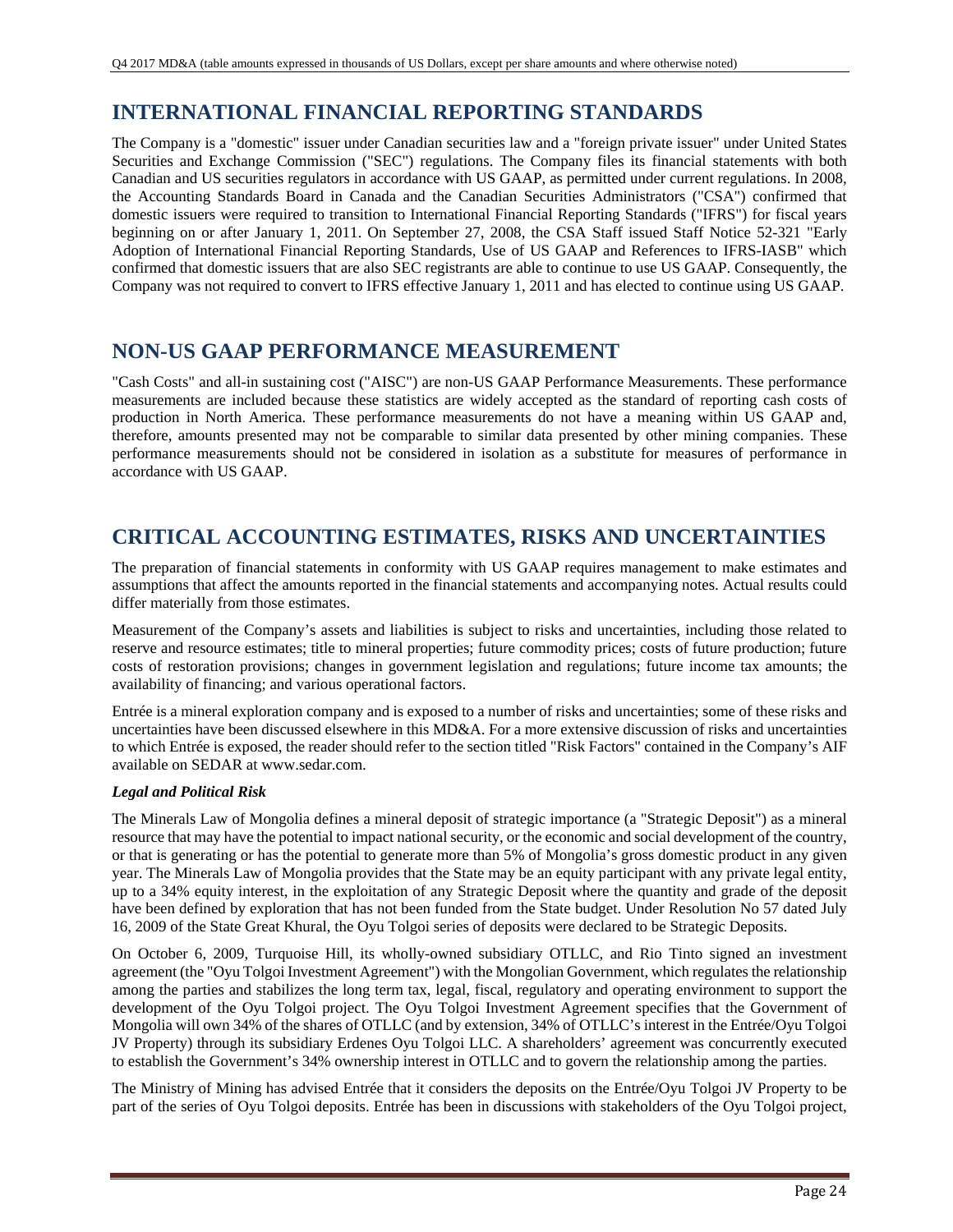including the Government of Mongolia, OTLLC, Erdenes Oyu Tolgoi LLC, Turquoise Hill and Rio Tinto, since February 2013. The discussions to date have focussed on issues arising from Entrée's exclusion from the Oyu Tolgoi Investment Agreement, including the fact that the Government of Mongolia does not have a full 34% interest in the Entrée/Oyu Tolgoi JV Property; the fact that the mining licences integral to future underground operations are held by more than one corporate entity; and the fact that Entrée does not benefit from the stability that it would otherwise have if it were a party to the Oyu Tolgoi Investment Agreement. In order to receive the benefits of the Oyu Tolgoi Investment Agreement, the Government of Mongolia may require Entrée to agree to certain concessions, including with respect to the economic benefit of Entrée's interest in the Entrée/Oyu Tolgoi JV Property, or the royalty rates applicable to Entrée's share of the Entrée/Oyu Tolgoi JV Property mineralization. No agreements have been finalized. If the parties fail to reach mutually acceptable agreements in a timely manner, there is a risk that the Government of Mongolia may resort to measures which, whether legitimate or not, could have an adverse effect on the business, assets and financial condition of Entrée as well as the Company's share price. Such measures could include suspending, revoking, cancelling or withdrawing the Shivee Tolgoi and Javhlant mining licences; attempting to invalidate, confiscate, expropriate or rescind the Entrée/Oyu Tolgoi JV or Entrée's interest in the Entrée/Oyu Tolgoi JV Property; and filing legal proceedings against Entrée.

Entrée is not presently a party to the Oyu Tolgoi Investment Agreement. Although OTLLC agreed under the terms of the October 2004 Equity Participation and Earn-In Agreement between Turquoise Hill and Entrée, as amended and subsequently assigned to OTLLC (the "Earn-In Agreement") to use its best efforts to cause Entrée to be brought within the ambit of, made subject to and be entitled to the benefits of the Oyu Tolgoi Investment Agreement or a separate stability agreement on substantially similar terms to the Oyu Tolgoi Investment Agreement, unless and until Entrée finalizes agreements with the Government of Mongolia and other Oyu Tolgoi stakeholders, there can be no assurance that Entrée will be entitled to all of the benefits of the Oyu Tolgoi Investment Agreement, including stability with respect to taxes payable. If Entrée is not entitled to all of the benefits of the Oyu Tolgoi Investment Agreement, it could be subject to the surtax royalty which came into effect in Mongolia on January 1, 2011. The rates of the surtax royalty vary from 1% to 5% for minerals other than copper. For copper, the surtax royalty rates range between 22% and 30% for ore, between 11% and 15% for concentrates, and between 1% and 5% for final products. No surtax royalty is charged on any minerals below a certain threshold market price, which varies depending on the type of minerals. This is in addition to the standard royalty rates of 2.5% for coal sold in Mongolia and commonly occurring minerals sold in Mongolia, and 5% for all other minerals.

Even if Entrée does finalize agreements with the Government of Mongolia and other Oyu Tolgoi stakeholders, there can be no assurance that the present or future Parliament will refrain from enacting legislation that undermines such agreements or the Oyu Tolgoi Investment Agreement or that the present or a future government will refrain from adopting government policies or seeking to renegotiate the terms of such agreements or the Oyu Tolgoi Investment Agreement (which was threatened in both 2011 and 2012) in ways that are adverse to Entrée's interests or that impair OTLLC's ability to develop and operate the Oyu Tolgoi project on the basis currently contemplated, which may have a material adverse impact on Entrée and the Company's share price.

The Government of Mongolia has put in place a framework and environment for foreign direct investment. However, there are political constituencies within Mongolia that have espoused ideas that would not be regarded by the international mining community as conducive to foreign investment if they were to become law or official government policy. This was evidenced by revisions to the Minerals Law in 2006 as well as by the 2012 passage of legislation to control foreign direct investment in strategic sectors of the Mongolian economy, including mining. In October 2011, Prime Minister Batbold stated in his 2012 budget speech that the Government of Mongolia is revisiting all treaties for the avoidance of double taxation, including the 2002 convention between Canada and Mongolia for the avoidance of double taxation and the prevention of fiscal evasion with respect to taxes on income and on capital (the "Canadian Double Tax Treaty").

On November 1, 2013, an Investment Law came into effect in Mongolia. The law is aimed at reviving foreign investment by easing restrictions on investors (including foreign and domestic) in key sectors such as mining and by providing greater certainty on the taxes they must pay and certain guarantees in relation to their investments in Mongolia. The full impact of the Investment Law is still not yet known.

On January 16, 2014, the Mongolian Parliament adopted a new State Minerals Policy. The main focus of the policy is to establish a stable investment environment; improve the quality of mineral exploration, mining and processing; encourage the use of environmentally friendly and modern technology; and strengthen the competitiveness of the Mongolian mining sector on the international market. The State Minerals Policy is also intended to serve as the basis for amendments to the existing Minerals Law and other laws relating to the mining sector. On July 1, 2014, the Mongolian Parliament passed amendments to the Minerals Law (the "2014 Amendments"). In addition, the Mongolian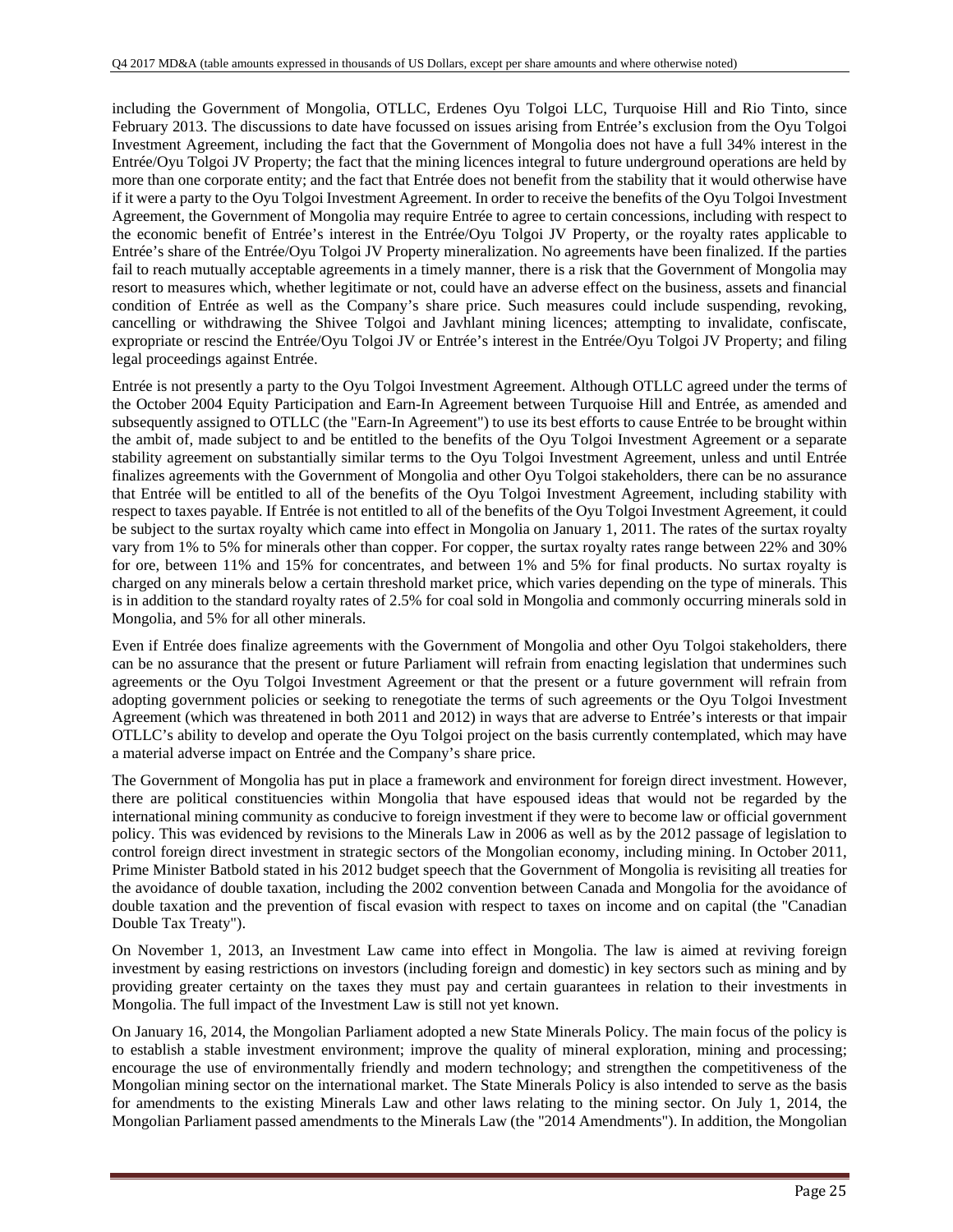Parliament also passed a separate law which repealed the 2010 statute which imposed a moratorium on the granting of new exploration licences and the transfer of existing licences. The 2014 Amendments extend the maximum period for an exploration licence from 9 years to 12 years (although it ended the three year pre-mining period sometimes given to licence holders upon the expiration of their exploration rights), extend the requirement for holders of mining licences to ensure that 90% of their workforce is comprised of Mongolian nationals to the mining licence holder's subcontractors as well, make clearer the roles and responsibilities of government ministries and departments with respect to mineral matters, modify the definition of Strategic Deposit to reflect its impact on the national economy and not regional economy, and provide for some instances where a tender may not be required to obtain minerals licences where state funding has been used if related to compensation for declaring a special needs area, among other changes. On February 18, 2015, the Mongolian Parliament adopted a further amendment to the Minerals Law (the "2015 Amendment"), which permits a licence holder to negotiate with the Government of Mongolia with respect to an exchange of the Government's 34% (50% in cases where exploration has been funded by the State budget) equity interest in a licence holder with a Strategic Deposit for an additional royalty payable to the Government. The amount of the royalty payment would vary depending on the particulars of the Strategic Deposit but cannot exceed five percent. The rate of this royalty payment shall be approved by the Government of Mongolia. The full impact of the 2015 Amendment is not yet known.

The Ministry of Mining is currently working on a draft mining law, aimed at regulating the mining sector in greater detail in Mongolia. If adopted, the draft mining law could adversely affect Entree's interests. It is not possible to determine when, if ever, this draft law will be adopted and in what form.

The Ministry of Finance and certain Members of Parliament have released draft laws and draft amendments to the tax legislation of Mongolia which include provisions related to the taxation of foreign legal entities operating in Mongolia and minerals companies in general. If certain provisions of these amendments were adopted by Parliament as currently drafted, they could adversely affect Entree's interests. It is not possible to determine when, if ever, these amendments would be adopted and in what form.

On December 9, 2017, the Parliament of Mongolia amended the General Tax Law, the Corporate Income Tax Law, the Personal Income Tax Law, the Minerals Law, the Land Law and the Legal Entities Registration, to introduce the concept of an "ultimate holder" of a legal entity for tax purposes (the "2017 Amendments"). Any change of an ultimate holder of a legal entity that maintains a minerals licence is deemed to be a sale of the minerals licence and is subject to a 30% corporate income tax on the total income earned. The legal entity holding the minerals licence bears the tax obligation, not the person who earns the income from the transaction. In general, taxable income will be assessed based on the value of the minerals licence, pro-rated to the number or percentage of shares transferred from the ultimate holder. On December 25, 2017, the Ministry of Finance passed Decree No. 380 setting out the methodology to determine the value of minerals licences. The full impact of the amendments is not yet known.

If the Government of Mongolia revises, amends or cancels the Canadian Double Tax Treaty; if the Investment Law, State Minerals Policy, 2014 Amendments, 2015 Amendment, 2017 Amendments or new mining law are implemented or interpreted in a manner that is not favourable to foreign investment or Entrée's interests; or if new tax laws or amendments to tax laws are adopted that are not favourable to foreign investment or Entrée's interests, it could have an adverse effect on Entrée's operations in Mongolia and future cash flow, earnings, results of operations and financial condition as well as the Company's share price.

While the Entrée/Oyu Tolgoi JV is operating under the terms of the Entrée/Oyu Tolgoi JVA, the Entrée/Oyu Tolgoi JVA has not been formally executed by the parties. There can be no assurance that OTLLC or its shareholders will not attempt to renegotiate some or all of the material terms governing the joint venture relationship in a manner which could have an adverse effect on Entrée's future cash flow, earnings, results of operations and financial condition.

OTLLC has earned either a 70% or 80% interest in mineralization extracted from the Entrée/Oyu Tolgoi JV Property, depending on the depth at which minerals are extracted, and has effective control of the Entrée/Oyu Tolgoi JV. Rio Tinto, which beneficially owns 17.5% of the Company's issued and outstanding shares, exerts a significant degree of control over the business and affairs of Turquoise Hill and OTLLC. Pursuant to various agreements among Turquoise Hill, OTLLC and Rio Tinto, Rio Tinto is responsible for the management of the building and operation of the Oyu Tolgoi project (which includes the Heruga and Hugo North Extension deposits on the Entrée/Oyu Tolgoi JV Property); is responsible for all exploration operations on behalf of OTLLC, including exploration on the Entrée/Oyu Tolgoi JV Property; and prepares all programs and budgets for approval by the OTLLC board. The interest of Rio Tinto, Turquoise Hill and OTLLC and the interests of the Company's other shareholders are not necessarily aligned and there can be no assurance that Rio Tinto, Turquoise Hill or OTLLC will exercise its rights or act in a manner that is consistent with the best interests of the Company's other shareholders.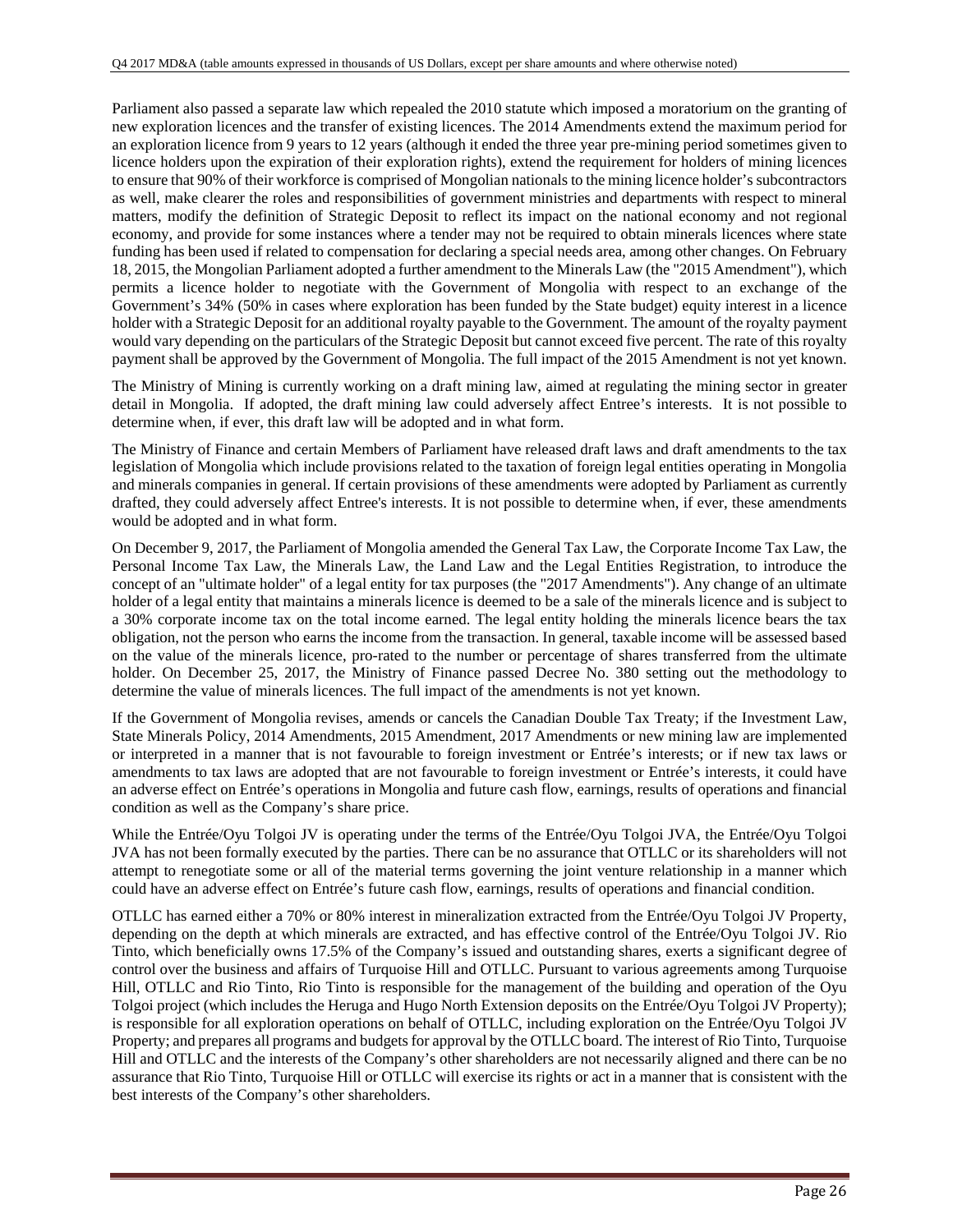Entrée is and will be subject to the risks normally associated with the conduct of joint ventures, which include disagreements as to how to develop, operate and finance a project, inequality of bargaining power, incompatible strategic and economic objectives and possible litigation between the participants regarding joint venture matters. These matters may have an adverse effect on Entrée's ability to realize the full economic benefits of its interest in the property that is the subject of a joint venture, which could affect its results of operations and financial condition as well as the Company's share price.

In the course of its business, Entrée may from time to time become involved in various claims, arbitration and other legal proceedings, with and without merit. The nature and results of any such proceedings cannot be predicted with certainty. Any potential future claims and proceedings are likely to be of a material nature. In addition, such claims, arbitration and other legal proceedings can be lengthy and involve the incurrence of substantial costs and resources by Entrée, and the outcome, and Entrée's ability to enforce any ruling(s) obtained pursuant to such proceedings, are subject to inherent risk and uncertainty. The initiation, pursuit and/or outcome of any particular claim, arbitration or legal proceeding could have a material adverse effect on Entrée's financial position and results of operations, and on Entrée's business, assets and prospects. In addition, if Entrée is unable to resolve any existing or future potential disputes and proceedings favourably, or obtain enforcement of any favourable ruling, if any, that may be obtained pursuant to such proceedings, it is likely to have a material adverse impact on Entrée's business, financial condition and results of operations and Entrée's assets and prospects as well as the Company's share price.

On February 27, 2013, the Mineral Resources Authority of Mongolia ("MRAM") delivered notice to Entrée advising that any transfer, sale or lease of the Shivee Tolgoi and Javhlant mining licences is temporarily restricted. While Entrée was subsequently advised that the temporary transfer restriction on the joint venture mining licences would be lifted, it did not receive official notification of the lifting of the restriction. Any future action by the Government of Mongolia to suspend, revoke, withdraw or cancel the Shivee Tolgoi and Javhlant mining licences, whether legitimate or not, would have an adverse effect on the business, assets and financial condition of Entrée as well as the Company's share price.

The Earn-In Agreement requires OTLLC to enter into the Entrée/Oyu Tolgoi JVA, which bestows upon it certain powers and duties as manager of the Entrée/Oyu Tolgoi JV, including the duty to cure title defects, the duty to prosecute and defend all litigation or administrative proceedings arising out of operations, and the duty to do all acts reasonably necessary to maintain the Entrée/Oyu Tolgoi JV Property assets, including the mining licences. Pursuant to the Assignment Agreement dated March 1, 2005 between the Company, Turquoise Hill and OTLLC, the Company is also entitled to look to Turquoise Hill for the performance of OTLLC's obligations under the Earn-In Agreement, which is governed by British Columbia law. In addition, the Shivee Tolgoi and Javhlant mining licences are included in the contract area of the Oyu Tolgoi Investment Agreement. The Oyu Tolgoi Investment Agreement restricts the grounds upon which the Mongolian State administrative authority in charge of geology and mining may revoke a mining licence covered by the Oyu Tolgoi Investment Agreement. The Oyu Tolgoi Investment Agreement also includes a dispute resolution clause that requires the parties to resolve disputes through international commercial arbitration procedures. Entrée is not a party to the Oyu Tolgoi Investment Agreement and does not have any direct rights under the Oyu Tolgoi Investment Agreement. In the event that the Government of Mongolia suspends, revokes, withdraws or cancels the Shivee Tolgoi and Javhlant mining licences, there can be no assurance that OTLLC, Turquoise Hill or Rio Tinto will invoke the international arbitration procedures, or that Entrée will be able to enforce the terms of the Entrée/Oyu Tolgoi JVA or Earn-In Agreement to cause OTLLC or Turquoise Hill to do all acts reasonably necessary to maintain the Entrée/Oyu Tolgoi JV Property assets, including by invoking the international arbitration procedures under the Oyu Tolgoi Investment Agreement. There may also be limitations on OTLLC, Turquoise Hill and Rio Tinto's ability to enforce the terms of the Oyu Tolgoi Investment Agreement against the Government of Mongolia, which is a sovereign entity, regardless of the outcome of an arbitration proceeding. Without an effective means of enforcing the terms of the Entrée/Oyu Tolgoi JVA, the Earn-In Agreement or the Oyu Tolgoi Investment Agreement, Entrée could be deprived of substantial rights and benefits with little or no recourse for fair and reasonable compensation, which could have an adverse effect on the business, assets and financial condition of Entrée as well as the Company's share price.

In the event of a dispute arising at or in respect of Entrée's foreign operations, Entrée may be subject to the exclusive jurisdiction of foreign courts or may not be successful in subjecting foreign persons to the jurisdiction of courts in Canada or other jurisdictions. Entrée may also be hindered or prevented from enforcing its rights with respect to a governmental entity or instrumentality because of the doctrine of sovereign immunity. Any adverse or arbitrary decision of a court, arbitrator or other governmental or regulatory body, or Entrée's inability to enforce its contractual rights, may have a material adverse impact on Entrée's business, assets, prospects, financial condition and results of operation as well as the Company's share price.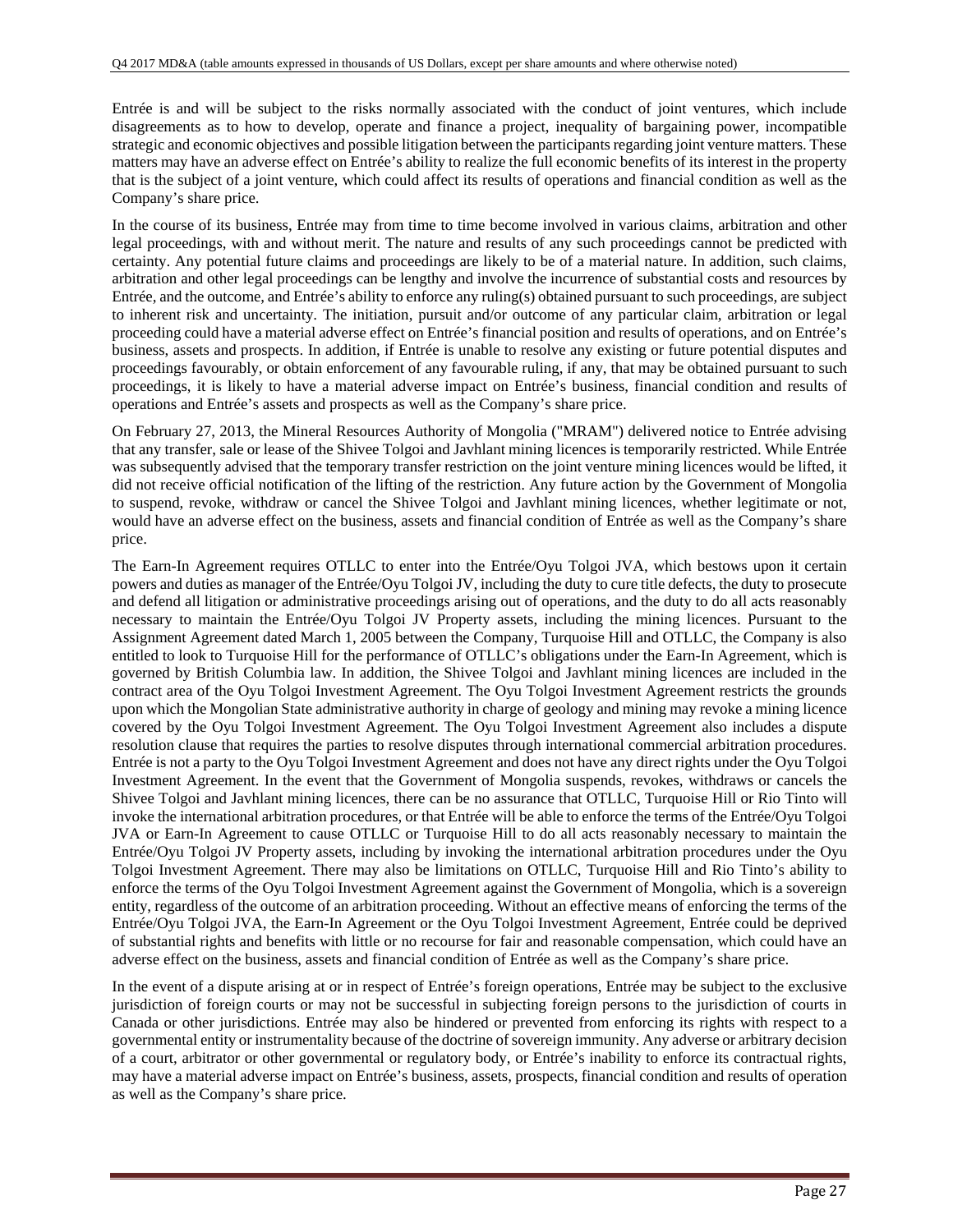In June 2010, the Government of Mongolia passed Resolution 140, the purpose of which is to authorize the designation of certain land areas for "state special needs" within certain defined areas, some of which include or are in proximity to the Oyu Tolgoi project. These state special needs areas are to be used for Khanbogd village development and for infrastructure and plant facilities necessary in order to implement the development and operation of the Oyu Tolgoi project. A portion of the Shivee Tolgoi licence is included in the land area that is subject to Resolution 140.

In June 2011, the Government of Mongolia passed Resolution 175, the purpose of which is to authorize the designation of certain land areas for "state special needs" within certain defined areas in proximity to the Oyu Tolgoi project. These state special needs areas are to be used for infrastructure facilities necessary in order to implement the development and construction of the Oyu Tolgoi project. Portions of the Shivee Tolgoi and Javhlant licences are included in the land area that is subject to Resolution 175.

It is expected but not yet formally confirmed by the Government that to the extent that a consensual access agreement exists or is entered into between OTLLC and an affected licence holder, the application of Resolution 175 to the land area covered by the access agreement will be unnecessary. OTLLC has existing access and surface rights to the Entrée/Oyu Tolgoi JV Property pursuant to the Earn-In Agreement. If Entrée is unable to reach a consensual arrangement with OTLLC with respect to the Shivee West Property, or the Shivee West Property is not ultimately included in the Entrée/Oyu Tolgoi JV Property pursuant to the License Fees Agreement, Entrée's right to use and access a corridor of land included in the state special needs areas for a proposed power line may be adversely affected by the application of Resolution 175. While the Mongolian Government would be responsible for compensating Entrée in accordance with the mandate of Resolution 175, the amount of such compensation is not presently quantifiable.

While the Oyu Tolgoi Investment Agreement contains provisions restricting the circumstances under which the Shivee Tolgoi and Javhlant licences may be expropriated which may make the application of Resolution 140 and Resolution 175 to the Entrée/Oyu Tolgoi JV Property unnecessary, there can be no assurances that the Resolutions will not be applied in a manner that has an adverse impact on Entrée.

In March 2014, the Government of Mongolia passed Resolution 81, the purpose of which is to approve the direction of the railway line heading from Ukhaa Khudag deposit located in the territory of Tsogttsetsii soum, Umnugobi aimag, to the port of Gashuunshukhait and to appoint the Minister of Roads and Transportation to develop a detailed engineering layout of the base structure of the railway. On September 18, 2014, Entrée was advised by MRAM that the base structure overlaps with a portion of the Javhlant licence. By Order No. 123 dated September 18, 2014, the Minister of Mining approved the composition of a working group to resolve matters related to the holders of licences through which the railway passes. The Minister of Mining has not yet responded to a request from Entrée to meet to discuss the proposed railway, and no further correspondence from MRAM or the Minister of Mining has been received. It is not yet clear whether the State has the legal right to take a portion of the Javhlant licence, with or without compensation, in order to implement a national railway project, and if it does, whether it will attempt to exercise that right. While the Oyu Tolgoi Investment Agreement contains provisions restricting the circumstances under which the Javhlant licence may be expropriated, there can be no assurances that Resolution 81 will not be applied in a manner that has an adverse impact on Entrée.

### *Risks Associated with the Development of the Oyu Tolgoi Project*

Further development of the Oyu Tolgoi project depends upon OTLLC's ability to obtain and service the funding requirements of the project. Volatility in capital markets and commodity prices and other macroeconomic factors may adversely affect OTLLC's ability to secure project financing.

In addition, OTLLC operates in a region of the world that is prone to economic and political upheaval and instability, which may make it more difficult to obtain sufficient debt financing from project lenders for future phases of the Oyu Tolgoi project.

OTLLC's estimates regarding the cost of development and operation of the Oyu Tolgoi project are estimates only. The estimates and the assumptions upon which they are based are subject to a variety of risks and uncertainties and other factors that could cause actual expenditures to differ materially from those estimated. If these estimates prove incorrect, the total capital expenditures required to complete development of the Oyu Tolgoi project underground mine, including Entrée's share of Entrée/Oyu Tolgoi JV capital expenditures being debt financed by OTLLC, may increase, which may have a material adverse impact on Entrée, its results of operations, financial conditions, and the Company's share price.

There are a number of uncertainties inherent in the development and construction of any new or existing mine, including the Oyu Tolgoi project. These uncertainties include: the timing and cost, which can be considerable, of the construction of mining and processing facilities; the availability and cost of skilled labour, the impact of fluctuations in commodity prices, process water, power and transportation, including costs of transport for the supply chain for the Oyu Tolgoi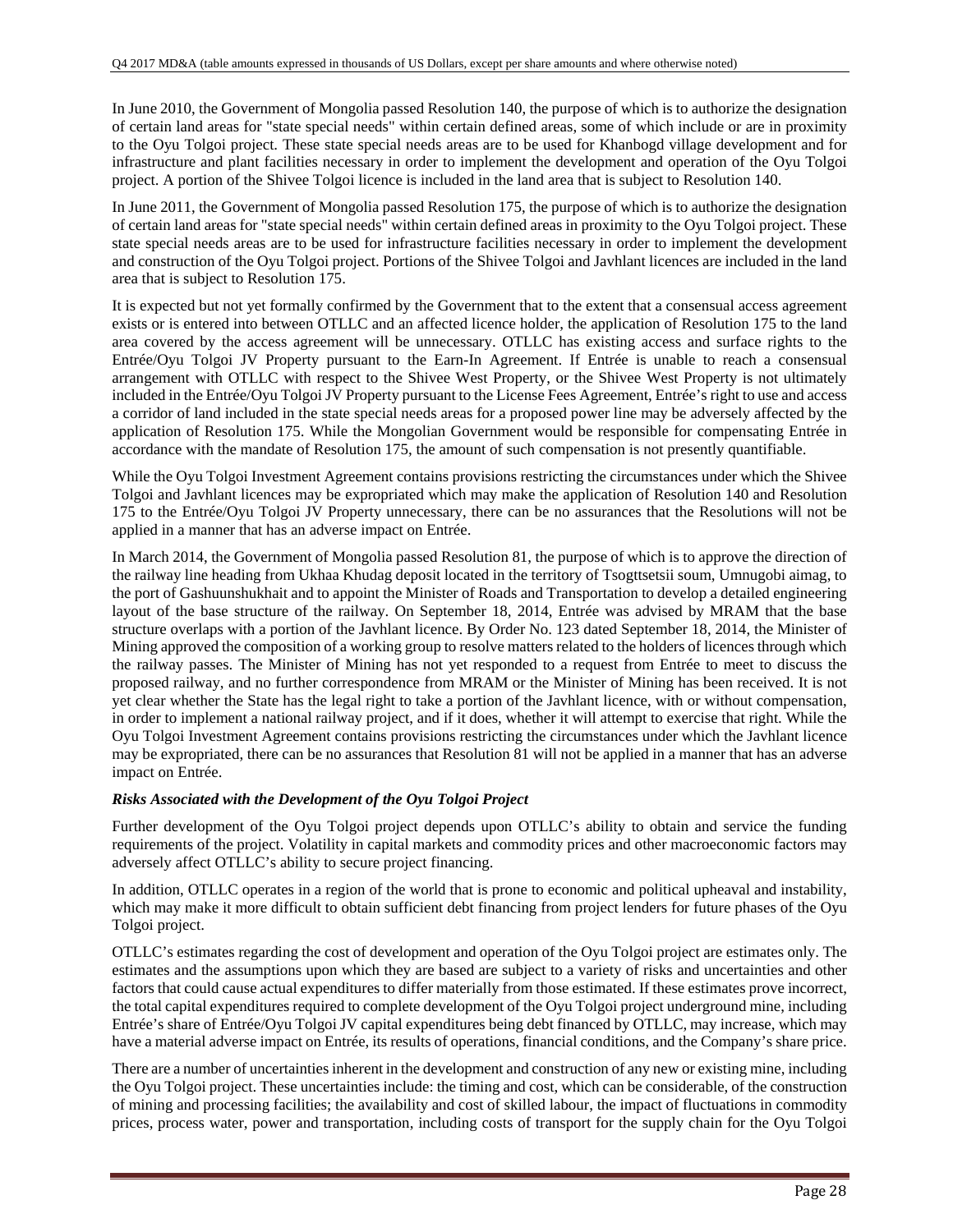project, which requires routing approaches which have not been fully tested; the annual usage costs to the local province for sand, aggregate and water; the availability and cost of appropriate smelting and refining arrangements; and the need to obtain necessary environmental and other government permits, such permits being on reasonable terms, and the timing of those permits. The cost, timing and complexities of mine construction and development are increased by the remote location of the Oyu Tolgoi project.

The Oyu Tolgoi Investment Agreement commits Turquoise Hill and Rio Tinto to perform many obligations in respect of the development and operation of the Oyu Tolgoi project. While performance of many of these obligations is within the effective control of Turquoise Hill and Rio Tinto, the scope of certain obligations may be open to interpretation. Further, the performance of other obligations may require co-operation from third parties or may be dependent upon circumstances that are not necessarily within the control of Turquoise Hill and Rio Tinto. Non-fulfillment of any obligation may result in a default or breach under the Oyu Tolgoi Investment Agreement. Such a default could result in a termination of the Oyu Tolgoi Investment Agreement, which may have a material adverse impact on Entrée and the Company's share price. The Oyu Tolgoi Investment Agreement commits OTLLC to utilize only Mongolian power sources. Such sources of power may not be available or may be available upon commercial terms that are less advantageous than those available from other potential power suppliers. Despite Turquoise Hill and Rio Tinto's best efforts, such an obligation is not necessarily within their control and non-fulfillment of such requirement may result in a default under the Oyu Tolgoi Investment Agreement.

It is common in mining operations and in the development, construction or expansion of existing facilities to experience unexpected problems and delays during such activities, which may cause delays in the commencement or expansion of mineral production. Such delays could have unforeseen impacts on disclosed project economics. Accordingly, there is no assurance that the current or future development, construction or expansion activities will be successfully completed within cost estimates, on schedule or at all and, if completed, there is no assurance that such activities will result in profitable mining operations.

### *Risks Associated with the Amended Sandstorm Agreement*

The 2013 Agreement provided for a partial refund of the Deposit and a pro rata reduction in the number of metal credits deliverable to Sandstorm in the event of a partial expropriation of Entrée's economic interest, contractually or otherwise, in the Entrée/Oyu Tolgoi JV Property. The Amended Sandstorm Agreement provides that the Company will not be required to make any further refund of the Deposit if Entrée's economic interest is reduced by up to and including 17%. If there is a reduction of greater than 17% up to and including 34%, the Amended Sandstorm Agreement provides the Company with greater flexibility and optionality in terms of how the Company will refund a corresponding portion of the Deposit. To the extent there is an expropriation of greater than 34%, which is not reversed during the abeyance period provided for in the Amended Sandstorm Agreement, the Company will be required to return a portion of the Deposit in cash (the amount of the repayment not to exceed the amount of the Unearned Balance).

If an event of default occurs under the Amended Sandstorm Agreement, the Company may be required to immediately pay to Sandstorm a default fee, which it may not have sufficient funds to cover. Some potential events of default may be outside of Entrée's control, including a full expropriation of Entrée's economic interest, contractually or otherwise, in the Entrée/Oyu Tolgoi JV Property which is not reversed during the abeyance period provided for in the Amended Sandstorm Agreement. If an event of default occurs and the Company is required to pay a default fee to Sandstorm, it may have a material adverse impact on Entrée's business, financial condition, assets and prospects, and on the Company's share price.

Under the Amended Sandstorm Agreement, the Company agreed to use future cash flows from its mineral property interests to purchase and deliver metal credits to Sandstorm. The Amended Sandstorm Agreement does not require the Company to deliver actual metal production, therefore the Company will have to use revenue it receives from the sale of its share of metal production to purchase the requisite amount of metal credits for delivery to Sandstorm. To the extent metal prices on the day on which the Company's production is sold are different from metal prices on the day on which the Company purchases metal credits for delivery to Sandstorm, the Company may suffer a gain or loss on the difference.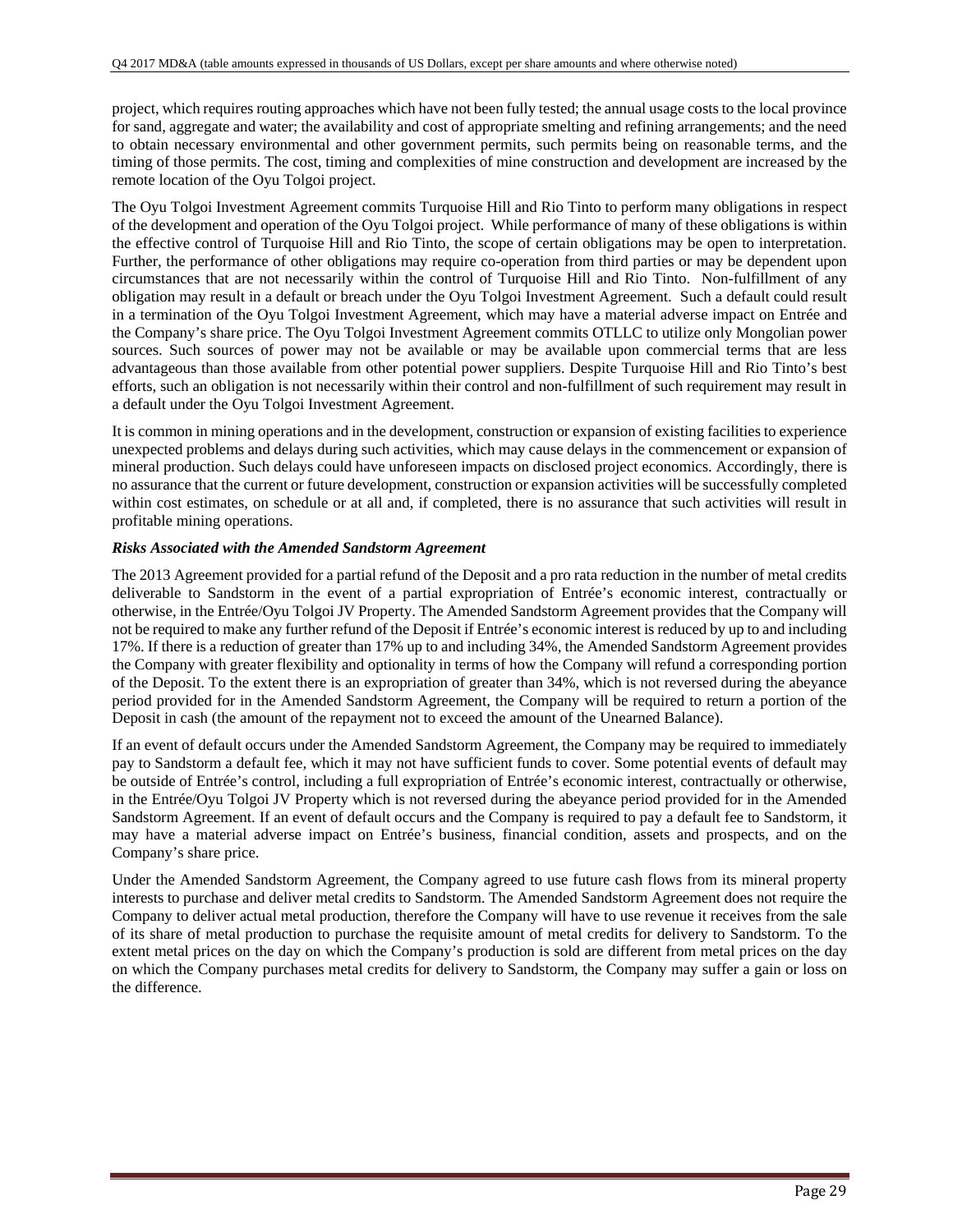### *Risks Associated with Mining or Related to Entrée*

The estimates of reserves and resources, including the anticipated tonnages and grades that will be achieved or the indicated level of recovery that will be realized, are estimates only and no assurances can be given as to their accuracy. Such estimates are, in large part, based on interpretations of geological data obtained from drill holes and other sampling techniques. Actual mineralization or formations may be different from those predicted. Reserve and resource estimates are materially dependent on prevailing market prices and the cost of recovering and processing minerals at the mine site. Market fluctuations in the price of metals or increases in the costs to recover metals may render the mining of ore reserves uneconomical and materially adversely affect operations.

Sandstorm's beneficial shareholdings in the Company, totalling 13.8% of the Company's outstanding shares, and Rio Tinto's beneficial shareholdings in the Company, totalling 17.5% of the Company's outstanding shares, potentially give Sandstorm and Rio Tinto the voting power to influence the policies, business and affairs of Entrée and the outcome of any significant corporate transaction or other matter, including a merger, business combination or a sale of all, or substantially all, of Entrée's assets. In addition, Rio Tinto (on behalf of OTLLC) has operational control over the Entrée/Oyu Tolgoi JV Property. OTLLC and Sandstorm also have certain rights in the event of a proposed disposition by Entrée of its interest in the Entrée/Oyu Tolgoi JV and OTLLC has a right of first refusal with respect to any proposed disposition by Entrée of an interest in the Shivee West Property, which is not currently subject to the Entrée/Oyu Tolgoi JV. The share position in the Company of each of Sandstorm, Rio Tinto and Turquoise Hill may have the effect of delaying, deterring or preventing a transaction involving a change of control of the Company in favour of a third party that otherwise could result in a premium in the market price of the Company's shares in the future. In the case of Sandstorm, the risk is mitigated to some extent by the requirement in the Amended Sandstorm Agreement for Sandstorm to vote its shares as the Board specifies with respect to any potential acquisition of the Company, provided the potential acquirer agrees to execute and deliver to Sandstorm a deed of adherence to the Amended Sandstorm Agreement.

Entrée must comply with licence and permitting requirements. In Mongolia, the Shivee Tolgoi and Javhlant exploration licences were converted to mining licences on October 27, 2009. These licences now have a term of 30 years, with two potential extensions of 20 years each. The total estimated annual fees to maintain the licences in good standing, which are primarily the responsibility of OTLLC, is approximately \$944,000.

In Mongolia, Entrée and its partners must comply with environmental regulations that govern air and water quality and land disturbance and provide mine reclamation and closure costs.

Entrée runs its business in different jurisdictions and strives to run its business in as tax efficient a manner as possible. The tax systems in certain of these jurisdictions are complicated and subject to change. For this reason, the possibility of future negative effects on the results of the Company due to changes in tax regulations cannot be excluded. Repatriation of earnings to Canada from other jurisdictions may be subject to withholding taxes. Entrée has no control over withholding tax rates.

Certain of Entrée's officers and directors may be or become associated with other natural resource companies that acquire interests in mineral properties. In addition, certain individuals also serve as directors or officers of Mason Resources and are subject to the Administrative Services Agreement between the Company and Mason Resources. Such associations may give rise to conflicts of interest from time to time. Entrée's directors are required by law to act honestly and in good faith with a view to its best interests and to disclose any interest which they may have in any of its projects or opportunities. In general, if a conflict of interest arises at a meeting of a board of directors, any director in a conflict will disclose his or her interest and abstain from voting on such matter or, if he or she does vote, his or her vote does not count.

## **DISCLOSURE CONTROLS AND PROCEDURES**

Management is responsible for establishing and maintaining disclosure controls and procedures, which provide reasonable assurance that material information relating to the Company and its subsidiaries is accumulated and communicated to management to allow timely decisions regarding required disclosure. Management has evaluated the effectiveness of its disclosure controls and procedures as of December 31, 2017 and believes its disclosure controls and procedures are effective.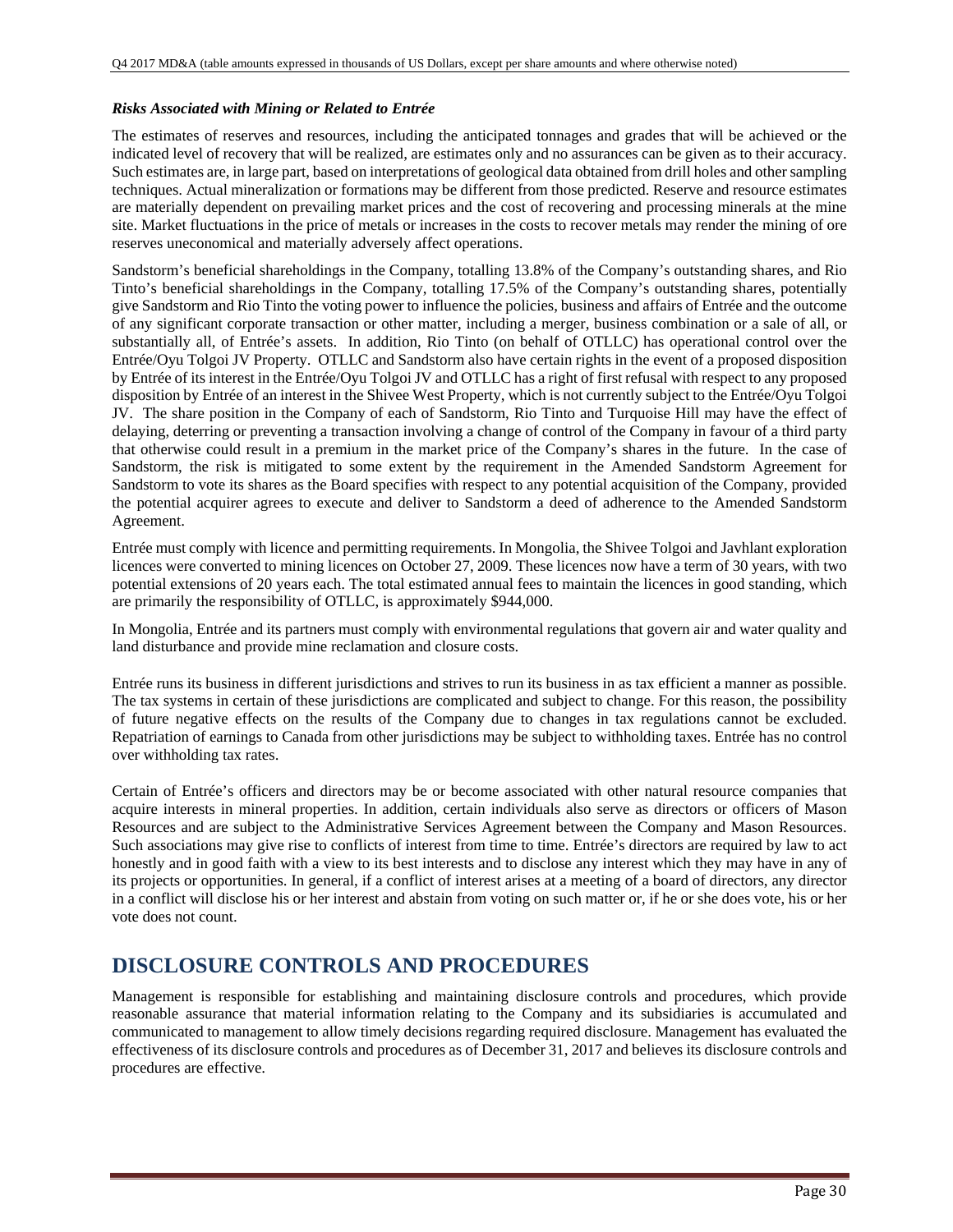The Company's management, including the Chief Executive Officer and Chief Financial Officer, believe that any disclosure controls and procedures or internal control over financial reporting, no matter how well conceived and operated, can provide only a reasonable and not absolute assurance that the objectives of the control system are met. Further, the design of a control system reflects the fact that there are resource constraints, and the benefits of controls must be considered relative to their costs. Because of the inherent limitations in all control systems, they cannot provide absolute assurance that all control issues and instances of fraud, if any, within the Company have been prevented or detected. These inherent limitations include the realities that judgments in decision-making can be faulty, and that breakdowns can occur because of simple error or mistake. Additionally, controls can be circumvented by the individual acts of some persons, by collusion of two or more people, or by unauthorized override of the control. The design of any systems of controls is also based in part on certain assumptions about the likelihood of certain events, and there can be no assurance that any design can achieve its stated goals under all potential future conditions. Accordingly, because of the inherent limitations in a cost-effective control system, misstatements due to error or fraud may occur and not be detected.

# **INTERNAL CONTROL OVER FINANCIAL REPORTING**

Management is responsible for designing internal control over financial reporting, to provide reasonable assurance regarding the reliability of financial reporting and the preparation of financial statements for external purposes in accordance with US GAAP. Management evaluated the Company's internal control over financial reporting at December 31, 2017 and concluded that it is effective and that no material weakness relating to design or operations exists. No change in the Company's internal control over financial reporting occurred during the period beginning on October 1, 2017 and ended on December 31, 2017 that has materially affected, or is reasonably likely to materially affect, the Company's internal control over financial reporting.

# **FORWARD LOOKING STATEMENTS**

This MD&A contains forward-looking statements within the meaning of the United States Private Securities Litigation Reform Act of 1995 and forward-looking information within the meaning of applicable Canadian securities laws.

Forward-looking statements include, but are not limited to, statements with respect to corporate strategies and plans; requirements for additional capital; uses of funds; the value and potential value of assets and the ability of the Company to maximize returns to shareholders; potential types of mining operations; construction and continued development of the Oyu Tolgoi underground mine; the expected timing of first development production from Lift 1 of the Entrée/Oyu Tolgoi JV Property; anticipated future production and mine life; the future prices of copper, gold, molybdenum and silver; the estimation of mineral reserves and resources; the realization of mineral reserve and resource estimates; projected mining and process recovery rates; anticipated future production, capital and operating costs, cash flows and mine life; capital, financing and project development risk; mining dilution; closure costs and requirements; discussions with the Government of Mongolia, Rio Tinto, OTLLC and Turquoise Hill on a range of issues including Entrée's interest in the Entrée/Oyu Tolgoi JV Property, the Shivee Tolgoi and Javhlant mining licences and certain material agreements; potential actions by the Government of Mongolia with respect to the Shivee Tolgoi and Javhlant mining licences and Entrée's interest in the Entrée/Oyu Tolgoi JV Property; the potential for Entrée to be included in or otherwise receive the benefits of the Oyu Tolgoi Investment Agreement or another similar agreement; the potential for the Government of Mongolia to seek to directly or indirectly invest in Entrée's interest in the Hugo North Extension and Heruga deposits; the potential application of the Government of Mongolia's Resolution 81, Resolution 140 and Resolution 175 to the Shivee Tolgoi and Javhlant licences; potential size of a mineralized zone; potential expansion of mineralization; potential discovery of new mineralized zones; potential metallurgical recoveries and grades; plans for future exploration and/or development programs and budgets; permitting time lines; anticipated business activities; proposed acquisitions and dispositions of assets; and future financial performance.

In certain cases, forward-looking statements and information can be identified by the use of words such as "plans", "expects" or "does not expect", "is expected", "budgeted", "scheduled", "estimates", "forecasts", "intends", "anticipates", or "does not anticipate" or "believes" or variations of such words and phrases or statements that certain actions, events or results "may", "could", "would", "might", "will be taken", "occur" or "be achieved". While the Company has based these forward-looking statements on its expectations about future events as at the date that such statements were prepared, the statements are not a guarantee of Entrée's future performance and are based on numerous assumptions regarding present and future business strategies, local and global economic conditions, legal proceedings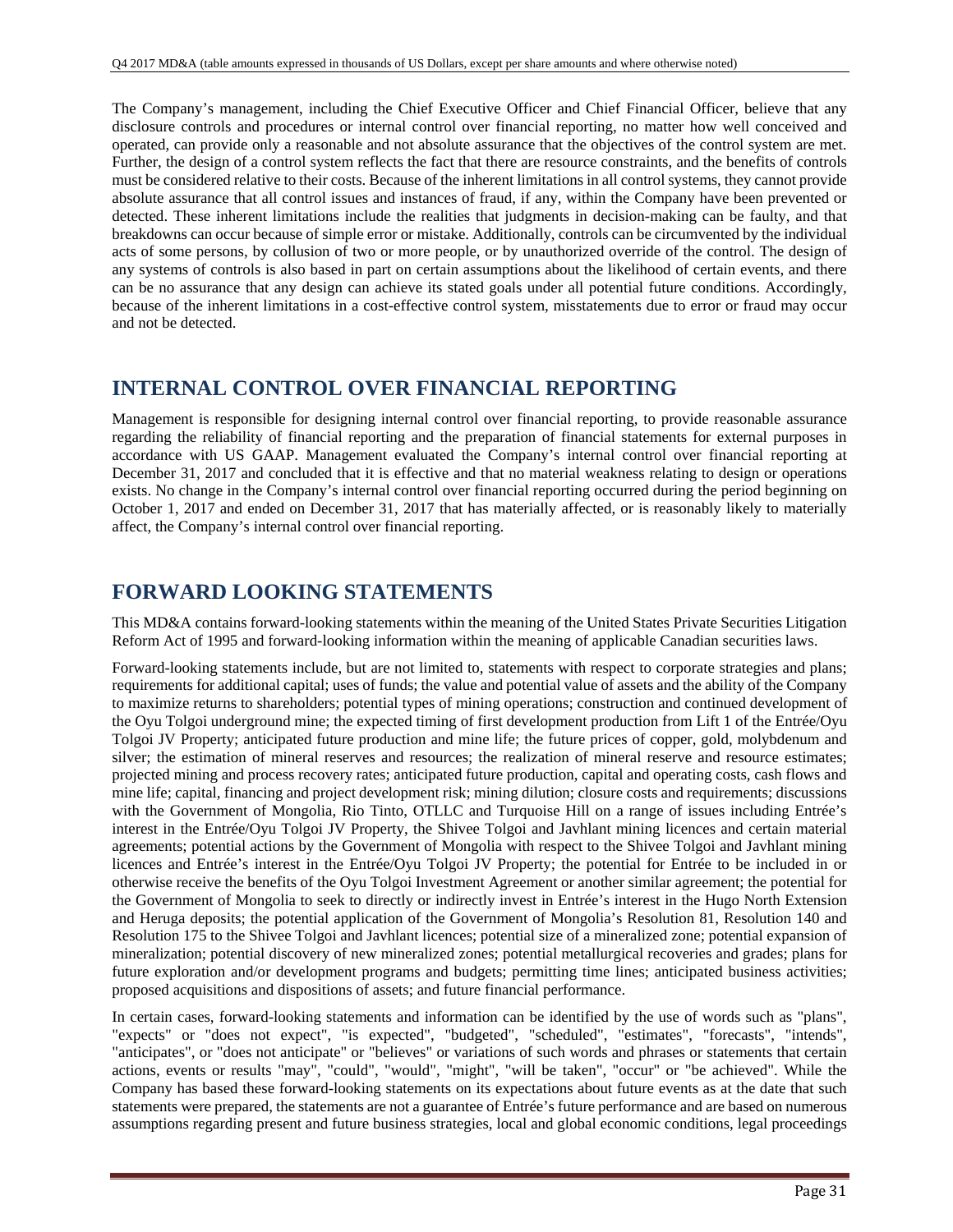and negotiations and the environment in which Entrée will operate in the future, including the price of copper, gold and silver, and the status of Entrée's relationship and interaction with the Government of Mongolia, OTLLC, Rio Tinto and Turquoise Hill. With respect to the construction and continued development of the Oyu Tolgoi underground mine, important risks, uncertainties and factors which could cause actual results to differ materially from future results expressed or implied by such forward-looking statements and information include, amongst others, the timing and cost of the construction and expansion of mining and processing facilities; the timing and availability of a long term power source for the Oyu Tolgoi underground mine; the ability of OTLLC to draw down on the supplemental debt under the Oyu Tolgoi project finance facility and the availability of additional financing on terms reasonably acceptable to OTLLC, Turquoise Hill and Rio Tinto to further develop Oyu Tolgoi; delays, and the costs which would result from delays, in the development of the underground mine; projected copper, gold and silver prices and demand; and production estimates and the anticipated yearly production of copper, gold and silver at the Oyu Tolgoi underground mine.

The 2018 PEA is based on a conceptual mine plan that includes Inferred resources. Numerous assumptions were made in the preparation of the 2018 PEA, including with respect to mineability, capital and operating costs, production schedules, the timing of construction and expansion of mining and processing facilities, and recoveries, that may change materially once production commences at Hugo North Extension Lift 1 and additional development and capital decisions are required. Any changes to the assumptions underlying the 2018 PEA could cause actual results to be materially different from any future results, performance or achievements expressed or implied by forward-looking statements and information relating to the 2018 PEA.

Other uncertainties and factors which could cause actual results to differ materially from future results expressed or implied by forward-looking statements and information include, amongst others, unanticipated costs, expenses or liabilities; discrepancies between actual and estimated production, mineral reserves and resources and metallurgical recoveries; the size, grade and continuity of deposits not being interpreted correctly from exploration results; fluctuations in commodity prices and demand; changing foreign exchange rates; actions by Rio Tinto, Turquoise Hill or OTLLC and by government authorities including the Government of Mongolia; the availability of funding on reasonable terms; the impact of changes in interpretation to or changes in enforcement of laws, regulations and government practices, including laws, regulations and government practices with respect to mining, foreign investment, royalties and taxation; the terms and timing of obtaining necessary environmental and other government approvals, consents and permits; the availability and cost of necessary items such as water, skilled labour, transportation and appropriate smelting and refining arrangements; unanticipated reclamation expenses; geotechnical or hydrogeological considerations during mining being different from what was assumed; changes to assumptions as to the availability of electrical power, and the power rates used in operating cost estimates and financial analyses; changes to assumptions as to salvage values; ability to maintain the social licence to operate; and misjudgements in the course of preparing forward-looking statements.

In addition, there are also known and unknown risk factors which may cause the actual results, performance or achievements of Entrée to be materially different from any future results, performance or achievements expressed or implied by the forward-looking statements and information. Such factors include, among others, risks related to international operations, including legal and political risk in Mongolia; risks associated with changes in the attitudes of governments to foreign investment; risks associated with the conduct of joint ventures; discrepancies between actual and anticipated production, mineral reserves and resources and metallurgical recoveries; global financial conditions; changes in project parameters as plans continue to be refined; inability to upgrade Inferred mineral resources to Indicated or Measured mineral resources; inability to convert mineral resources to mineral reserves; conclusions of economic evaluations; future prices of copper, gold, silver and molybdenum; failure of plant, equipment or processes to operate as anticipated; accidents, labour disputes and other risks of the mining industry; delays in obtaining government approvals, permits or licences or financing or in the completion of development or construction activities; environmental risks; title disputes; limitations on insurance coverage; as well as those factors discussed in the section entitled "Critical Accounting Estimates, Risks and Uncertainties" in this MD&A and in the section entitled "Risk Factors" in the AIF. Although the Company has attempted to identify important factors that could cause actual actions, events or results to differ materially from those described in forward-looking statements, there may be other factors that cause actions, events or results not to be as anticipated, estimated or intended. There can be no assurance that forward-looking statements will prove to be accurate, as actual results and future events could differ materially from those anticipated in such statements. Except as required under applicable securities legislation, the Company undertakes no obligation to publicly update or revise forward-looking statements, whether as a result of new information, future events, or otherwise. Accordingly, readers should not place undue reliance on forward-looking statements.